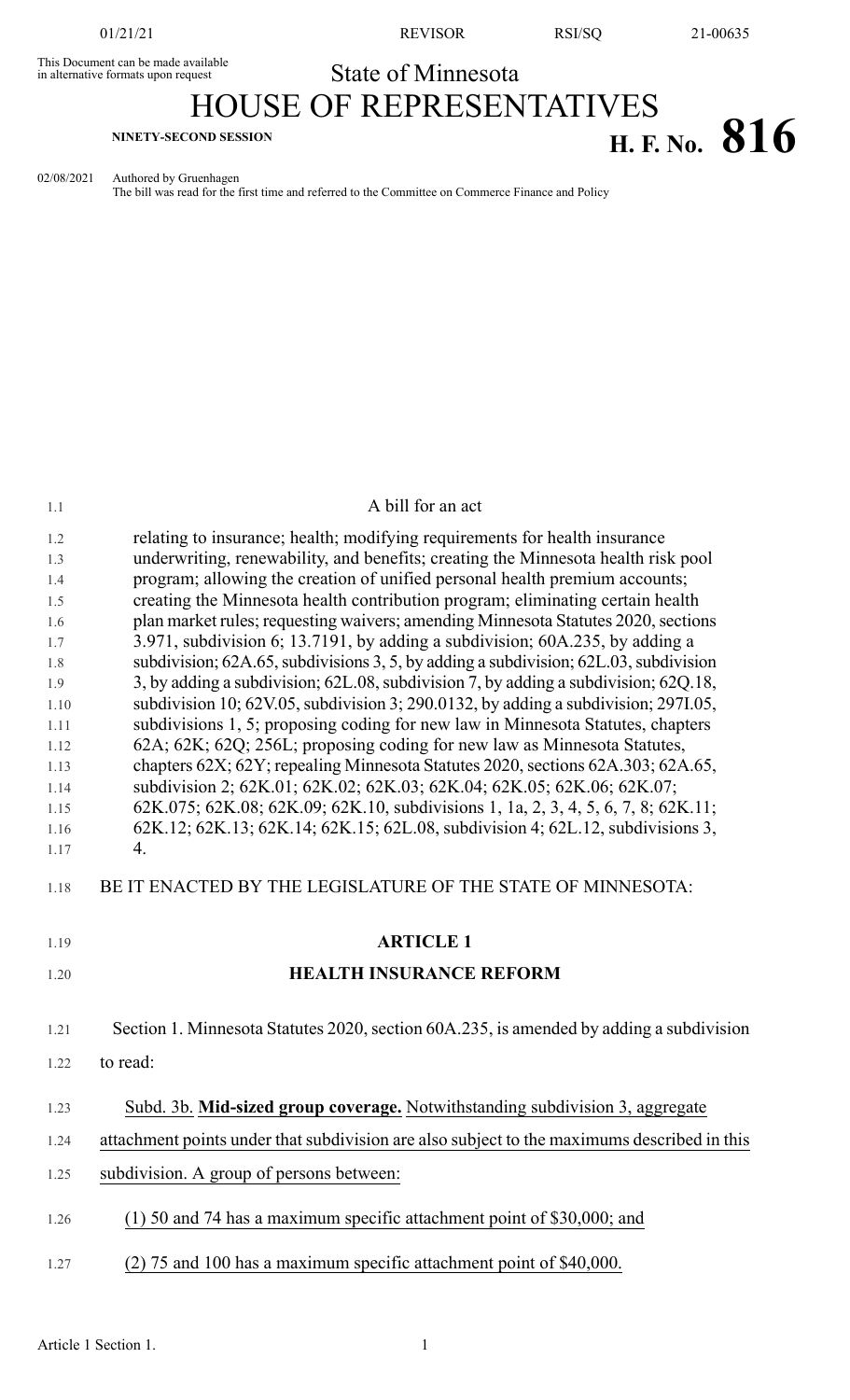| 2.1  | Sec. 2. [62A.101] MID-SIZED GROUP HEALTH INSURANCE RATES.                                      |
|------|------------------------------------------------------------------------------------------------|
| 2.2  | Subdivision 1. General premium variations. Every health carrier must offer premium             |
| 2.3  | rates to groups with between 50 and 100 persons that are no more than 25 percent above         |
| 2.4  | and no more than 25 percent below the index rate charged to similar sized groups for the       |
| 2.5  | same or similar coverage, adjusted pro rata for rating periods that are less than one year.    |
| 2.6  | The premium variations permitted by this subdivision must be based only upon health status     |
| 2.7  | and claims experience. This subdivision does not prohibit use of a constant percentage         |
| 2.8  | adjustment for factors permitted under this subdivision.                                       |
| 2.9  | Subd. 2. Limit on renewal premium increases. The percentage increase in the premium            |
| 2.10 | rate charged to a group with between 50 and 100 persons for a new rating period must not       |
| 2.11 | exceed 15 percent annually plus inflationary trend, adjusted pro rata for rating periods that  |
| 2.12 | are less than one year.                                                                        |
|      |                                                                                                |
| 2.13 | Sec. 3. Minnesota Statutes 2020, section 62A.65, is amended by adding a subdivision to         |
| 2.14 | read:                                                                                          |
| 2.15 | Subd. 2a. Nonrenewal of risk pools. A health carrier offering individual health plans          |
| 2.16 | may not renew an individual health plan risk pool issued before January 1, 2022.               |
|      |                                                                                                |
| 2.17 | Sec. 4. Minnesota Statutes 2020, section 62A.65, subdivision 3, is amended to read:            |
| 2.18 | Subd. 3. Premium rate restrictions. No individual health plan may be offered, sold,            |
| 2.19 | issued, or renewed to a Minnesota resident unless the premium rate charged is determined       |
| 2.20 | in accordance with the following requirements:                                                 |
| 2.21 | (a) Premium rates may vary based upon the ages of covered persons in accordance with           |
| 2.22 | the provisions of the Affordable Care Act.                                                     |
| 2.23 | (b) Premium rates may vary based upon geographic rating area. The commissioner shall           |
| 2.24 | grant approval if the following conditions are met:                                            |
| 2.25 | (1) the areas are established in accordance with the Affordable Care Act;                      |
| 2.26 | (2) each geographic region must be composed of no fewer than seven counties that create        |
| 2.27 | a contiguous region; and                                                                       |
|      |                                                                                                |
| 2.28 | (3) the health carrier provides actuarial justification acceptable to the commissioner for     |
| 2.29 | the proposed geographic variations in premium rates for each area, establishing that the       |
| 2.30 | variations are based upon differences in the cost to the health carrier of providing coverage. |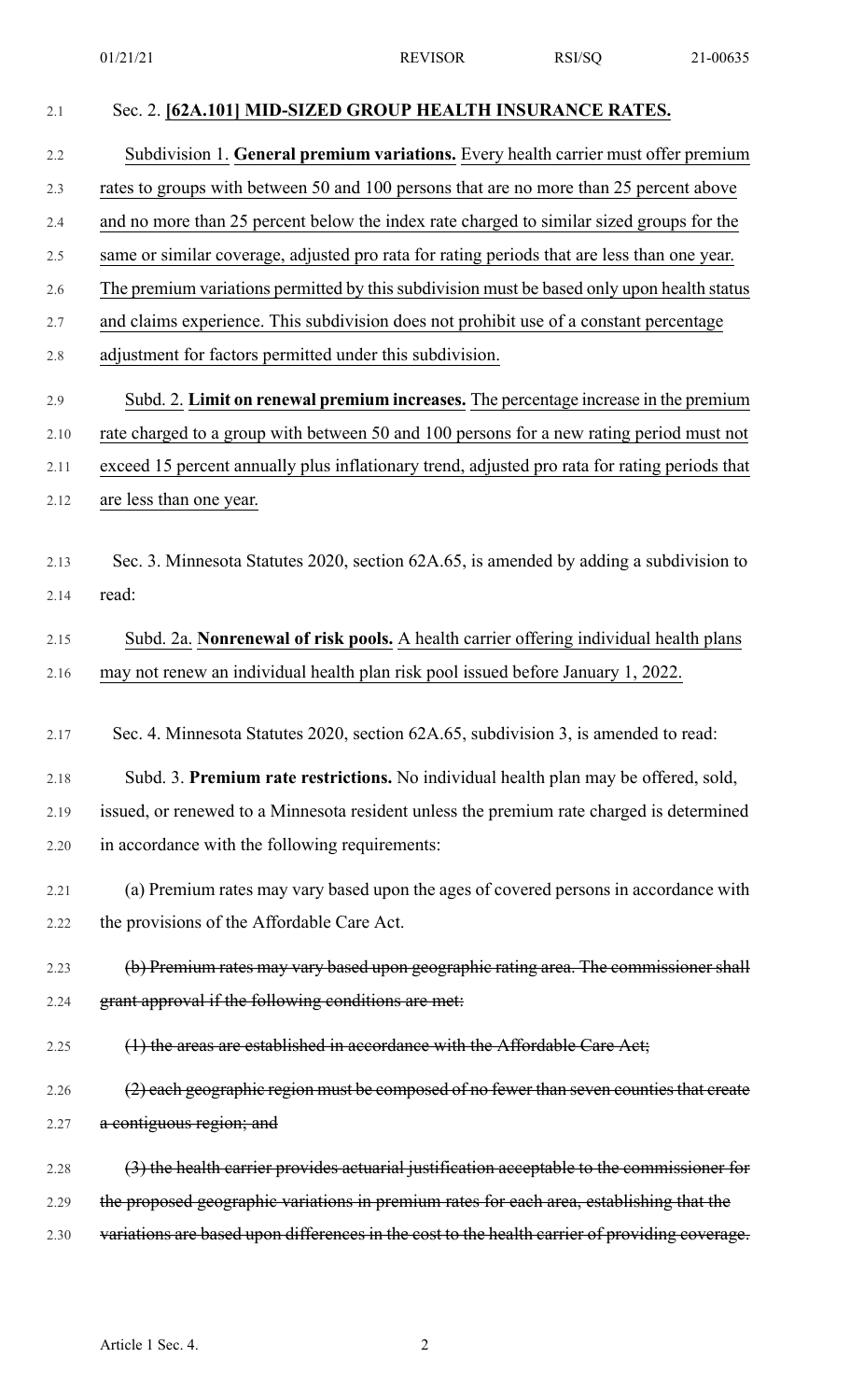| 3.1  | $\left(\frac{e}{e}\right)$ (b) Premium rates may vary based upon tobacco use, in accordance with the provisions |
|------|-----------------------------------------------------------------------------------------------------------------|
| 3.2  | of the Affordable Care Act.                                                                                     |
| 3.3  | $\left(\frac{d}{d}\right)$ (c) In developing its premiums for a health plan, a health carrier shall take into   |
| 3.4  | account only the following factors:                                                                             |
| 3.5  | $(1)$ actuarially valid differences in rating factors permitted under paragraphs (a) and $(e)$ ;                |
| 3.6  | and (b).                                                                                                        |
| 3.7  | (2) actuarially valid geographic variations if approved by the commissioner as provided                         |
| 3.8  | in paragraph (b).                                                                                               |
| 3.9  | $\overline{e}$ (d) The premium charged with respect to any particular individual health plan shall              |
| 3.10 | not be adjusted more frequently than annually or January 1 of the year following initial                        |
| 3.11 | enrollment, except that the premium rates may be changed to reflect:                                            |
| 3.12 | (1) changes to the family composition of the policyholder;                                                      |
| 3.13 | $(2)$ changes in geographic rating area of the policyholder, as provided in paragraph $(b)$ ;                   |
| 3.14 | $\left(\frac{3}{2}\right)$ (2) changes in age, as provided in paragraph (a);                                    |
| 3.15 | $(4)$ (3) changes in tobacco use, as provided in paragraph $(e)$ (b);                                           |
| 3.16 | $(5)$ (4) transfer to a new health plan, reunderwriting, or enhanced coverage as requested                      |
| 3.17 | by the policyholder; or                                                                                         |
| 3.18 | $(6)$ (5) other changes as provided under paragraphs (j) and (k), or as required by or                          |
| 3.19 | otherwise expressly permitted by state or federal law or regulations.                                           |
| 3.20 | $(\hat{H})$ (e) All premium variations must be justified in initial rate filings and upon request               |
| 3.21 | of the commissioner in rate revision filings. All rate variations are subject to approval by                    |
| 3.22 | the commissioner.                                                                                               |
| 3.23 | $\left(\frac{1}{2}\right)$ (f) The loss ratio must comply with the section 62A.021 requirements for individual  |
| 3.24 | health plans.                                                                                                   |
| 3.25 | $\frac{h(h)}{g}$ The rates must not be approved, unless the commissioner has determined that                    |
| 3.26 | the rates are reasonable. In determining reasonableness, the commissioner shall consider                        |
| 3.27 | the growth rates applied under section 62J.04, subdivision 1, paragraph (b), to the calendar                    |
| 3.28 | year or years that the proposed premium rate would be in effect and actuarially valid changes                   |
| 3.29 | in risks associated with the enrollee populations.                                                              |
| 3.30 | $\overrightarrow{(i)}$ (h) A health carrier may, as part of a minimum lifetime loss ratio guarantee filing      |
| 3.31 | under section 62A.02, subdivision 3a, include a rating practices guarantee as provided in                       |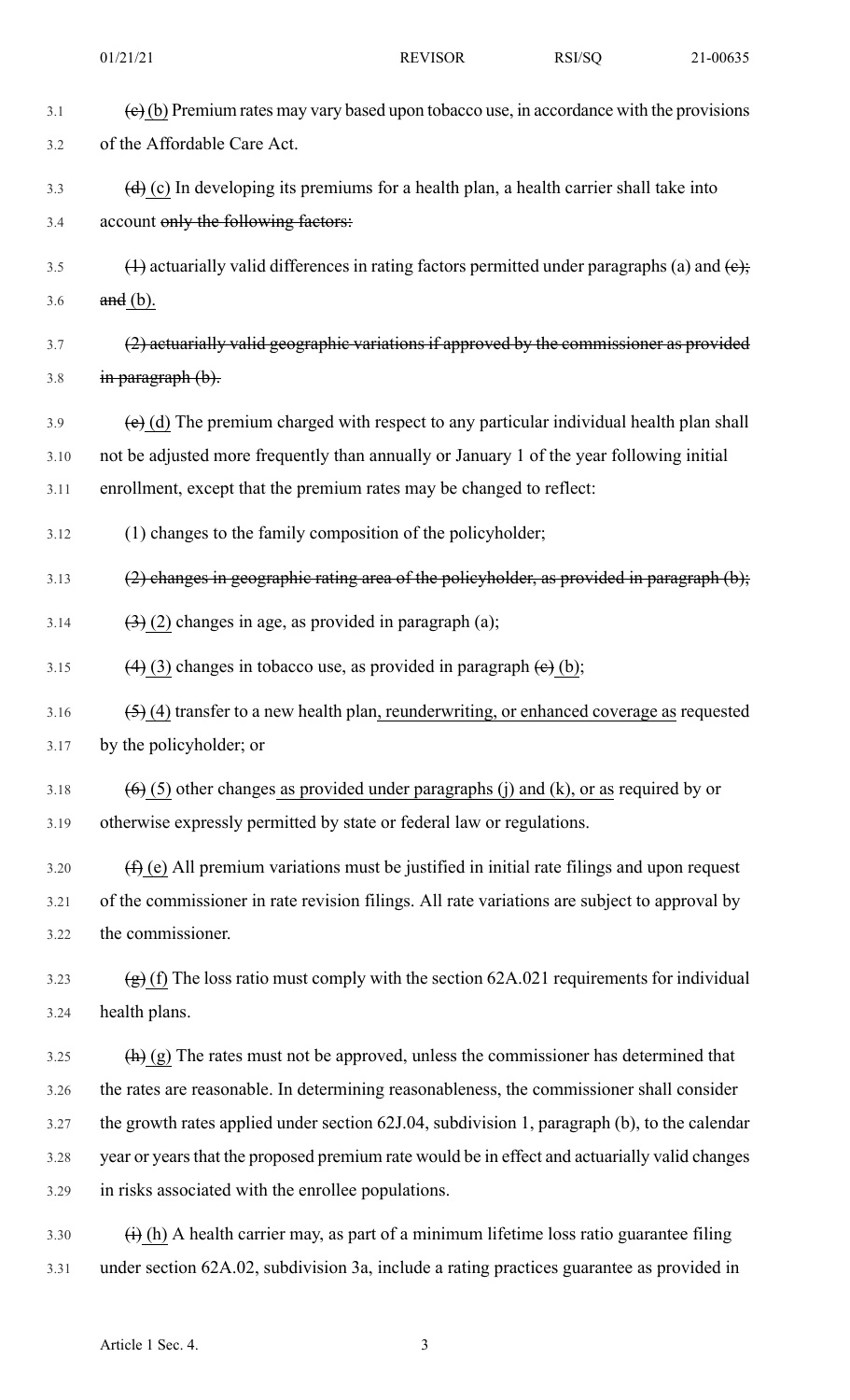| 4.1<br>4.2 |                                                                                                           |
|------------|-----------------------------------------------------------------------------------------------------------|
|            | this paragraph. The rating practices guarantee must be in writing and must guarantee that                 |
|            | the policy form will be offered, sold, issued, and renewed only with premium rates and                    |
| 4.3        | premium rating practices that comply with subdivisions 2, 3, 4, and 5. The rating practices               |
| 4.4        | guarantee must be accompanied by an actuarial memorandum that demonstrates that the                       |
| 4.5        | premium rates and premium rating system used in connection with the policy form will                      |
| 4.6        | satisfy the guarantee. The guarantee must guarantee refunds of any excess premiums to                     |
| 4.7        | policyholders charged premiums that exceed those permitted under subdivision 2, 3, 4, or                  |
| 4.8        | 5. A health carrier that complies with this paragraph in connection with a policy form is                 |
| 4.9        | exempt from the requirement of prior approval by the commissioner under paragraphs $\left(\cdot\right)$ , |
| 4.10       | $(f, e)$ and $(h)$ (g).                                                                                   |
| 4.11       | $\overrightarrow{()}$ (i) The commissioner may establish regulations to implement the provisions of this  |
| 4.12       | subdivision.                                                                                              |
| 4.13       | (j) The state of Minnesota is a single geographic rating area for purposes of determining                 |
| 4.14       | premium rates.                                                                                            |
| 4.15       | (k) Premium rates must be no more than 25 percent above and no more than 25 percent                       |
| 4.16       | below the standard rate charged to individuals for the same or similar coverage, adjusted                 |
| 4.17       | pro rata for rating periods that are less than one year.                                                  |
| 4.18       | Sec. 5. Minnesota Statutes 2020, section 62A.65, subdivision 5, is amended to read:                       |
| 4.19       | Subd. 5. Portability and conversion of coverage. (a) For plan years beginning on or                       |
|            |                                                                                                           |
| 4.20       | after January 1, 2014 2022, no individual health plan may be offered, sold, issued, or                    |
| 4.21       | renewed, to a Minnesota resident that contains a preexisting condition limitation, preexisting            |
| 4.22       | condition exclusion, or exclusionary rider, unless the limitation or exclusion is permitted               |
| 4.23       | under this subdivision or chapter 62L. An individual age 19 or older may be subjected to                  |
| 4.24       | an 18-month preexisting condition limitation during plan years beginning prior to January                 |
| 4.25       | 1, 2014 who obtains coverage under this section may be subject to a preexisting condition                 |
| 4.26       | limitation during the first 12 months of coverage if the individual was diagnosed or treated              |
| 4.27       | for that condition during the six months immediately preceding the date the application for               |
| 4.28       | coverage was received, unless the individual has maintained continuous coverage as defined                |
| 4.29       | in section 62L.02. The individual must not be subjected to an exclusionary rider. During                  |
| 4.30       | plan years beginning prior to January 1, 2014, An individual who is age 19 or older and                   |
| 4.31       | who has maintained continuous coverage may be subjected to a onetime preexisting condition                |
| 4.32       | limitation of up to 12 months, with credit for time covered under qualifying coverage as                  |
| 4.33       | defined in section 62L.02, without a break of 63 days or more, at the time that the individual            |
| 4.34       | first is covered under an individual health plan by any health carrier. Credit must be given              |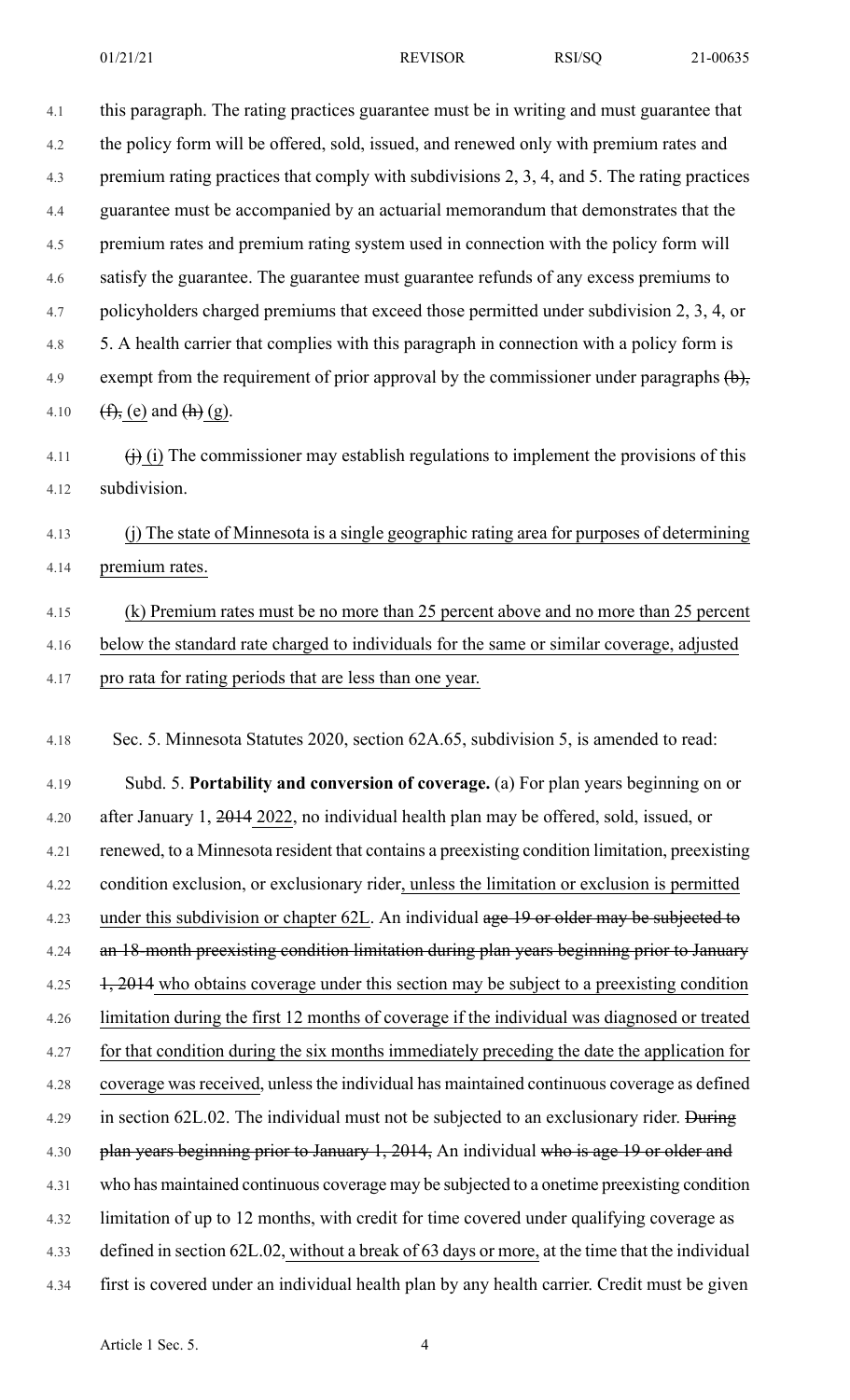5.1 for all qualifying coverage with respect to all preexisting conditions, regardless of whether 5.2 the conditions were preexisting with respect to any previous qualifying coverage. The 5.3 individual must not be subjected to an exclusionary rider. Thereafter, the individual who is 5.4 age 19 or older must not be subject to any preexisting condition limitation, preexisting 5.5 condition exclusion, or exclusionary rider under an individual health plan by any health 5.6 carrier, except an unexpired portion of a limitation under prior coverage, so long as the  $5.7$  individual maintains continuous coverage as defined in section 62L.02. The prohibition on 5.8 preexisting condition limitations for children age 18 or under does not apply to individual 5.9 health plans that are grandfathered plans. The prohibition on preexisting condition limitations 5.10 for adults age 19 and over beginning for plan years on or after January 1, 2014, does not 5.11 apply to individual health plans that are grandfathered plans. An individual who has not 5.12 maintained continuous coverage may be subject to a new 12-month preexisting condition 5.13 limitation after each break in continuous coverage.

5.14 (b) A health carrier must offer an individual health plan to any individual previously 5.15 covered under a group health plan issued by that health carrier, regardless of the size of the 5.16 group, so long as the individual maintained continuous coverage as defined in section 5.17 62L.02. If the individual has available any continuation coverage provided under sections 5.18 62A.146; 62A.148; 62A.17, subdivisions 1 and 2; 62A.20; 62A.21; 62C.142; 62D.101; or 5.19 62D.105, or continuation coverage provided under federal law, the health carrier need not 5.20 offer coverage under this paragraph until the individual has exhausted the continuation 5.21 eoverage. The offer must not be subject to underwriting, except as permitted under this 5.22 paragraph. A health plan issued under this paragraph must be a qualified plan as defined in 5.23 section 62E.02 and must not contain any preexisting condition limitation, preexisting 5.24 condition exclusion, or exclusionary rider, except for any unexpired limitation or exclusion 5.25 under the previous coverage. The individual health plan must cover pregnancy on the same 5.26 basis as any other covered illness under the individual health plan. The offer of coverage 5.27 by the health carrier must inform the individual that the coverage, including what is covered 5.28 and the health care providers from whom covered care may be obtained, may not be the 5.29 same as the individual's coverage under the group health plan. The offer of coverage by the 5.30 health carrier must also inform the individual that the individual, if a Minnesota resident, 5.31 may be eligible to obtain coverage from (i) other private sources of health coverage, or (ii) 5.32 the Minnesota Comprehensive Health Association, without a preexisting condition limitation, 5.33 and must provide the telephone number used by that association for enrollment purposes. 5.34 The initial premium rate for the individual health plan must comply with subdivision 3. The 5.35 premium rate upon renewal must comply with subdivision 2. In no event shall the premium 5.36 rate exceed 100 percent of the premium charged for comparable individual coverage by the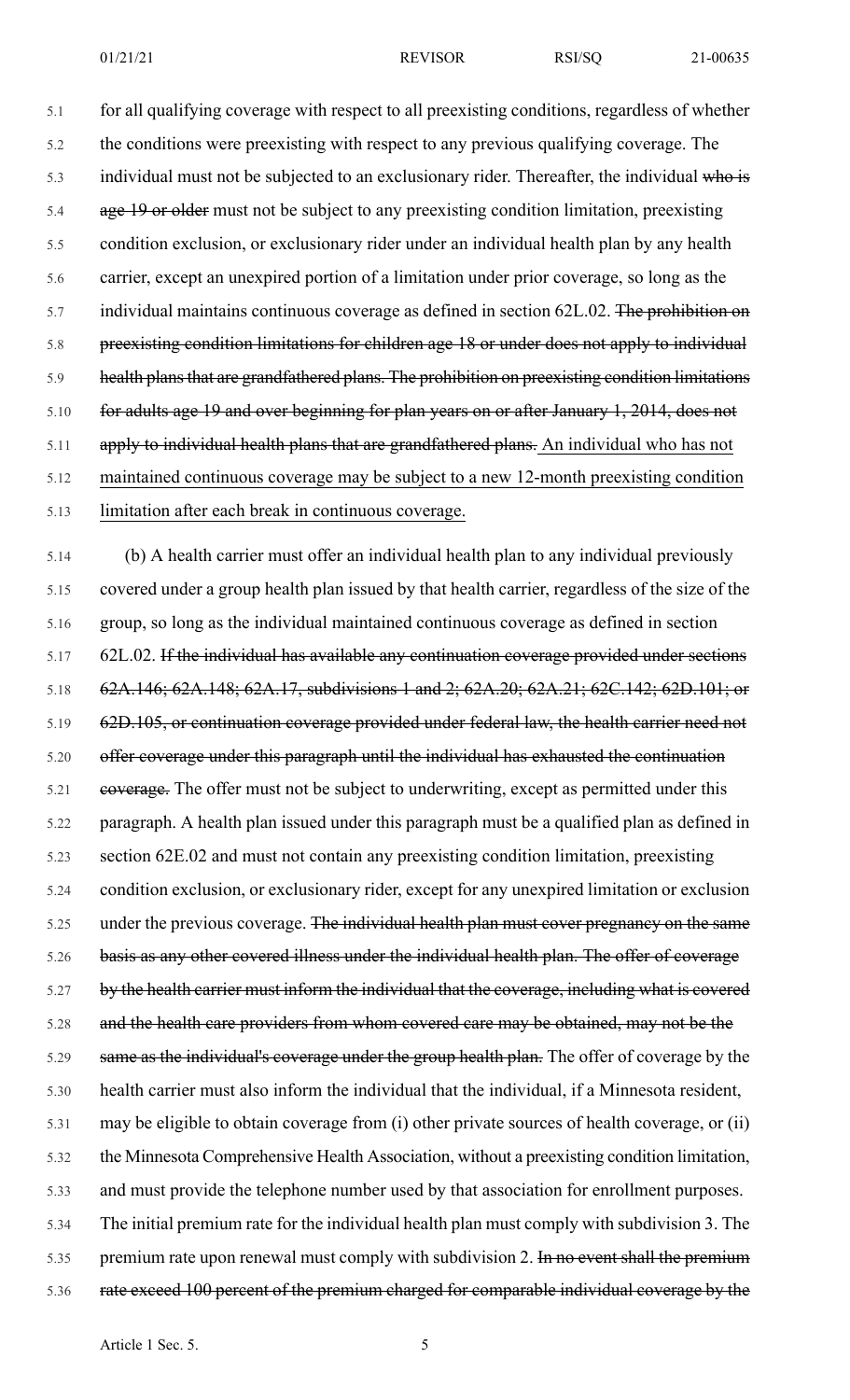- 6.1 Minnesota Comprehensive Health Association, and the premium rate must be less than that
- 6.3 paragraph must provide that it cannot be canceled or nonrenewed as a result of the health

6.2 amount if necessary to otherwise comply with this section. Coverage issued under this

- 6.4 carrier'ssubsequent decision to leave the individual,small employer, or other group market.
- 6.5 Section 72A.20, subdivision 28, applies to this paragraph.

# 6.6 Sec. 6. **[62A.652] PREEXISTING CONDITIONS DISCLOSED AT TIME OF** 6.7 **APPLICATION.**

- 6.8 An insurer is prohibited from canceling or rescinding a health insurance policy for a
- 6.9 preexisting condition if the application or other information provided by the insured
- 6.10 reasonably gave the insurer notice. An insurer is prohibited from restricting coverage for a
- 6.11 preexisting condition if the application or other information provided by the insured
- 6.12 reasonably gave the insurer notice. Preexisting condition limitations are offset or reduced
- 6.13 by duration of time qualified if prior continuous coverage has been in place for the insured
- 6.14 uninterrupted by a break of coverage that is 63 days or more.

# 6.15 Sec. 7. **[62A.68] HOSPITAL AND DOCTOR FIXED INDEMNITY INSURANCE.**

- 6.16 Subdivision 1. **Required.** Every health carrier must offer the following benefit packages
- 6.17 as fixed indemnity health plans.
- 6.18 Subd. 2. **Tier one.** (a) For inpatient hospital confinement, a benefit of \$1,000 per day, 6.19 increasing by 25 percent for injury-related hospitalizations for each year an enrollee is
- 6.20 enrolled in the health plan for a maximum of five years.
- 6.21 (b) For inpatient hospital intensive care or critical care units, a benefit of \$2,000 per day
- 6.22 for up to 31 days. This benefit is in addition to the benefit described in paragraph (a).
- 6.23 (c) For inpatient physician visits, a benefit of \$100 per day, with a limit of one visit per 6.24 day.
- 
- 6.25 (d) For emergency services, a benefit of \$200 per day, for up to two days.
- 6.26 (e) For ground or water ambulance services, a benefit of \$500 per trip, with a one-trip 6.27 maximum.
- 6.28 (f) For air ambulance services, a benefit of \$5,000 per trip, with a one-trip maximum.
- 6.29 (g) For outpatient surgical services facility fees, a benefit of \$500 per day, for up to two
- 6.30 days.
- 6.31 (h) For surgery services: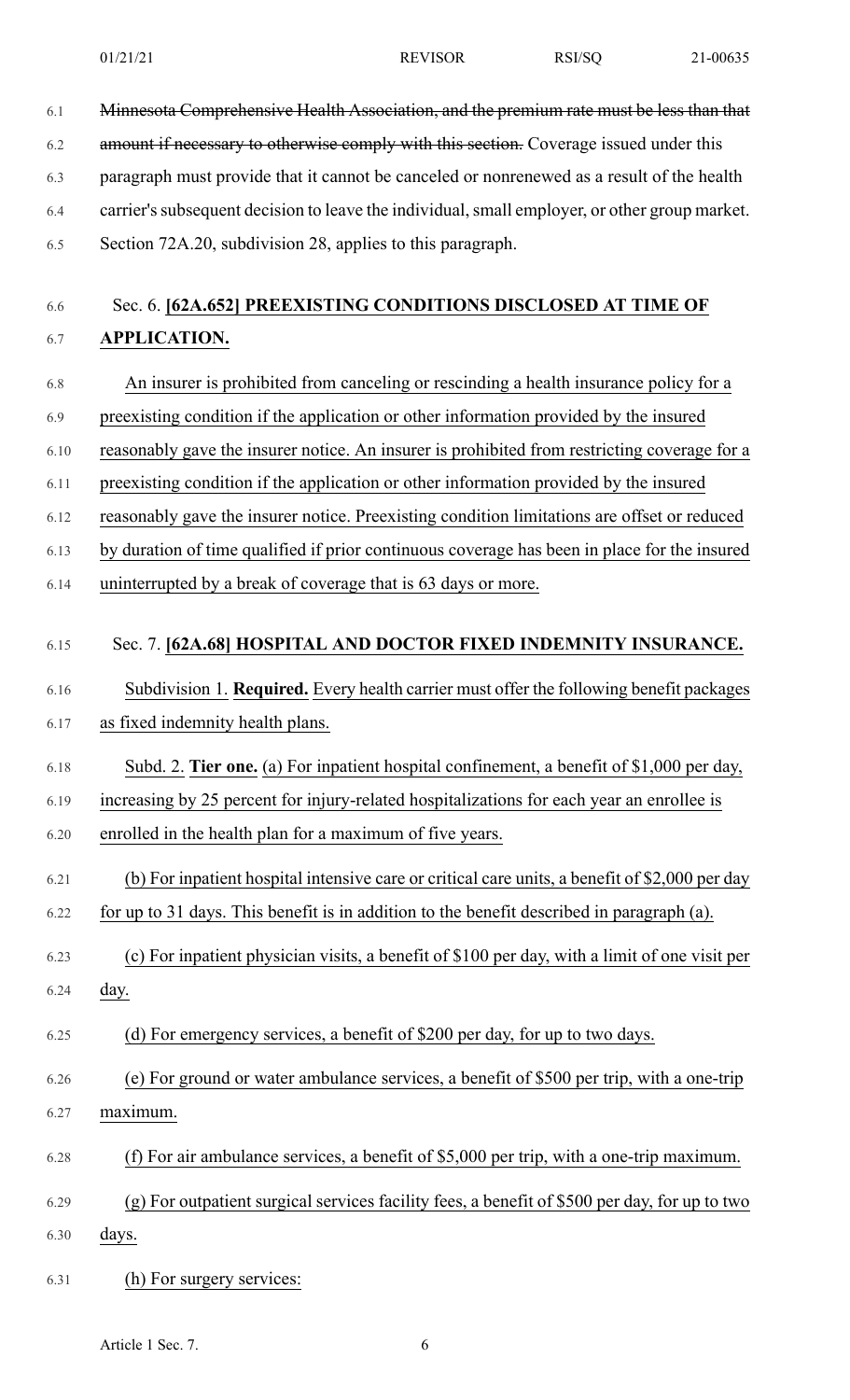|      | 01/21/21                                                                                        | <b>REVISOR</b> | RSI/SQ | 21-00635 |
|------|-------------------------------------------------------------------------------------------------|----------------|--------|----------|
| 7.1  | (1) a benefit of \$10,000 per day for significant, nondiagnostic invasive surgical procedures   |                |        |          |
| 7.2  | requiring general anesthesia and an open incision;                                              |                |        |          |
| 7.3  | (2) a benefit of \$5,000 per day for nondiagnostic surgical procedures requiring general        |                |        |          |
| 7.4  | anesthesia and an open incision;                                                                |                |        |          |
| 7.5  | $(3)$ a benefit of \$1,000 per day for surgical procedures requiring general anesthesia or      |                |        |          |
| 7.6  | conscious sedation; and                                                                         |                |        |          |
| 7.7  | (4) a benefit of \$500 per day for surgical procedures requiring local or regional anesthesia.  |                |        |          |
| 7.8  | (i) For assistant surgeon services, 20 percent of the benefits described in paragraph (h)       |                |        |          |
| 7.9  | per day.                                                                                        |                |        |          |
| 7.10 | (j) For anesthesiologist services, 30 percent of the benefits described in paragraph (h)        |                |        |          |
| 7.11 | per day.                                                                                        |                |        |          |
| 7.12 | (k) For health care provider office visits for injury or illness, a benefit of \$100 per visit, |                |        |          |
| 7.13 | with a two-visit maximum.                                                                       |                |        |          |
| 7.14 | (1) For a second surgical opinion, a benefit of \$250 per day for one day.                      |                |        |          |
| 7.15 | (m) For preventative care visits, a benefit of \$100 per day for one day.                       |                |        |          |
| 7.16 | (n) For outpatient lab and x-ray services, a benefit of \$200 per test, with a one-test         |                |        |          |
| 7.17 | maximum.                                                                                        |                |        |          |
| 7.18 | (o) For outpatient diagnostic imaging services, a benefit of \$500 per test, with a one-test    |                |        |          |
| 7.19 | maximum.                                                                                        |                |        |          |
| 7.20 | (p) For oral chemotherapy, a benefit of $$1,000$ per month for up to three months.              |                |        |          |
| 7.21 | (q) For outpatient chemotherapy and radiation that is not oral, a benefit of $$1,000$ per       |                |        |          |
| 7.22 | day for up to 40 days.                                                                          |                |        |          |
| 7.23 | Subd. 3. Tier two. (a) For inpatient hospital confinement, a benefit of \$2,000 per day,        |                |        |          |
| 7.24 | increasing by 25 percent for injury-related hospitalizations for each year an enrollee is       |                |        |          |
| 7.25 | enrolled in the health plan for a maximum of five years.                                        |                |        |          |
| 7.26 | (b) For inpatient hospital intensive care or critical care units, a benefit of \$4,000 per day  |                |        |          |
| 7.27 | for up to 31 days. This benefit is in addition to the benefit described in paragraph (a).       |                |        |          |
| 7.28 | (c) For inpatient physician visits, a benefit of \$100 per day, with a limit of one visit per   |                |        |          |
| 7.29 | <u>day</u> .                                                                                    |                |        |          |
| 7.30 | (d) For emergency services, a benefit of \$200 per day, for up to two days.                     |                |        |          |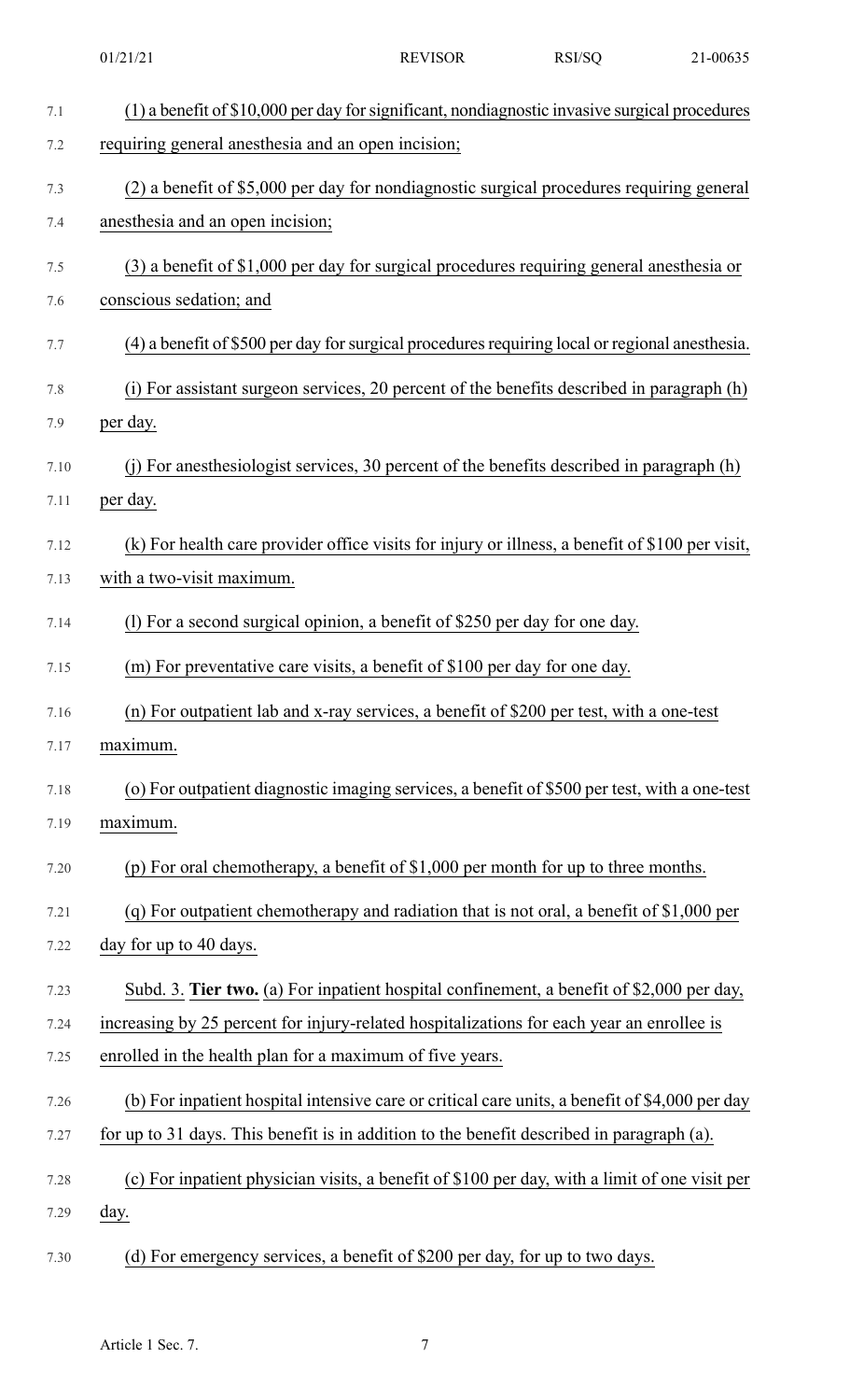|              | 01/21/21                                                                                                 | <b>REVISOR</b> | RSI/SQ | 21-00635 |
|--------------|----------------------------------------------------------------------------------------------------------|----------------|--------|----------|
| 8.1          | (e) For ground or water ambulance services, a benefit of \$500 per trip, with a one-trip                 |                |        |          |
| 8.2          | maximum.                                                                                                 |                |        |          |
| 8.3          | (f) For air ambulance services, a benefit of $$5,000$ per trip, with a one-trip maximum.                 |                |        |          |
| 8.4          | (g) For outpatient surgical services facility fees, a benefit of \$500 per day, for up to two            |                |        |          |
| 8.5          | days.                                                                                                    |                |        |          |
| 8.6          | (h) For surgery services:                                                                                |                |        |          |
| 8.7          | (1) a benefit of \$10,000 per day for significant, nondiagnostic invasive surgical procedures            |                |        |          |
| 8.8          | requiring general anesthesia and an open incision;                                                       |                |        |          |
| 8.9          | (2) a benefit of \$5,000 per day for nondiagnostic surgical procedures requiring general                 |                |        |          |
| 8.10         | anes the sia and an open incision;                                                                       |                |        |          |
| 8.11         | (3) a benefit of \$1,000 per day for surgical procedures requiring general anesthesia or                 |                |        |          |
| 8.12         | conscious sedation; and                                                                                  |                |        |          |
| 8.13         | (4) a benefit of \$500 per day for surgical procedures requiring local or regional anesthesia.           |                |        |          |
| 8.14         | (i) For assistant surgeon services, 20 percent of the benefits described in paragraph (h)                |                |        |          |
| 8.15         | per day.                                                                                                 |                |        |          |
| 8.16         | (j) For an esthesiologist services, 30 percent of the benefits described in paragraph (h)                |                |        |          |
| 8.17         | per day.                                                                                                 |                |        |          |
| 8.18         | (k) For health care provider office visits for injury or illness, a benefit of \$100 per visit,          |                |        |          |
| 8.19         | with a two-visit maximum.                                                                                |                |        |          |
| 8.20         | (1) For a second surgical opinion, a benefit of \$250 per day for one day.                               |                |        |          |
| 8.21         | (m) For preventative care visits, a benefit of \$100 per day for one day.                                |                |        |          |
| 8.22         | (n) For prescription drugs, a benefit of \$20 for generic and \$40 for nongeneric, with a                |                |        |          |
| 8.23         | 12-refill maximum per calendar year.                                                                     |                |        |          |
| 8.24         | (o) For outpatient lab and x-ray services, a benefit of \$200 per test, with a one-test                  |                |        |          |
| 8.25         | maximum.                                                                                                 |                |        |          |
| 8.26<br>8.27 | (p) For outpatient diagnostic imaging services, a benefit of \$500 per test, with a one-test<br>maximum. |                |        |          |
|              |                                                                                                          |                |        |          |
| 8.28         | (q) For oral chemotherapy, a benefit of $$1,000$ per month for up to three months.                       |                |        |          |
| 8.29         | (r) For outpatient chemotherapy and radiation that is not oral, a benefit of \$1,000 per                 |                |        |          |
| 8.30         | day for up to 40 days.                                                                                   |                |        |          |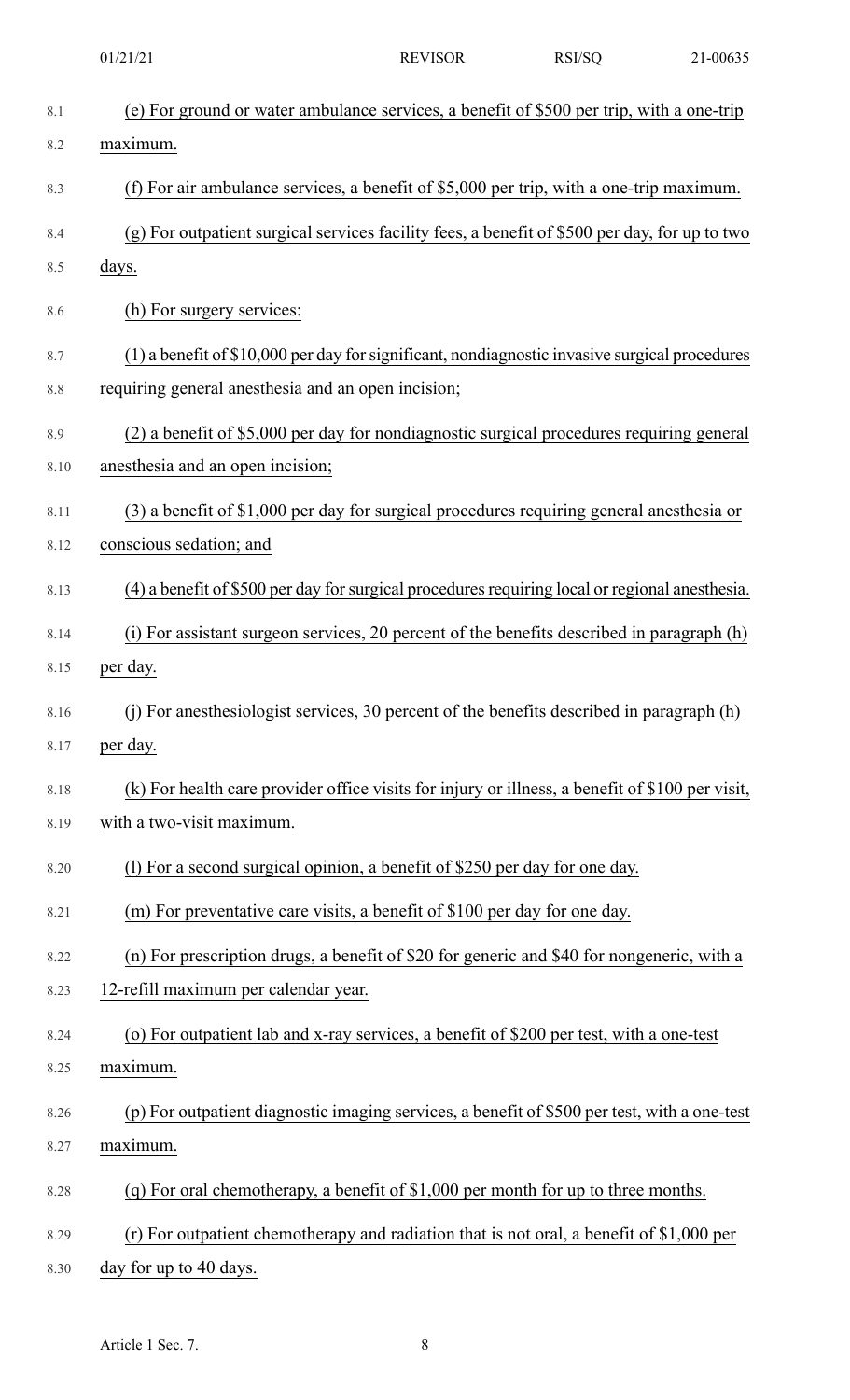| 9.1  | Subd. 4. Tier three. (a) For inpatient hospital confinement, a benefit of \$3,000 per day,      |
|------|-------------------------------------------------------------------------------------------------|
| 9.2  | increasing by 25 percent for injury-related hospitalizations for each year an enrollee is       |
| 9.3  | enrolled in the health plan for a maximum of five years.                                        |
| 9.4  | (b) For inpatient hospital intensive care or critical care units, a benefit of \$6,000 per day  |
| 9.5  | for up to 31 days. This benefit is in addition to the benefit described in paragraph (a).       |
| 9.6  | (c) For inpatient physician visits, a benefit of \$100 per day, with a limit of one visit per   |
| 9.7  | day.                                                                                            |
| 9.8  | (d) For emergency services, a benefit of \$300 per day, for up to two days.                     |
| 9.9  | (e) For ground or water ambulance services, a benefit of \$500 per trip, with a one-trip        |
| 9.10 | maximum.                                                                                        |
| 9.11 | (f) For air ambulance services, a benefit of $$5,000$ per trip, with a one-trip maximum.        |
| 9.12 | $(g)$ For outpatient surgical services facility fees, a benefit of \$1,000 per day, for up to   |
| 9.13 | two days.                                                                                       |
| 9.14 | (h) For surgery services:                                                                       |
| 9.15 | (1) a benefit of \$10,000 per day for significant, nondiagnostic invasive surgical procedures   |
| 9.16 | requiring general anesthesia and an open incision;                                              |
| 9.17 | (2) a benefit of \$5,000 per day for nondiagnostic surgical procedures requiring general        |
| 9.18 | anesthesia and an open incision;                                                                |
| 9.19 | $(3)$ a benefit of \$1,000 per day for surgical procedures requiring general anesthesia or      |
| 9.20 | conscious sedation; and                                                                         |
| 9.21 | (4) a benefit of \$500 per day for surgical procedures requiring local or regional anesthesia.  |
| 9.22 | (i) For assistant surgeon services, 20 percent of the benefits described in paragraph (h)       |
| 9.23 | per day.                                                                                        |
| 9.24 | (j) For anesthesiologist services, 30 percent of the benefits described in paragraph (h)        |
| 9.25 | per day.                                                                                        |
| 9.26 | (k) For health care provider office visits for injury or illness, a benefit of \$100 per visit, |
| 9.27 | with a five-visit maximum.                                                                      |
| 9.28 | (1) For a second surgical opinion, a benefit of \$500 per day for one day.                      |
| 9.29 | (m) For preventative care visits, a benefit of \$200 per day for one day.                       |
| 9.30 | (n) For prescription drugs, no benefits.                                                        |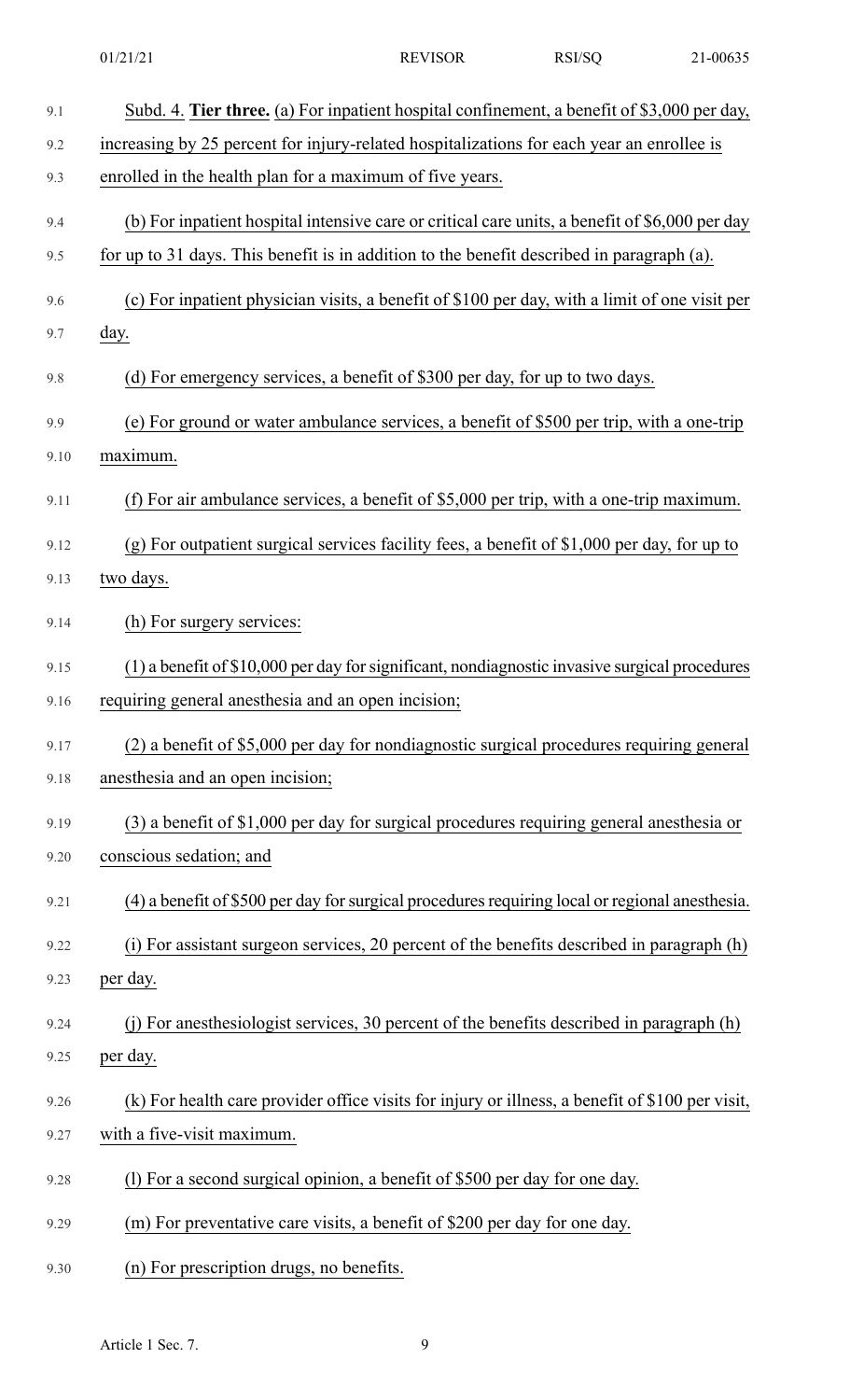| 01/21/2<br>1 |
|--------------|
|--------------|

REVISOR RSI/SQ 21-00635

| 10.1  | (o) For outpatient lab and x-ray services, a benefit of \$300 per test, with a one-test         |
|-------|-------------------------------------------------------------------------------------------------|
| 10.2  | maximum.                                                                                        |
| 10.3  | (p) For outpatient diagnostic imaging services, a benefit of \$500 per test, with a one-test    |
| 10.4  | maximum.                                                                                        |
| 10.5  | (q) For oral chemotherapy, a benefit of $$1,000$ per month for up to three months.              |
| 10.6  | (r) For outpatient chemotherapy and radiation that is not oral, a benefit of $$1,000$ per       |
| 10.7  | day for up to 40 days.                                                                          |
| 10.8  | Subd. 5. Tier four. (a) For inpatient hospital confinement, a benefit of \$4,000 per day,       |
| 10.9  | increasing by 25 percent for injury-related hospitalizations for each year an enrollee is       |
| 10.10 | enrolled in the health plan for a maximum of five years.                                        |
| 10.11 | (b) For inpatient hospital intensive care or critical care units, a benefit of \$2,000 per day  |
| 10.12 | for up to 60 days. This benefit is in addition to the benefit described in paragraph (a).       |
| 10.13 | (c) For inpatient physician visits, a benefit of \$100 per day, with a limit of one visit per   |
| 10.14 | <u>day</u> .                                                                                    |
| 10.15 | (d) For emergency services, a benefit of \$300 per day, for up to three days.                   |
| 10.16 | (e) For ground or water ambulance services, a benefit of \$500 per trip, with a one-trip        |
| 10.17 | maximum.                                                                                        |
| 10.18 | (f) For air ambulance services, a benefit of $$5,000$ per trip, with a one-trip maximum.        |
| 10.19 | (g) For outpatient surgical services facility fees, a benefit of \$500 per day, for up to three |
| 10.20 | days.                                                                                           |
| 10.21 | (h) For surgery services:                                                                       |
| 10.22 | (1) a benefit of \$10,000 per day for significant, nondiagnostic invasive surgical procedures   |
| 10.23 | requiring general anesthesia and an open incision;                                              |
| 10.24 | (2) a benefit of \$5,000 per day for nondiagnostic surgical procedures requiring general        |
| 10.25 | anesthesia and an open incision;                                                                |
| 10.26 | $(3)$ a benefit of \$1,000 per day for surgical procedures requiring general anesthesia or      |
| 10.27 | conscious sedation; and                                                                         |
| 10.28 | (4) a benefit of \$500 per day for surgical procedures requiring local or regional anesthesia.  |
| 10.29 | (i) For assistant surgeon services, 20 percent of the benefits described in paragraph (h)       |
| 10.30 | per day.                                                                                        |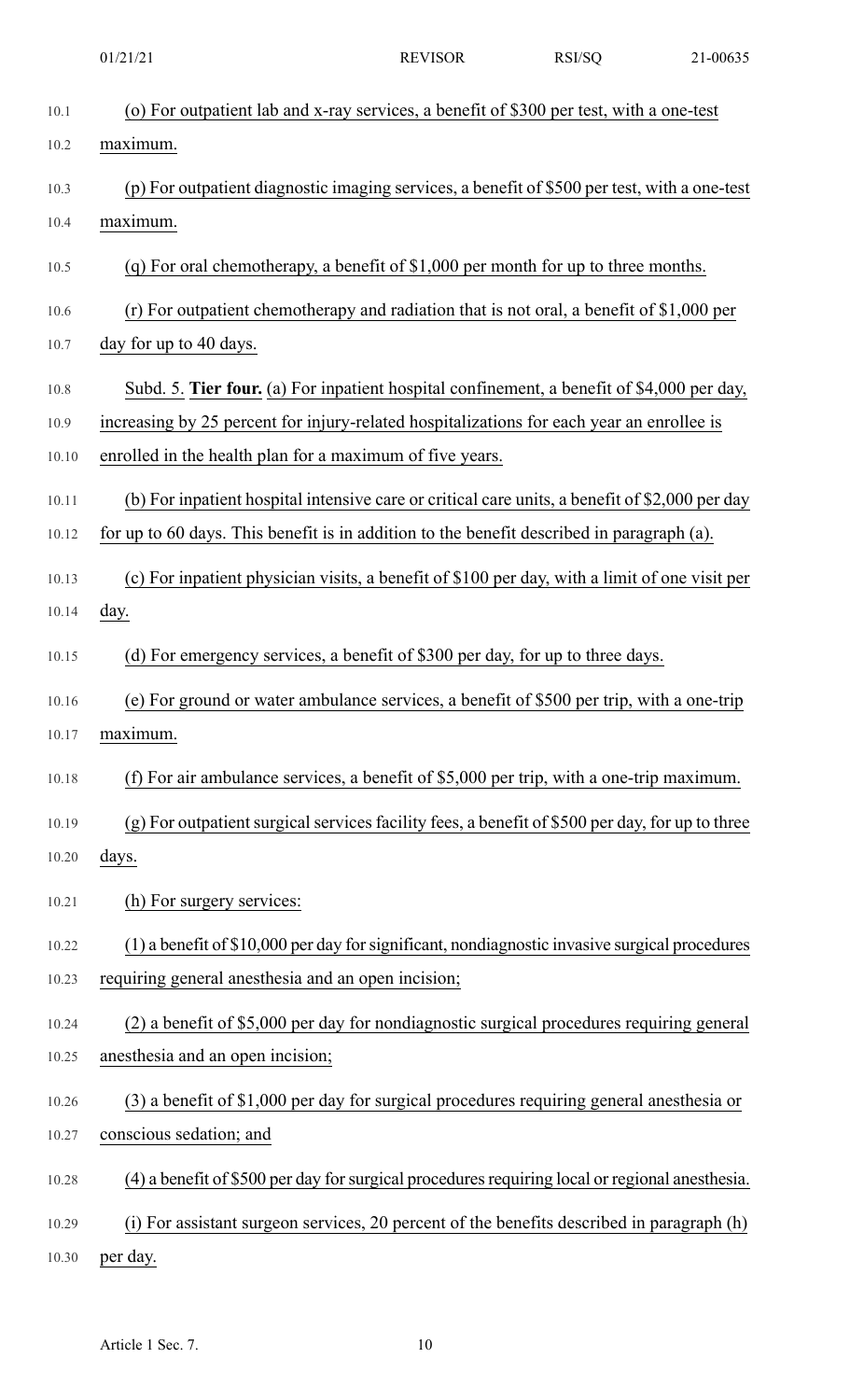|       | 01/21/21                                                                                        | <b>REVISOR</b> | RSI/SQ | 21-00635 |
|-------|-------------------------------------------------------------------------------------------------|----------------|--------|----------|
| 11.1  | (j) For anesthesiologist services, 30 percent of the benefits described in paragraph (h)        |                |        |          |
| 11.2  | per day.                                                                                        |                |        |          |
| 11.3  | (k) For health care provider office visits for injury or illness, a benefit of \$100 per visit, |                |        |          |
| 11.4  | with a ten-visit maximum.                                                                       |                |        |          |
| 11.5  | (1) For a second surgical opinion, a benefit of \$500 per day for one day.                      |                |        |          |
| 11.6  | (m) For preventative care visits, a benefit of \$250 per day for one day.                       |                |        |          |
| 11.7  | (n) For prescription drugs, a benefit of \$10 for generic and \$40 for nongeneric, with a       |                |        |          |
| 11.8  | 12-refill maximum per calendar year.                                                            |                |        |          |
| 11.9  | (o) For outpatient lab and x-ray services, a benefit of \$100 per test, with a three-test       |                |        |          |
| 11.10 | maximum.                                                                                        |                |        |          |
| 11.11 | (p) For outpatient diagnostic imaging services, a benefit of \$500 per test, with a one-test    |                |        |          |
| 11.12 | maximum.                                                                                        |                |        |          |
| 11.13 | (q) For oral chemotherapy, a benefit of $$1,000$ per month for up to three months.              |                |        |          |
| 11.14 | (r) For outpatient chemotherapy and radiation that is not oral, a benefit of \$500 per day      |                |        |          |
| 11.15 | for up to 20 days.                                                                              |                |        |          |
| 11.16 | Subd. 6. Tier five. (a) For inpatient hospital confinement, a benefit of \$5,000 per day,       |                |        |          |
| 11.17 | increasing by 25 percent for injury-related hospitalizations for each year an enrollee is       |                |        |          |
| 11.18 | enrolled in the health plan for a maximum of five years.                                        |                |        |          |
| 11.19 | (b) For inpatient hospital intensive care or critical care units, a benefit of \$2,000 per day  |                |        |          |
| 11.20 | for up to 60 days. This benefit is in addition to the benefit described in paragraph (a).       |                |        |          |
| 11.21 | (c) For inpatient physician visits, a benefit of \$100 per day, with a limit of one visit per   |                |        |          |
| 11.22 | day.                                                                                            |                |        |          |
| 11.23 | (d) For emergency services, a benefit of \$300 per day, for up to three days.                   |                |        |          |
| 11.24 | (e) For ground or water ambulance services, a benefit of \$500 per trip, with a one-trip        |                |        |          |
| 11.25 | maximum.                                                                                        |                |        |          |
| 11.26 | (f) For air ambulance services, a benefit of $$5,000$ per trip, with a one-trip maximum.        |                |        |          |
| 11.27 | (g) For outpatient surgical services facility fees, a benefit of \$500 per day, for up to three |                |        |          |
| 11.28 | days.                                                                                           |                |        |          |
| 11.29 | (h) For surgery services:                                                                       |                |        |          |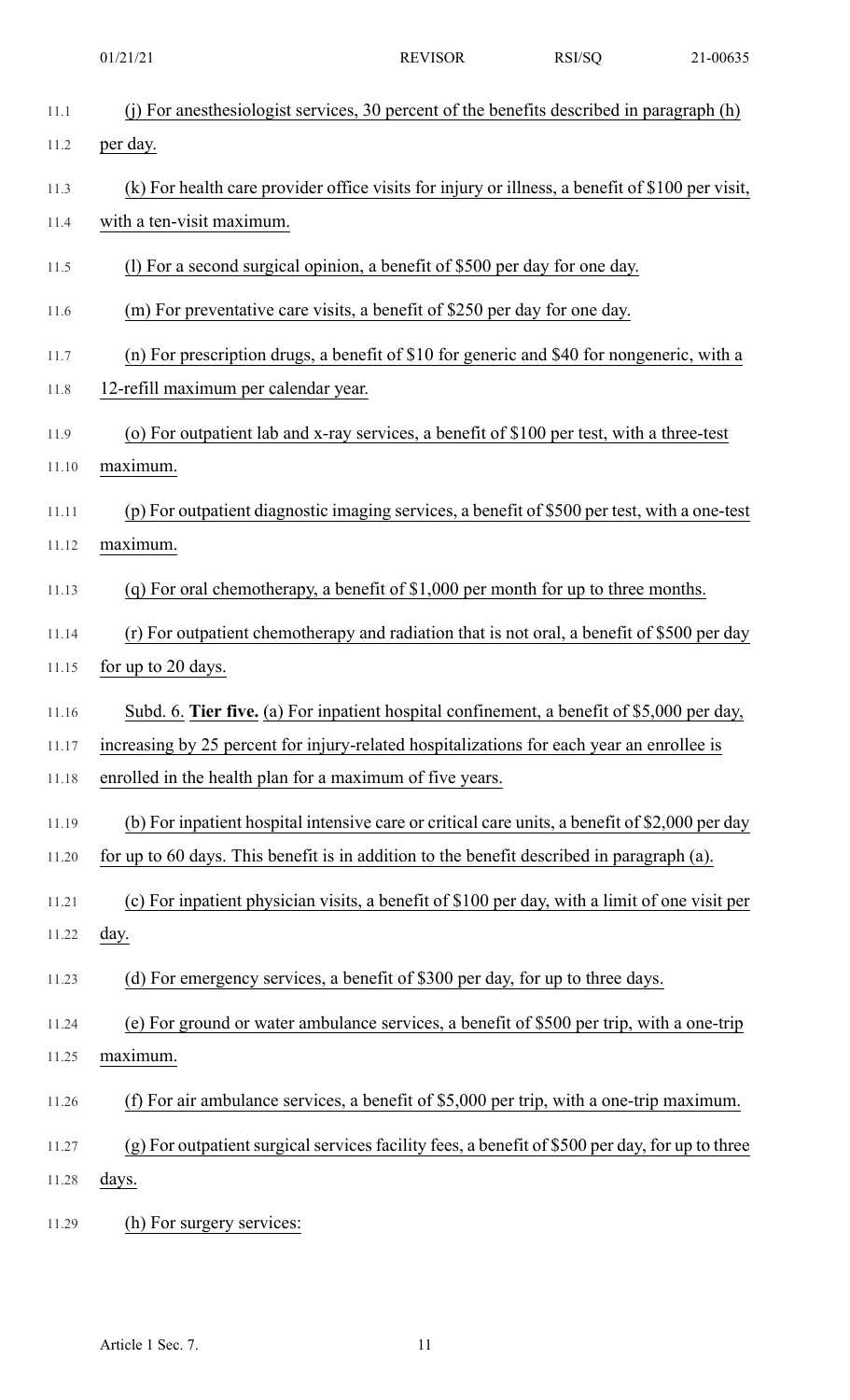|       | 01/21/21                                                                                        | <b>REVISOR</b> | RSI/SQ | 21-00635 |
|-------|-------------------------------------------------------------------------------------------------|----------------|--------|----------|
| 12.1  | (1) a benefit of \$10,000 per day for significant, nondiagnostic invasive surgical procedures   |                |        |          |
| 12.2  | requiring general anesthesia and an open incision;                                              |                |        |          |
| 12.3  | (2) a benefit of \$5,000 per day for nondiagnostic surgical procedures requiring general        |                |        |          |
| 12.4  | anesthesia and an open incision;                                                                |                |        |          |
| 12.5  | (3) a benefit of \$1,000 per day for surgical procedures requiring general anesthesia or        |                |        |          |
| 12.6  | conscious sedation; and                                                                         |                |        |          |
| 12.7  | (4) a benefit of \$500 per day for surgical procedures requiring local or regional anesthesia.  |                |        |          |
| 12.8  | (i) For assistant surgeon services, 20 percent of the benefits described in paragraph (h)       |                |        |          |
| 12.9  | per day.                                                                                        |                |        |          |
| 12.10 | (j) For anesthesiologist services, 30 percent of the benefits described in paragraph (h)        |                |        |          |
| 12.11 | per day.                                                                                        |                |        |          |
| 12.12 | (k) For health care provider office visits for injury or illness, a benefit of \$100 per visit, |                |        |          |
| 12.13 | with a ten-visit maximum.                                                                       |                |        |          |
| 12.14 | (1) For a second surgical opinion, a benefit of \$500 per day for one day.                      |                |        |          |
| 12.15 | (m) For preventative care visits, a benefit of \$250 per day for one day.                       |                |        |          |
| 12.16 | (n) For prescription drugs, a benefit of \$10 for generic and \$40 for nongeneric, with a       |                |        |          |
| 12.17 | 12-refill maximum per calendar year.                                                            |                |        |          |
| 12.18 | (o) For outpatient lab and x-ray services, a benefit of \$100 per test, with a three-test       |                |        |          |
| 12.19 | maximum.                                                                                        |                |        |          |
| 12.20 | (p) For outpatient diagnostic imaging services, a benefit of \$500 per test, with a one-test    |                |        |          |
| 12.21 | maximum.                                                                                        |                |        |          |
| 12.22 | (q) For oral chemotherapy, a benefit of $$1,000$ per month for up to three months.              |                |        |          |
| 12.23 | (r) For outpatient chemotherapy and radiation that is not oral, a benefit of \$500 per day      |                |        |          |
| 12.24 | for up to 20 days.                                                                              |                |        |          |
| 12.25 | Subd. 7. Tier six. (a) For inpatient hospital confinement, a benefit of \$5,000 per day,        |                |        |          |
| 12.26 | increasing by 25 percent for injury-related hospitalizations for each year an enrollee is       |                |        |          |
| 12.27 | enrolled in the health plan for a maximum of five years.                                        |                |        |          |
| 12.28 | (b) For inpatient hospital intensive care or critical care units, a benefit of \$10,000 per     |                |        |          |
| 12.29 | day for up to 31 days. This benefit is in addition to the benefit described in paragraph (a).   |                |        |          |
| 12.30 | (c) For inpatient physician visits, a benefit of \$100 per day, with a limit of two visits      |                |        |          |
| 12.31 | per day.                                                                                        |                |        |          |

Article 1 Sec. 7. 12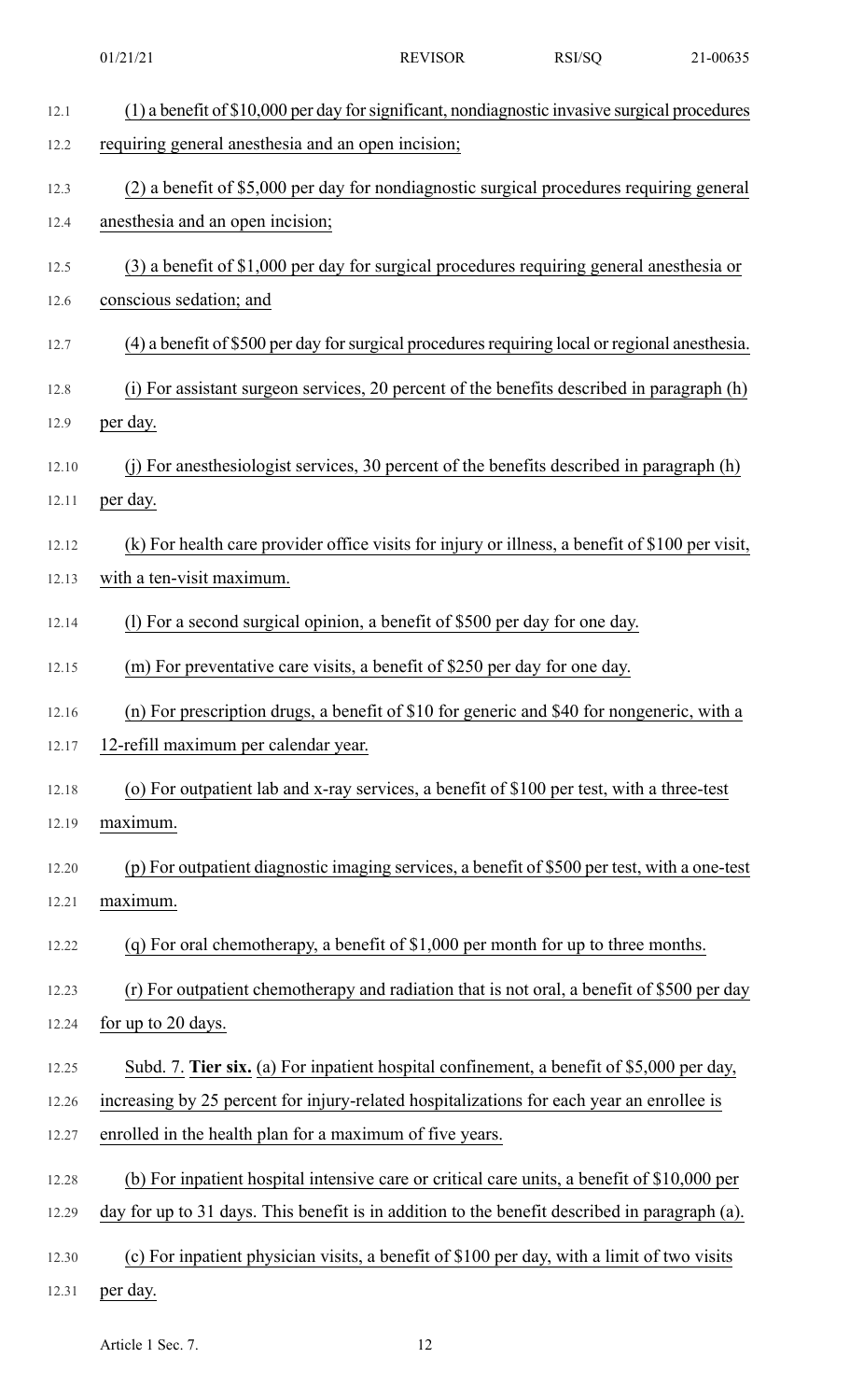| 01/21/21 |  |
|----------|--|
|          |  |

REVISOR RSI/SQ 21-00635

| 13.1  | (d) For emergency services, a benefit of \$500 per day, for up to two days.                     |
|-------|-------------------------------------------------------------------------------------------------|
| 13.2  | (e) For ground or water ambulance services, a benefit of \$1,000 per trip, with a one-trip      |
| 13.3  | maximum.                                                                                        |
| 13.4  | (f) For air ambulance services, a benefit of $$5,000$ per trip, with a one-trip maximum.        |
| 13.5  | (g) For outpatient surgical services facility fees, a benefit of \$1,000 per day, for up to     |
| 13.6  | three days.                                                                                     |
| 13.7  | (h) For surgery services:                                                                       |
| 13.8  | (1) a benefit of \$10,000 per day for significant, nondiagnostic invasive surgical procedures   |
| 13.9  | requiring general anesthesia and an open incision;                                              |
| 13.10 | (2) a benefit of \$5,000 per day for nondiagnostic surgical procedures requiring general        |
| 13.11 | anesthesia and an open incision;                                                                |
| 13.12 | $(3)$ a benefit of \$1,000 per day for surgical procedures requiring general anesthesia or      |
| 13.13 | conscious sedation; and                                                                         |
| 13.14 | (4) a benefit of \$500 per day for surgical procedures requiring local or regional anesthesia.  |
| 13.15 | (i) For assistant surgeon services, 20 percent of the benefits described in paragraph (h)       |
|       | 13.16 per day.                                                                                  |
| 13.17 | (j) For an esthesiologist services, 30 percent of the benefits described in paragraph (h)       |
| 13.18 | per day.                                                                                        |
| 13.19 | (k) For health care provider office visits for injury or illness, a benefit of \$100 per visit, |
| 13.20 | with a five-visit maximum.                                                                      |
| 13.21 | (1) For a second surgical opinion, a benefit of \$500 per day for one day.                      |
| 13.22 | (m) For preventative care visits, a benefit of \$250 per day for one day.                       |
| 13.23 | (n) For prescription drugs, a benefit of \$20 for generic and \$40 for nongeneric, with a       |
| 13.24 | 12-refill maximum per calendar year.                                                            |
| 13.25 | (o) For outpatient lab and x-ray services, a benefit of \$300 per test, with a one-test         |
| 13.26 | maximum.                                                                                        |
| 13.27 | (p) For outpatient diagnostic imaging services, a benefit of $$1,000$ per test, with a one-test |
| 13.28 | maximum.                                                                                        |
| 13.29 | (q) For oral chemotherapy, a benefit of $$2,000$ per month for up to six months.                |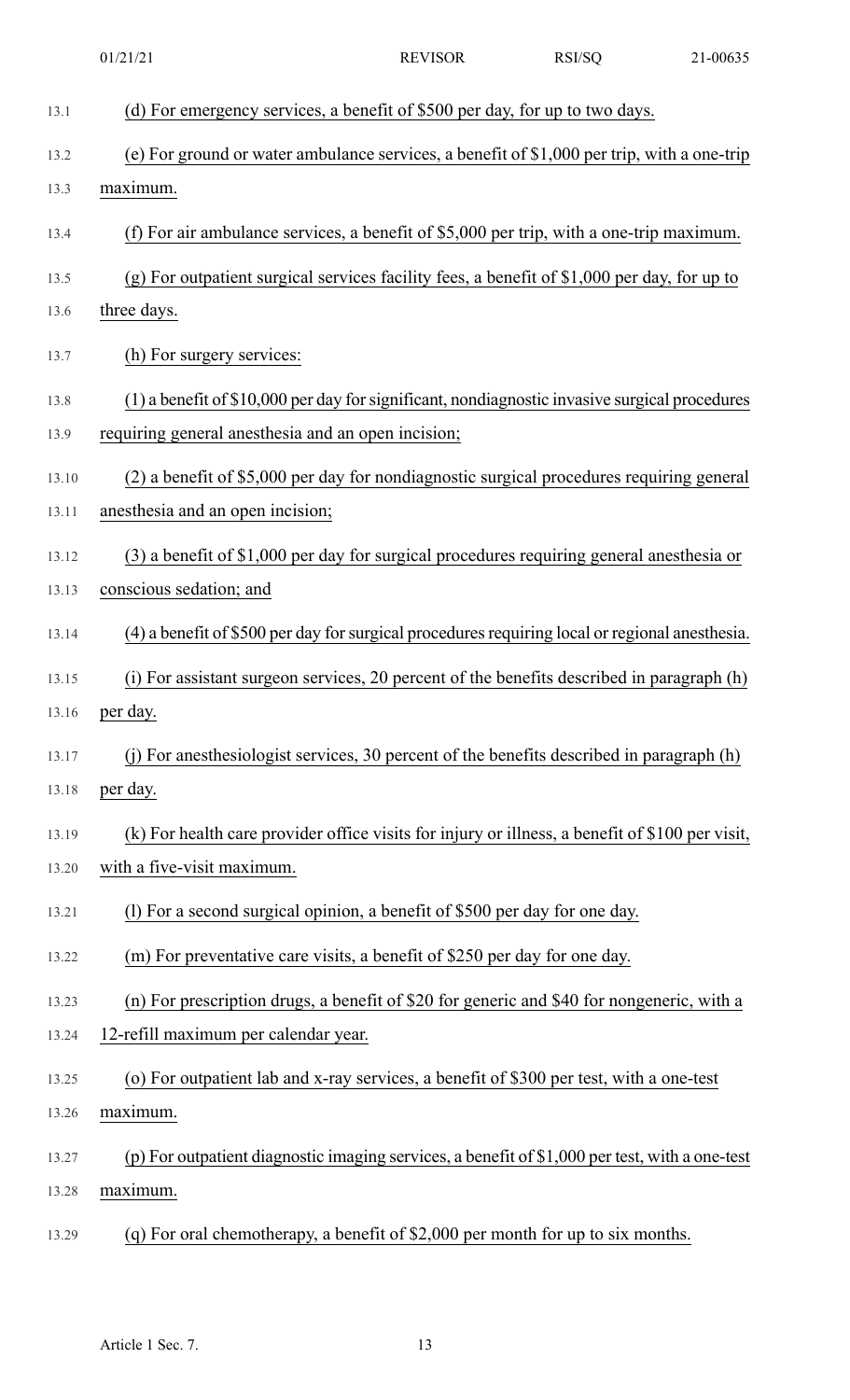14.1 (r) For outpatient chemotherapy and radiation that is not oral, a benefit of \$2,000 per 14.2 day for up to 60 days.

### 14.3 Sec. 8. **[62K.16] TERMINATION OF COVERAGE DUE TO NONPAYMENT.**

14.4 (a) Notwithstanding section 62V.05, subdivision 5, a health carrier may terminate an 14.5 enrollee's coverage due to premium nonpayment, regardless of whether the enrollee is 14.6 receiving advance premium tax credits under the Affordable Care Act, if the enrollee has 14.7 previously paid at least one full month's premium during the benefit year. Prior to terminating 14.8 coverage, the health carrier must notify the enrollee of the premium payment delinquency, 14.9 including the amount of premium owed. 14.10 (b) Coverage termination for premium nonpayment under this section is effective 30

# 14.11 days after the date the premium was due.

# 14.12 (c) The health carrier is not responsible for claims for services rendered to the enrollee 14.13 during the grace period described in paragraph (b).

14.14 Sec. 9. Minnesota Statutes 2020, section 62L.03, subdivision 3, is amended to read:

14.15 Subd. 3. **Minimum participation and contribution.** (a) A small employer that has at 14.16 least 75 percent of its eligible employees who have not waived coverage participating in a 14.17 health benefit plan and that contributes at least 50 percent toward the cost of coverage of 14.18 each eligible employee or have enrolled in a qualified health plan, as defined in section 14.19 62V.02, subdivision 11, must be guaranteed coverage on a guaranteed issue basis from any 14.20 health carrier participating in the small employer market. The participation level of eligible 14.21 employees must be determined at the initial offering of coverage and at the renewal date of 14.22 coverage. A health carrier must not increase the participation requirements applicable to a 14.23 small employer at any time after the small employer has been accepted for coverage. For 14.24 the purposes of this subdivision, waiver of coverage includes only waivers due to: (1) 14.25 coverage under another group health plan; (2) coverage under Medicare Parts A and B; or 14.26 (3) coverage under medical assistance under chapter 256B.

14.27 (b) If a small employer does not satisfy the contribution or participation requirements 14.28 under this subdivision, a health carrier may voluntarily issue or renew individual health 14.29 plans, or a health benefit plan which must fully comply with this chapter. A health carrier 14.30 that provides a health benefit plan to a small employer that does not meet the contribution 14.31 or participation requirements of this subdivision must maintain this information in its files 14.32 for audit by the commissioner. A health carrier may not offer an individual health plan, 14.33 purchased through an arrangement between the employer and the health carrier, to any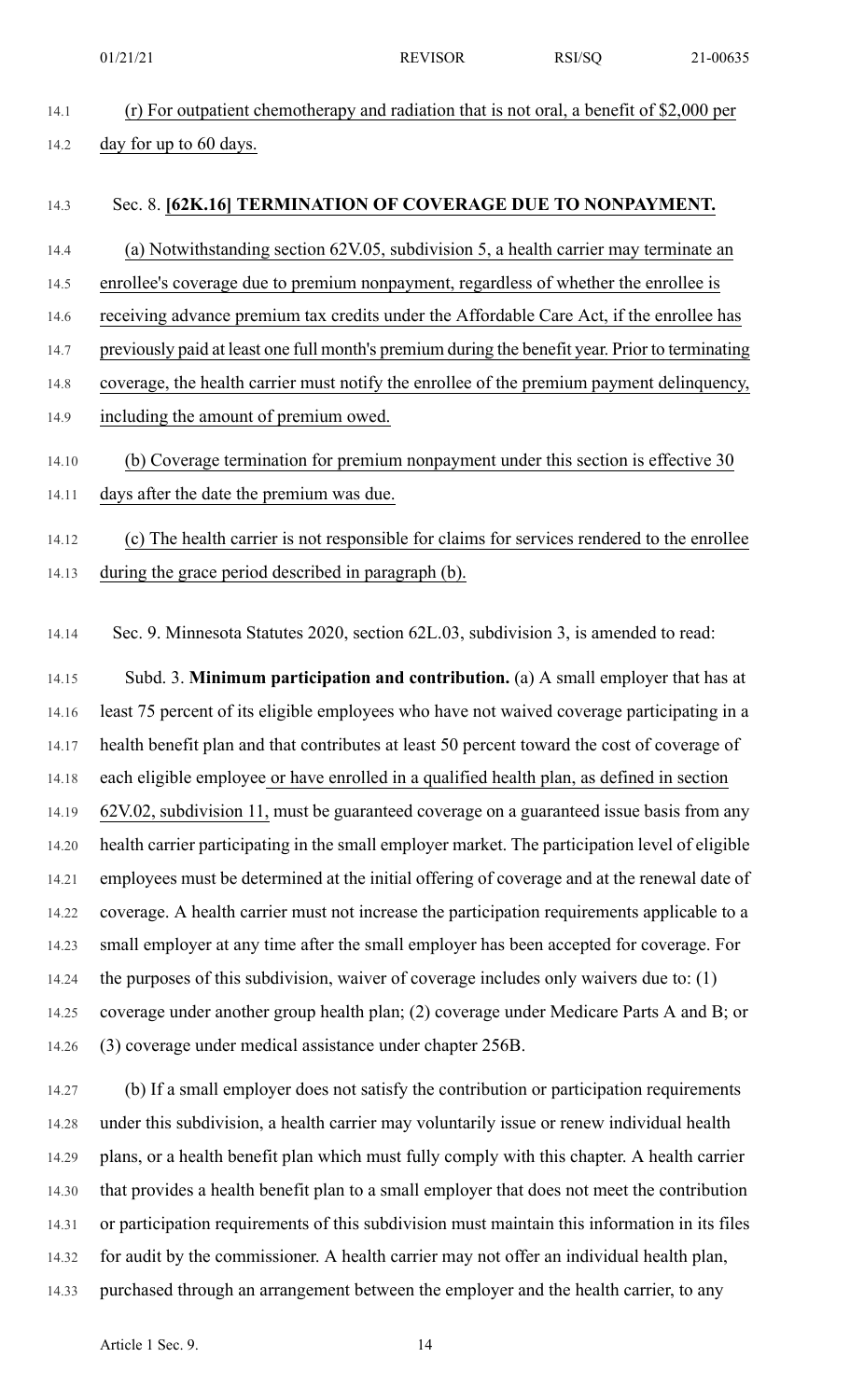15.1 employee unless the health carrier also offers the individual health plan, on a guaranteed 15.2 issue basis, to all other employees of the same employer. An arrangement permitted under 15.3 section 62L.12, subdivision 2, paragraph (l), is not an arrangement between the employer 15.4 and the health carrier for purposes of this paragraph.

15.5 (c) Nothing in thissection obligates a health carrier to issue coverage to a small employer 15.6 that currently offers coverage through a health benefit plan from another health carrier, 15.7 unless the new coverage will replace the existing coverage and not serve as one of two or 15.8 more health benefit plans offered by the employer. This paragraph does not apply if the 15.9 small employer will meet the required participation level with respect to the new coverage.

15.10 (d) If a small employer cannot meet either the participation or contribution requirement, 15.11 the small employer may purchase coverage only during an open enrollment period each 15.12 year between November 15 and December 15.

15.13 Sec. 10. Minnesota Statutes 2020, section 62L.03, is amended by adding a subdivision to 15.14 read:

15.15 Subd. 4a. **Preexisting conditions.** (a) Preexisting conditions may be excluded by a health 15.16 carrier for the first 12 months of coverage if the eligible employee was diagnosed or treated 15.17 for that condition during the six months immediately preceding the enrollment date, but 15.18 exclusionary riders must not be used. When calculating any length of preexisting condition 15.19 limitation, a health carrier must credit the time period an eligible employee or dependent 15.20 was previously covered by qualifying coverage, provided the individual maintains continuous 15.21 coverage without a break of 63 days or more. The credit must be given for all qualifying 15.22 coverage with respect to all preexisting conditions, regardless of whether the conditions 15.23 were preexisting with respect to any previous qualifying coverage. Section 60A.082, relating 15.24 to replacement of group coverage, and the rules adopted under that section apply to this 15.25 chapter. This chapter's requirements are in addition to the requirements of section 60A.082 15.26 and the rules adopted under it. An insurer is prohibited from canceling or rescinding a health 15.27 insurance policy for a preexisting condition if the application or other information provided 15.28 by the insured reasonably gave the insurer notice.

15.29 (b) A health carrier is prohibited from restricting coverage for a preexisting condition 15.30 if the application or other information provided by the insured reasonably gave the insurer 15.31 notice.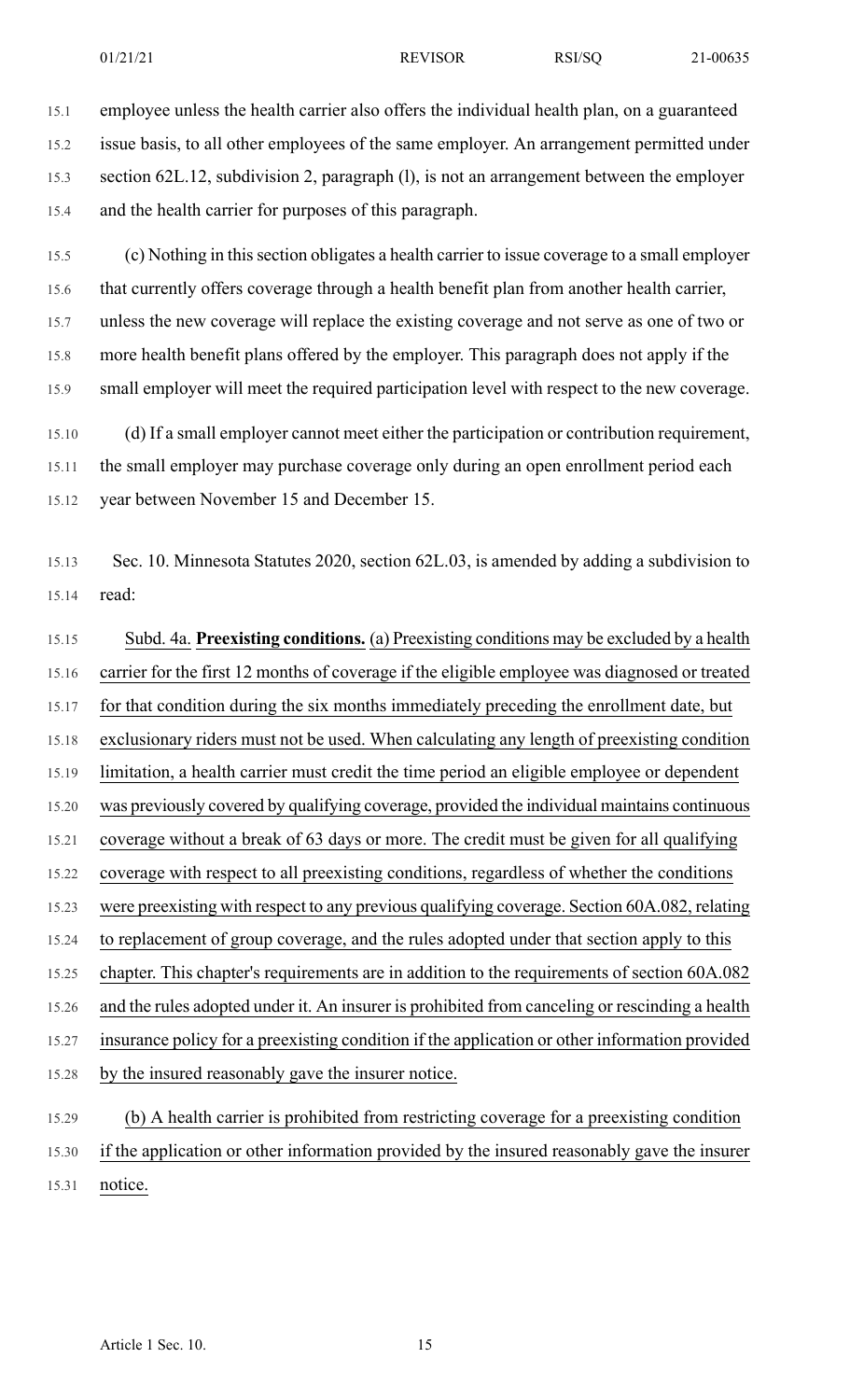- 
- 16.1 Sec. 11. Minnesota Statutes 2020, section 62L.08, is amended by adding a subdivision to 16.2 read:
- 16.3 Subd. 1a. **General premium variations.** Each health carrier must offer premium rates 16.4 to small employers that are no more than 25 percent above and no more than 25 percent 16.5 below the standard rate charged to small employers for the same or similar coverage, adjusted 16.6 pro rata for rating periods of less than one year. The premium variations permitted by this 16.7 subdivision must be based only on health status, claims experience, and duration of coverage 16.8 from the date of issue. For purposes of this subdivision, health status includes refraining 16.9 from tobacco use or other actuarially valid lifestyle factors associated with good health, 16.10 provided the lifestyle factor and its effect upon premium rates have been deemed actuarially 16.11 valid and approved by the commissioner. This subdivision does not prohibit use of a constant 16.12 percentage adjustment for factors permitted under this subdivision. 16.13 Sec. 12. Minnesota Statutes 2020, section 62L.08, subdivision 7, is amended to read: 16.14 Subd. 7. **Premium rate development.** (a) In developing its standard rates, rates, and 16.15 premiums, a health carrier may take into account only the following factors: 16.16 (1) actuarially valid differences in benefit designs of health benefit plans; and
- 16.17 (2) actuarially valid geographic variations if approved by the commissioner as provided 16.18 in subdivision 4 differences in the rating factors permitted in subdivisions 1a and 3.
- 16.19 (b) All premium variations permitted under this section must be based upon actuarially 16.20 valid differences in expected cost to the health carrier of providing coverage. The variation 16.21 must be justified in initial rate filings and upon request of the commissioner in rate revision 16.22 filings. All premium variations are subject to approval by the commissioner.
- 16.23 Sec. 13. Minnesota Statutes 2020, section 62Q.18, subdivision 10, is amended to read:
- 16.24 Subd. 10. **Guaranteed issue.** (a) No health plan company shall offer, sell, or issue any 16.25 health plan that does not make coverage available on a guaranteed issue basis in accordance 16.26 with the Affordable Care Act.
- 16.27 (b) Notwithstanding paragraph (a), a health plan company may offer, sell, or issue an 16.28 individual health plan that contains a preexisting condition limitation or exclusion as 16.29 permitted under section 62A.65, subdivision 5.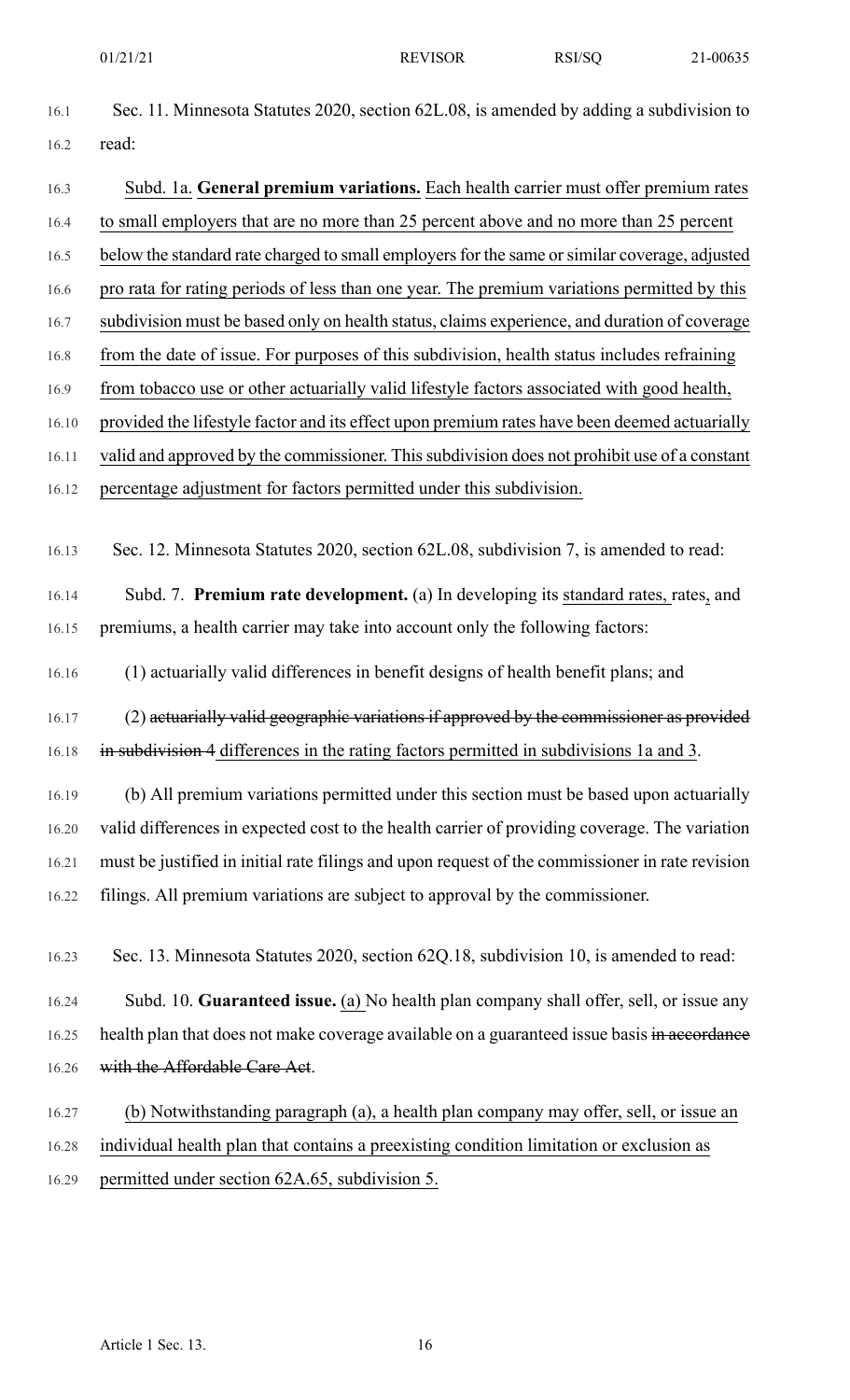- 17.1 Sec. 14. **[62Q.679] HEALTH PLAN OPEN ENROLLMENT.**
- 17.2 (a) All health plans must be made available in the manner required by Code of Federal 17.3 Regulations, title 45, section 147.104.
- 17.4 (b) In addition to the requirements under paragraph (a), any individual health plan:
- 17.5 (1) must be made available for purchase at any time during the calendar year; and
- 17.6 (2) is not retroactive from the date the application for coverage was received.
- 17.7 Sec. 15. Minnesota Statutes 2020, section 62V.05, subdivision 3, is amended to read:

17.8 Subd. 3. **Insurance producers.** (a) By April 30, 2013, the board, in consultation with 17.9 the commissioner of commerce, shall establish certification requirements that must be met 17.10 by insurance producers in order to assist individuals and small employers with purchasing 17.11 coverage through MNsure. Prior to January 1, 2015, the board may amend the requirements, 17.12 only if necessary, due to a change in federal rules.

17.13 (b) Certification requirements shall not exceed the requirements established under Code 17.14 of Federal Regulations, title 45, part 155.220. Certification shall include training on health 17.15 plans available through MNsure, available tax credits and cost-sharing arrangements, 17.16 compliance with privacy and security standards, eligibility verification processes, online 17.17 enrollment tools, and basic information on available public health care programs. Training 17.18 required for certification under this subdivision shall qualify for continuing education 17.19 requirements for insurance producers required under chapter 60K, and must comply with 17.20 course approval requirements under chapter 45.

17.21 (e) (b) Producer compensation shall be established by health carriers that provide health 17.22 plans through MNsure. The structure of compensation to insurance producers must be 17.23 similar, and must be consistent and comparable for health plans sold through MNsure and 17.24 outside MNsure.

17.25  $(d)$  (c) Any insurance producer compensation structure established by a health carrier 17.26 for the small group market must include compensation for defined contribution plans that 17.27 involve multiple health carriers. The compensation offered must be commensurate with 17.28 other small group market defined health plans.

17.29 (e) Any insurance producer assisting an individual or small employer with purchasing 17.30 coverage through MNsure must disclose, orally and in writing, to the individual or small 17.31 employer at the time of the first solicitation with the prospective purchaser the following: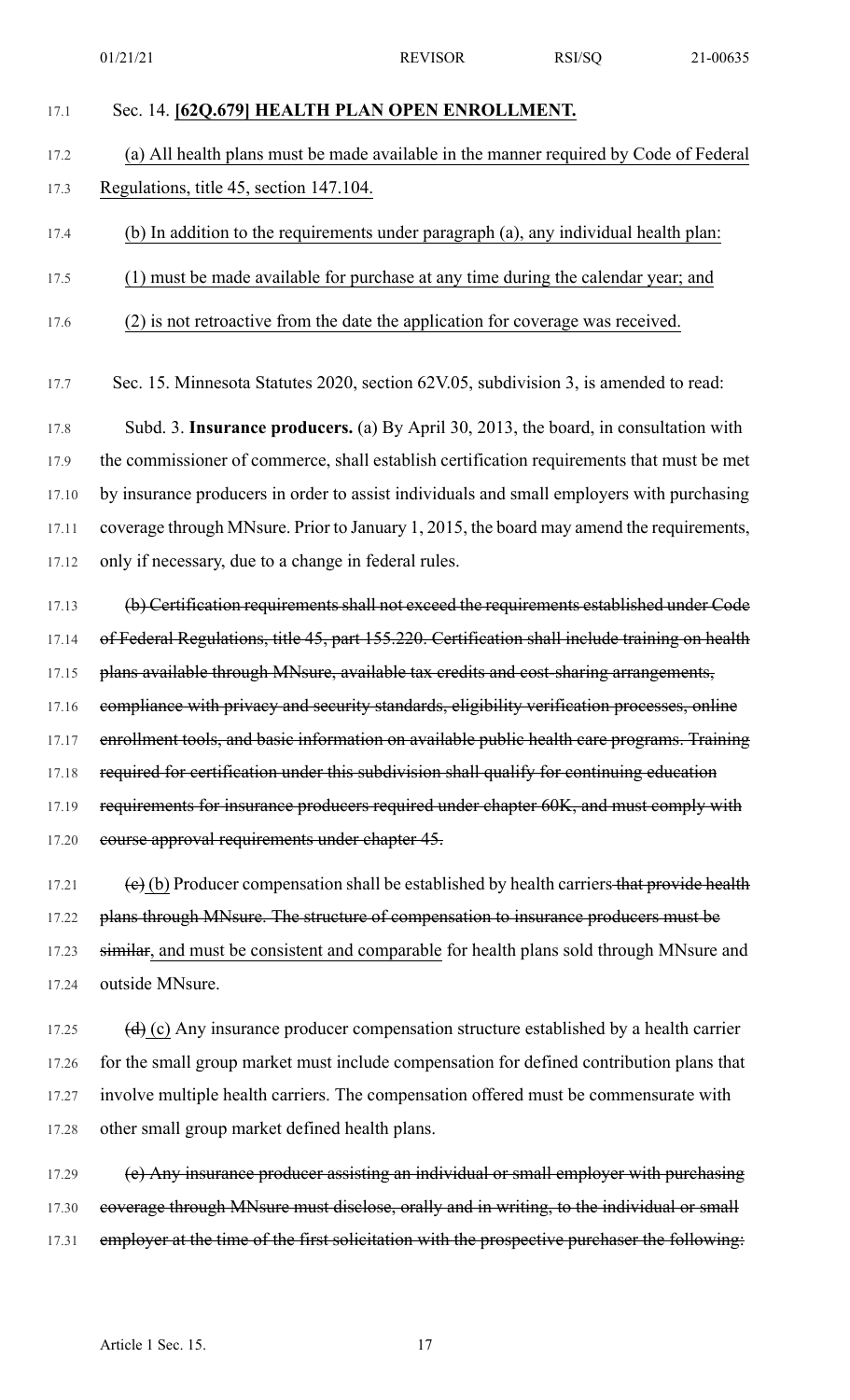18.1 (1) the health carriers and qualified health plans offered through MNsure that the producer

18.2 is authorized to sell, and that the producer may not be authorized to sell all the qualified

18.3 health plans offered through MNsure;

# 18.4 (2) that the producer may be receiving compensation from a health carrier for enrolling 18.5 the individual or small employer into a particular health plan; and

18.6 (3) that information on all qualified health plans offered through MNsure is available 18.7 through the MNsure website.

18.8 For purposes of this paragraph, "solicitation" means any contact by a producer, or any person 18.9 acting on behalf of a producer made for the purpose of selling or attempting to sell coverage 18.10 through MNsure. If the first solicitation is made by telephone, the disclosures required under 18.11 this paragraph need not be made in writing, but the fact that disclosure has been made must 18.12 be acknowledged on the application.

18.13  $(f)$  (d) Beginning January 15, 2015, each health carrier that offers or sells qualified health 18.14 plansthrough MNsure shall report in writing to the board and the commissioner of commerce 18.15 the compensation and other incentives it offers or provides to insurance producers with 18.16 regard to each type of health plan the health carrier offers or sells both inside and outside 18.17 of MNsure. Each health carrier shall submit a report annually and upon any change to the 18.18 compensation or other incentives offered or provided to insurance producers.

18.19  $(g)$  (e) Nothing in this chapter shall prohibit an insurance producer from offering 18.20 professional advice and recommendationsto a small group purchaser based upon information 18.21 provided to the producer.

18.22  $(h)$  (f) An insurance producer that offers health plans in the small group market shall 18.23 notify each small group purchaser of which group health plans qualify for Internal Revenue 18.24 Service approved section 125 tax benefits. The insurance producer shall also notify small 18.25 group purchasers of state law provisions that benefit small group plans when the employer 18.26 agrees to pay 50 percent or more of its employees' premium, or when employees enroll in 18.27 a qualified health plan. Individuals who are eligible for cost-effective medical assistance 18.28 will and individuals who enroll in qualified health plans count toward the 75 percent 18.29 participation requirement in section 62L.03, subdivision 3.

18.30  $\left(i\right)$  (g) Nothing in this subdivision shall be construed to limit the licensure requirements 18.31 or regulatory functions of the commissioner of commerce under chapter 60K.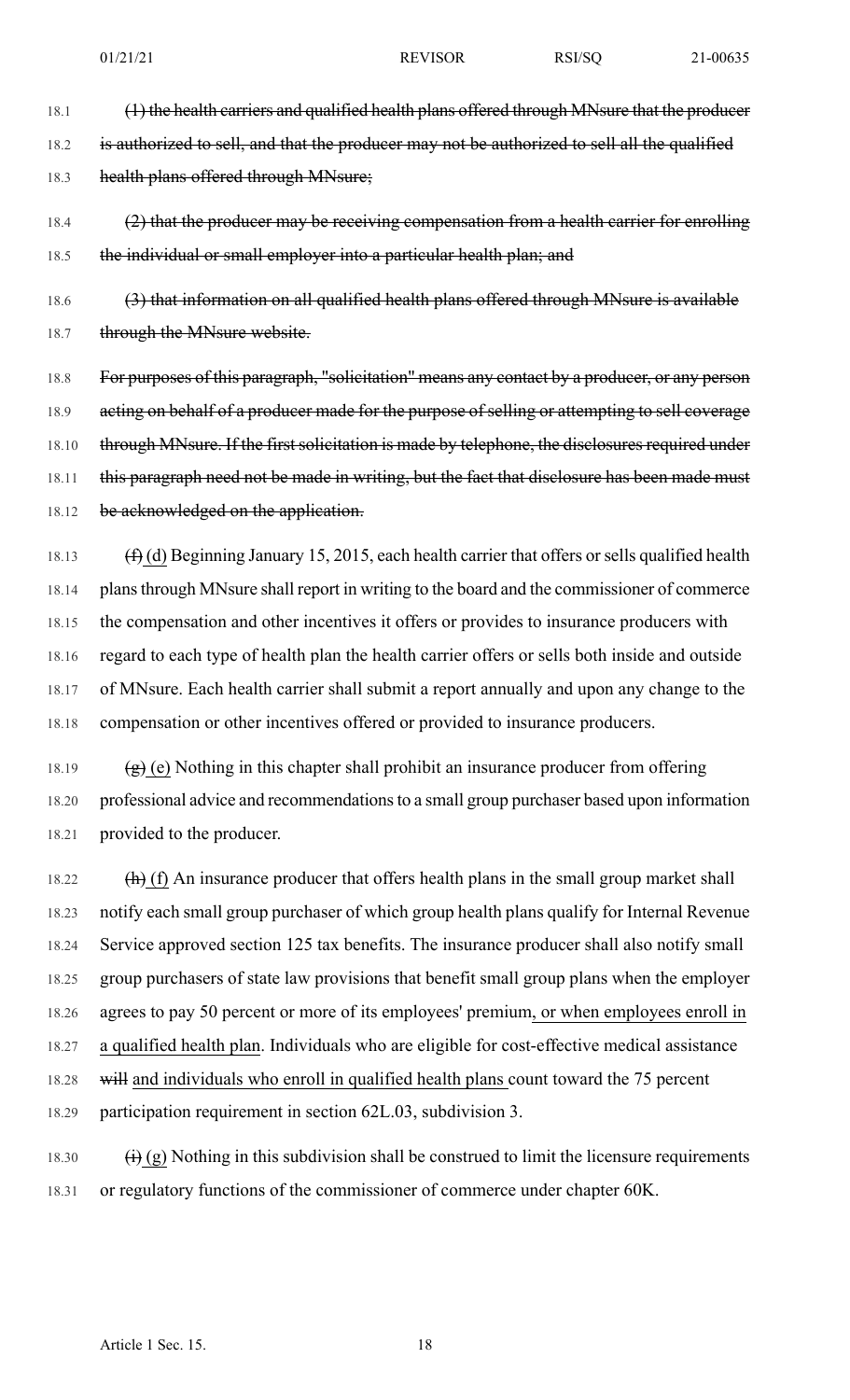- 19.1 Sec. 16. Minnesota Statutes 2020, section 290.0132, is amended by adding a subdivision 19.2 to read:
- 19.3 Subd. 30. **Expenditures for medical care and health insurance.** (a) The amount paid 19.4 during the taxable year for medical care, as defined in section 213(d) of the Internal Revenue
- 19.5 Code, but excluding any amount described in paragraph (b), is a subtraction.
- 19.6 (b) The subtraction under this subdivision does not include amounts:
- 19.7 (1) compensated by insurance or paid or reimbursed by an employer or a plan under
- 19.8 sections 104 (health care reimbursement accounts), 105 (accident and health plans), 125
- 19.9 (cafeteria and flexible spending accounts), 223 (health care savings accounts), or other
- 19.10 similar provisions of the Internal Revenue Code; or
- 19.11 (2) used to compute the credit under section 290.0672.
- 19.12 Sec. 17. **REPEALER.**
- 19.13 Minnesota Statutes 2020, sections 62A.303; 62A.65, subdivision 2; 62L.08, subdivision 19.14 4; and 62L.12, subdivisions 3 and 4, are repealed.
- 19.15 Sec. 18. **EFFECTIVE DATE.**
- 19.16 Sections 1 to 15 and 17 are effective January 1, 2022, or upon the effective date of any 19.17 necessary federal waivers or law changes, whichever is later, and apply to health plans 19.18 offered, issued, or renewed on or after that date. Section 16 is effective for taxable years
- 19.19 beginning after December 31, 2021.
- 
- 

# 19.20 **ARTICLE 2** 19.21 **HEALTH RISK POOL PROGRAM**

19.22 Section 1. Minnesota Statutes 2020, section 3.971, subdivision 6, is amended to read:

19.23 Subd. 6. **Financial audits.** The legislative auditor shall audit the financial statements

- 19.24 of the state of Minnesota required by section 16A.50 and, as resources permit, Minnesota
- 19.25 State Colleges and Universities, the University of Minnesota, state agencies, departments,
- 19.26 boards, commissions, offices, courts, and other organizations subject to audit by the
- 19.27 legislative auditor, including, but not limited to, the State Agricultural Society, Agricultural
- 19.28 Utilization Research Institute, Enterprise Minnesota, Inc., Minnesota Historical Society,
- 19.29 ClearWay Minnesota, Minnesota Sports Facilities Authority, Metropolitan Council,
- 19.30 Metropolitan Airports Commission, Minnesota Health Risk Pool Association, and
- 19.31 Metropolitan Mosquito Control District. Financial audits must be conducted according to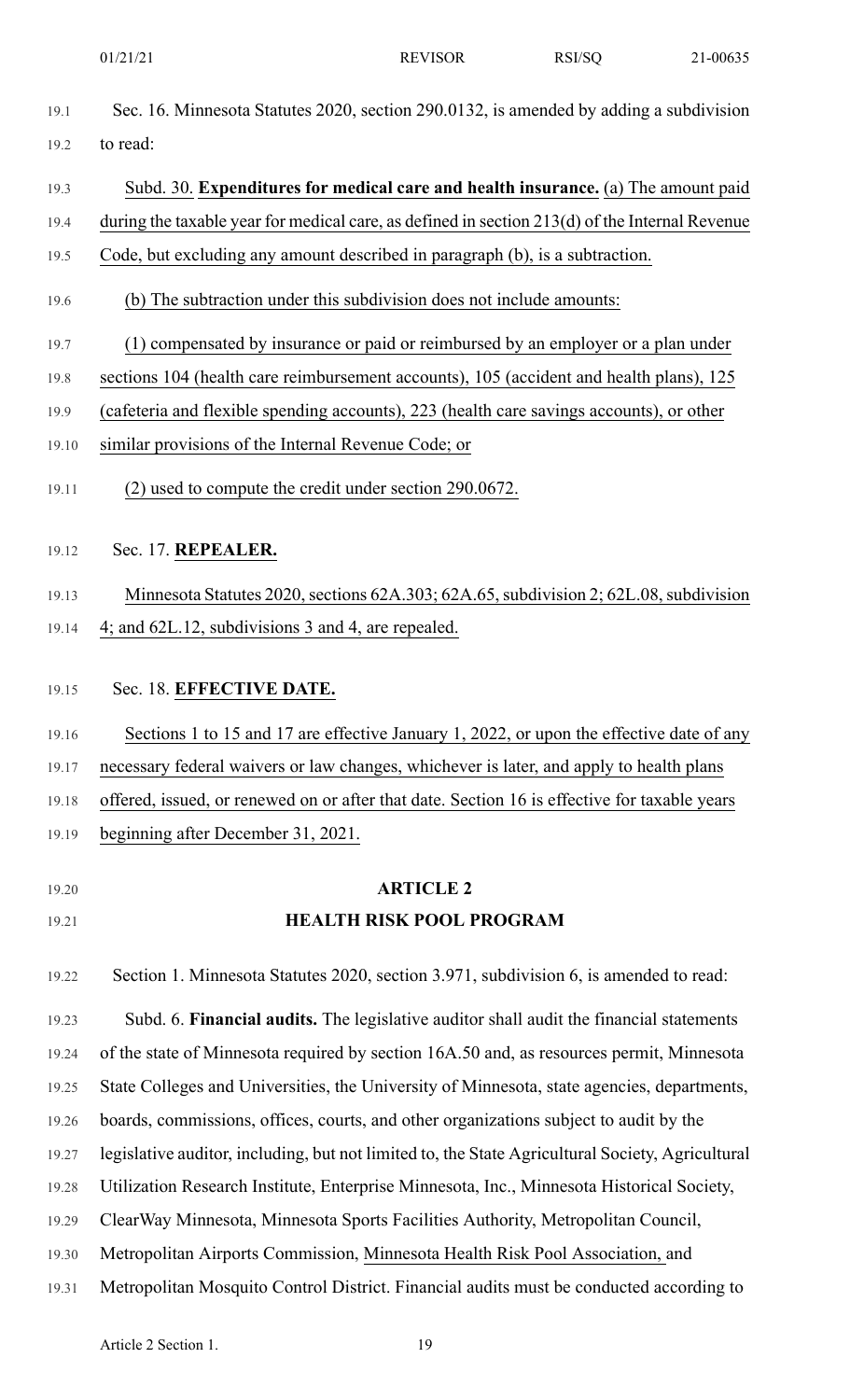20.1 generally accepted government auditing standards. The legislative auditor shall see that all

20.2 provisions of law respecting the appropriate and economic use of public funds and other

20.3 public resources are complied with and may, as part of a financial audit or separately,

20.4 investigate allegations of noncompliance.

- 20.5 Sec. 2. Minnesota Statutes 2020, section 13.7191, is amended by adding a subdivision to 20.6 read:
- 20.7 Subd. 26. **Minnesota Health Risk Pool Association.** Certain data maintained by the 20.8 Minnesota Health Risk Pool Association is classified under section 62X.05, subdivision 6.
- 20.9 Sec. 3. **[62X.01] CITATION.**
- 20.10 This chapter may be cited as the "Minnesota Health Risk Pool Association Act."
- 20.11 Sec. 4. **[62X.02] DEFINITIONS.**
- 20.12 Subdivision 1. **Application.** For the purposes of this chapter, the terms defined in this 20.13 section have the meanings given them.
- 20.14 Subd. 2. **Board.** "Board" means the board of directors of the Minnesota Health Risk 20.15 Pool Association established under section 62X.05, subdivision 2.
- 20.16 Subd. 3. **Commissioner.** "Commissioner" means the commissioner of commerce.
- 20.17 Subd. 4. **Eligible individual.** "Eligible individual" means a natural person who has
- 20.18 received a diagnosis of one of the conditions in section 62X.06, subdivision 1, paragraph
- 20.19 (b), that qualifies claims for the person to be submitted by a member for risk pool payments 20.20 under the program.
- 20.21 Subd. 5. **Health carrier.** "Health carrier" means a health carrier as defined in section 20.22 62A.011, subdivision 2.
- 20.23 Subd. 6. **Risk pool program or program.** "Risk pool program" or "program" means 20.24 the risk pool program created by this chapter.
- 20.25 Subd. 7. **Individual health plan.** "Individual health plan" means a health plan as defined 20.26 in section 62A.011, subdivision 4.
- 20.27 Subd. 8. **Individual market.** "Individual market" meansthe market for individual health 20.28 plans, as defined in section 62A.011, subdivision 5.
- 20.29 Subd. 9. **Member.** "Member" means a health carrier offering, issuing, or renewing
- 20.30 individual health plans to a Minnesota resident.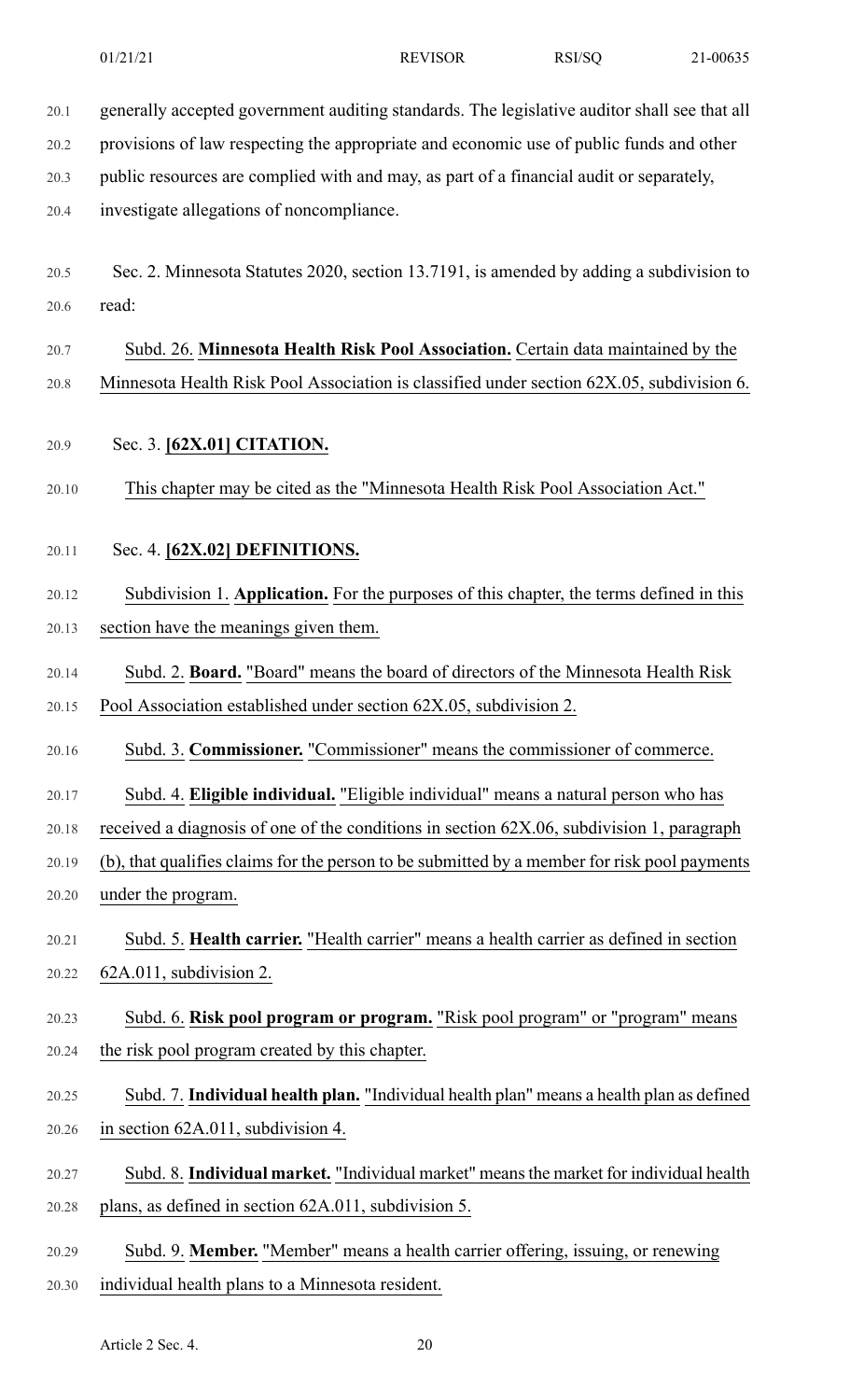| 21.1  | Subd. 10. Minnesota Health Risk Pool Association or association. "Minnesota Health             |
|-------|------------------------------------------------------------------------------------------------|
| 21.2  | Risk Pool Association" or "association" means the association created under section 62X.05,    |
| 21.3  | subdivision 1.                                                                                 |
| 21.4  | Subd. 11. Risk pool payments. "Risk pool payments" means a payment made by the                 |
| 21.5  | association to a member under the requirements of the program and this chapter.                |
| 21.6  | Sec. 5. [62X.03] DUTIES OF COMMISSIONER.                                                       |
| 21.7  | The commissioner may:                                                                          |
| 21.8  | (1) formulate general policies to advance the purposes of this chapter;                        |
| 21.9  | (2) supervise the creation of the Minnesota Health Risk Pool Association, subject to the       |
| 21.10 | limits described in section 62X.05;                                                            |
| 21.11 | (3) appoint advisory committees;                                                               |
| 21.12 | (4) conduct periodic audits to ensure the accuracy of the data submitted by members            |
| 21.13 | and the association, and the compliance of the association and members with requirements       |
| 21.14 | of the plan of operation and this chapter;                                                     |
| 21.15 | (5) contract with the federal government or any other unit of government to ensure             |
| 21.16 | program coordination with other individual health plan reinsurance or subsidy programs;        |
| 21.17 | (6) contract with health carriers and others for administrative services; and                  |
| 21.18 | (7) adopt, amend, suspend, and repeal rules as reasonably necessary to carry out and           |
| 21.19 | make effective the provisions and purposes of this chapter.                                    |
|       |                                                                                                |
| 21.20 | Sec. 6. [62X.04] APPROVAL OF RISK POOL PAYMENTS.                                               |
| 21.21 | Subdivision 1. Information submitted to commissioner. The association must submit              |
| 21.22 | to the commissioner information regarding the risk pool payments the association anticipates   |
| 21.23 | making for the calendar year immediately following the year the information is submitted.      |
| 21.24 | The information must include historical risk pool payment data, underlying principles of       |
| 21.25 | the model used to calculate anticipated risk pool payments, and any other relevant information |
| 21.26 | or data the association used to determine anticipated risk pool payments for the following     |
| 21.27 | calendar year. This information must be submitted to the commissioner by August 30 of          |
| 21.28 | each year for risk pool payments anticipated to be made in the calendar year immediately       |

21.29 following the year the information is submitted. By October 15 each year, the commissioner

21.30 must approve or modify the anticipated risk pool payment schedule.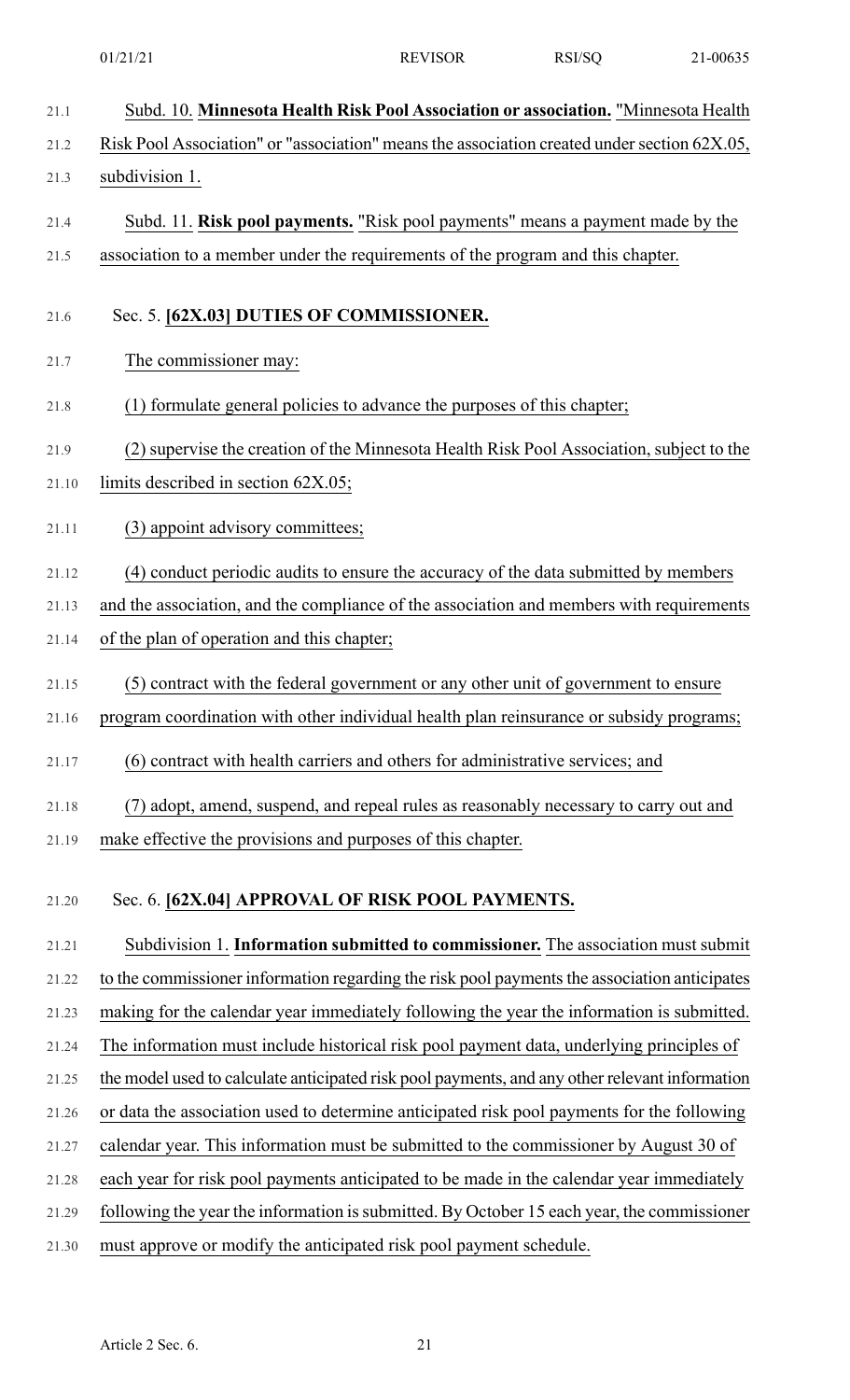| 22.1  | Subd. 2. Modification by commissioner. The commissioner may modify the association's        |
|-------|---------------------------------------------------------------------------------------------|
| 22.2  | anticipated risk pool payment schedule submitted under subdivision 1 on the basis of the    |
| 22.3  | following criteria:                                                                         |
| 22.4  | (1) whether the association is complying with the requirements contained in the plan of     |
| 22.5  | operation and this chapter;                                                                 |
| 22.6  | (2) the degree to which the computations and conclusions consider the current and future    |
| 22.7  | individual market regulations;                                                              |
| 22.8  | (3) the degree to which any sample used to compute the effect on premiums reasonably        |
| 22.9  | reflects projected individual market circumstances, using accepted actuarial principles;    |
| 22.10 | (4) the degree to which the computations and conclusions consider the current and future    |
| 22.11 | health care needs and health condition demographics of Minnesota residents purchasing       |
| 22.12 | individual health plans;                                                                    |
| 22.13 | (5) the actuarially projected effect of the risk pool payments upon both total enrollment   |
| 22.14 | in the individual market and the nature of the risks assumed by the association;            |
| 22.15 | (6) the financial cost to the individual market and the entire health insurance market in   |
| 22.16 | this state;                                                                                 |
| 22.17 | (7) the projected cost of all risk pool payments in relation to funding available for the   |
| 22.18 | program; and                                                                                |
| 22.19 | (8) other relevant factors determined by the commissioner.                                  |
| 22.20 | Sec. 7. [62X.05] MINNESOTA HEALTH RISK POOL ASSOCIATION.                                    |
| 22.21 | Subdivision 1. Creation; tax exemption. The Minnesota Health Risk Pool Association          |
| 22.22 | is established to promote the stabilization and cost control of individual health plans in  |
| 22.23 | Minnesota. Membership in the association consists of all health carriers offering, issuing, |
| 22.24 | or renewing individual health plans in Minnesota. The association is exempt from the taxes  |
| 22.25 | imposed under chapter 297I and any other laws of this state. All property owned by the      |
| 22.26 | association is exempt from taxation.                                                        |
| 22.27 | Subd. 2. Board of directors; organization. (a) The board of directors of the association    |
| 22.28 | is made up of 11 members as follows: six directors selected by members, subject to approval |
| 22.29 | by the commissioner, one of whom must be a health actuary; five public directors selected   |
| 22.30 | by the commissioner, four of whom must be individual health plan enrollees, and one of      |
| 22.31 | whom must be a licensed insurance agent. At least two of the public directors must reside   |

22.32 outside of the seven-county metropolitan area.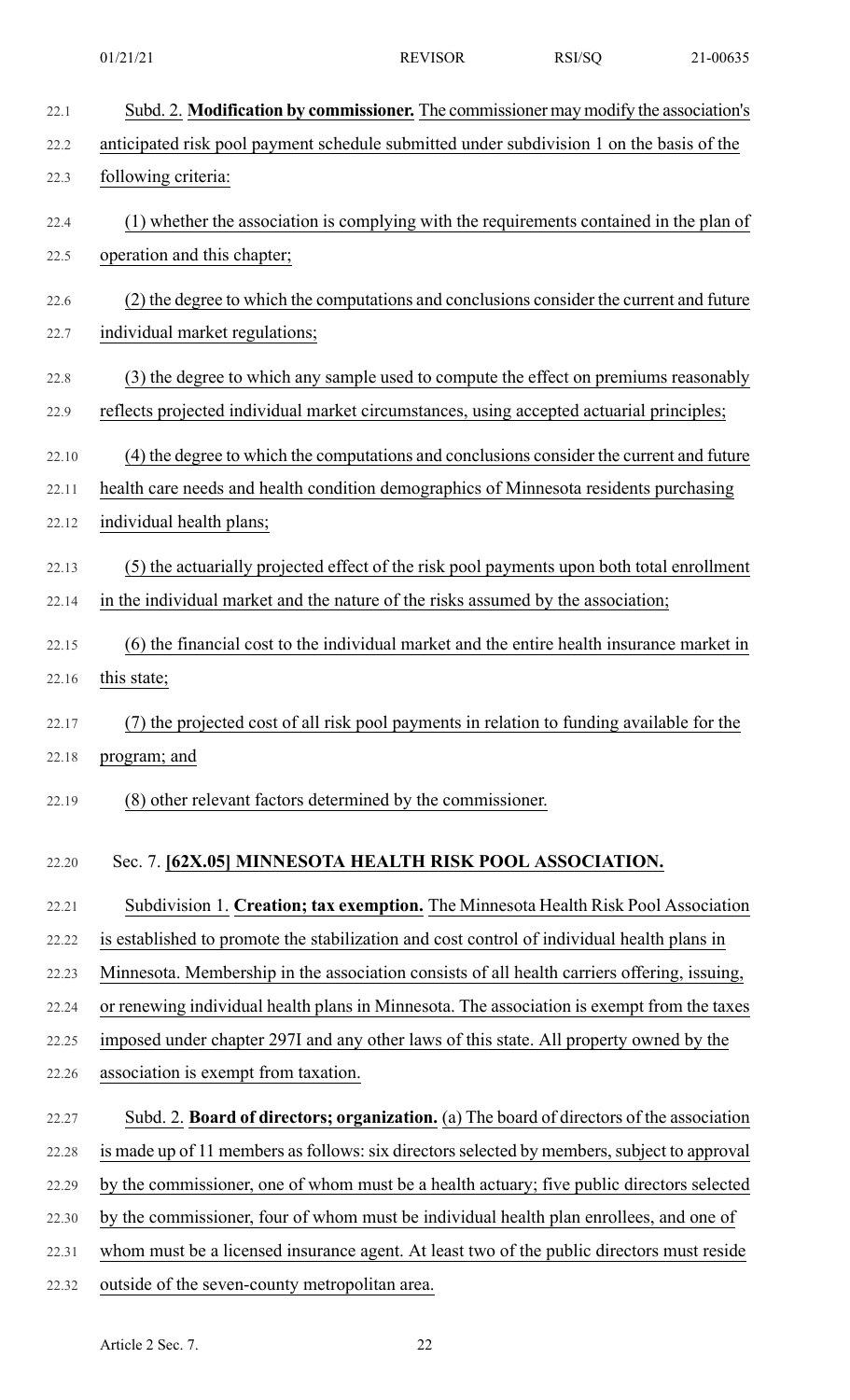| 23.1  | (b) In determining voting rights to elect directors at the member's meeting, each member        |
|-------|-------------------------------------------------------------------------------------------------|
| 23.2  | is entitled to vote in person or proxy. The vote must be a weighted vote based upon the         |
| 23.3  | member's cost of accident and health insurance premium, subscriber contract charges, or         |
| 23.4  | health maintenance contract payment in the individual market, derived from or on behalf         |
| 23.5  | of Minnesota residents in the previous calendar year, as determined by the commissioner.        |
| 23.6  | (c) When approving directors of the board, the commissioner must consider, among                |
| 23.7  | other things, whether all types of members are fairly represented. Directors selected by        |
| 23.8  | members may be reimbursed from the money of the association for expenses incurred as            |
| 23.9  | directors, but otherwise must not be compensated by the association for their services.         |
| 23.10 | Subd. 3. Membership. All members must maintain membership in the association as a               |
| 23.11 | condition of participating in the individual market in Minnesota.                               |
| 23.12 | Subd. 4. Operation. The association must submit its articles, bylaws, and operating             |
| 23.13 | rules to the commissioner for approval. The adoption and amendment of articles, bylaws,         |
| 23.14 | and operating rules by the association, and the approval of the articles, bylaws, and operating |
| 23.15 | rules by the commissioner, are exempt from sections 14.001 to 14.69.                            |
| 23.16 | Subd. 5. Open meetings. All meetings of the board and any committees must comply                |
| 23.17 | with the provisions of chapter 13D.                                                             |
| 23.18 | Subd. 6. Data. The association and board are subject to chapter 13. Data received by            |
| 23.19 | the association and board from a member that is data on individuals is private data on          |
| 23.20 | individuals, as defined in section 13.02, subdivision 12.                                       |
| 23.21 | Subd. 7. Appeals. An appeal may be filed with the commissioner within 30 days after             |
| 23.22 | notice of an action, ruling, or decision by the board. A final action or order of the           |
| 23.23 | commissioner under this subdivision is subject to judicial review under chapter 14. In lieu     |
| 23.24 | of the appeal to the commissioner, a person may seek judicial review of the board's action.     |
| 23.25 | Subd. 8. Antitrust exemption. In the performance of duties as members of the                    |
| 23.26 | association, the members are exempt from sections 325D.49 to 325D.66.                           |
| 23.27 | Subd. 9. General powers. The association may:                                                   |
| 23.28 | (1) exercise the powers granted to insurers under the laws of Minnesota;                        |
| 23.29 | $(2)$ sue or be sued;                                                                           |
| 23.30 | (3) establish administrative and accounting procedures to operate the association; and          |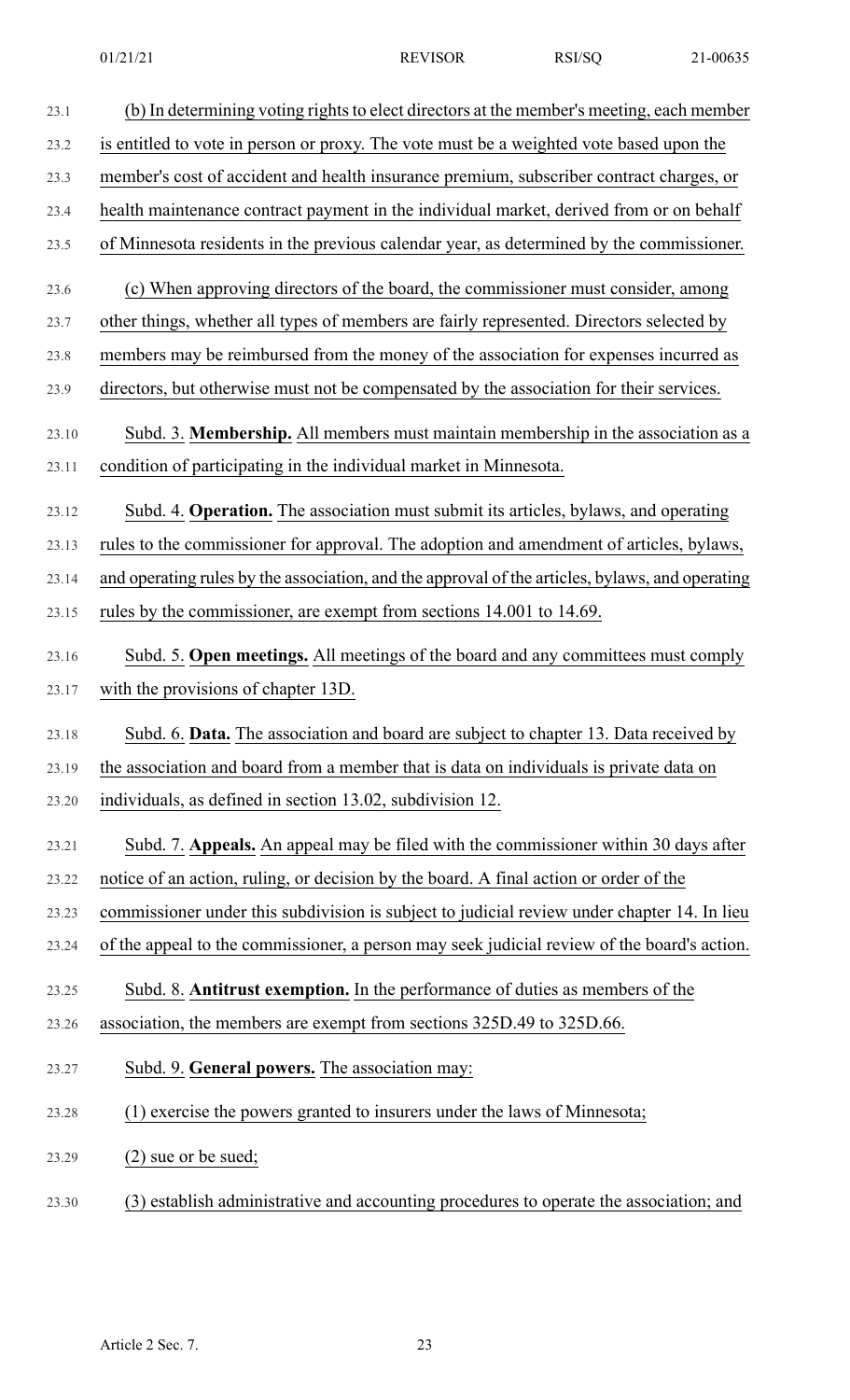24.1 (4) enter into contracts with insurers, similar associations in other states, or with other 24.2 persons to perform administrative functions, including the functions provided in section 24.3 62X.06. 24.4 Subd. 10. **Rulemaking.** The association is exempt from the Administrative Procedure 24.5 Act. However, to the extent the association wishes to adopt rules, it may use section 14.386, 24.6 paragraph (a), clauses (1) and (3). Section 14.386, paragraph (b), does not apply to rules 24.7 adopted under this subdivision. 24.8 Sec. 8. **[62X.06] ASSOCIATION; ADMINISTRATION OF PROGRAM.** 24.9 Subdivision 1. **Acceptance of risk.** (a) The association must accept a transfer to the 24.10 program from a member of the risk and cost associated with providing health coverage to 24.11 an eligible individual when the eligible individual discloses to the member in the application 24.12 for an individual health plan that the eligible individual has received a diagnosis of at least 24.13 one of the conditions in paragraph (b). 24.14 (b) The diagnosis necessary to qualify as an eligible individual are: 24.15 (1) AIDS/HIV; 24.16 (2) Alzheimer's disease; 24.17 (3) amyotrophic lateral sclerosis (ALS); 24.18 (4) angina pectoris; 24.19 (5) anorexia nervosa or bulimia; 24.20 (6) aortic aneurysm; 24.21 (7) ascites; 24.22 (8) chemical dependency; 24.23 (9) chronic pancreatitis; 24.24 (10) chronic renal failure; 24.25 (11) cirrhosis of the liver; 24.26 (12) coronary insufficiency; 24.27 (13) coronary occlusion; 24.28 (14) Crohn's Disease (regional enteritis); 24.29 (15) cystic fibrosis;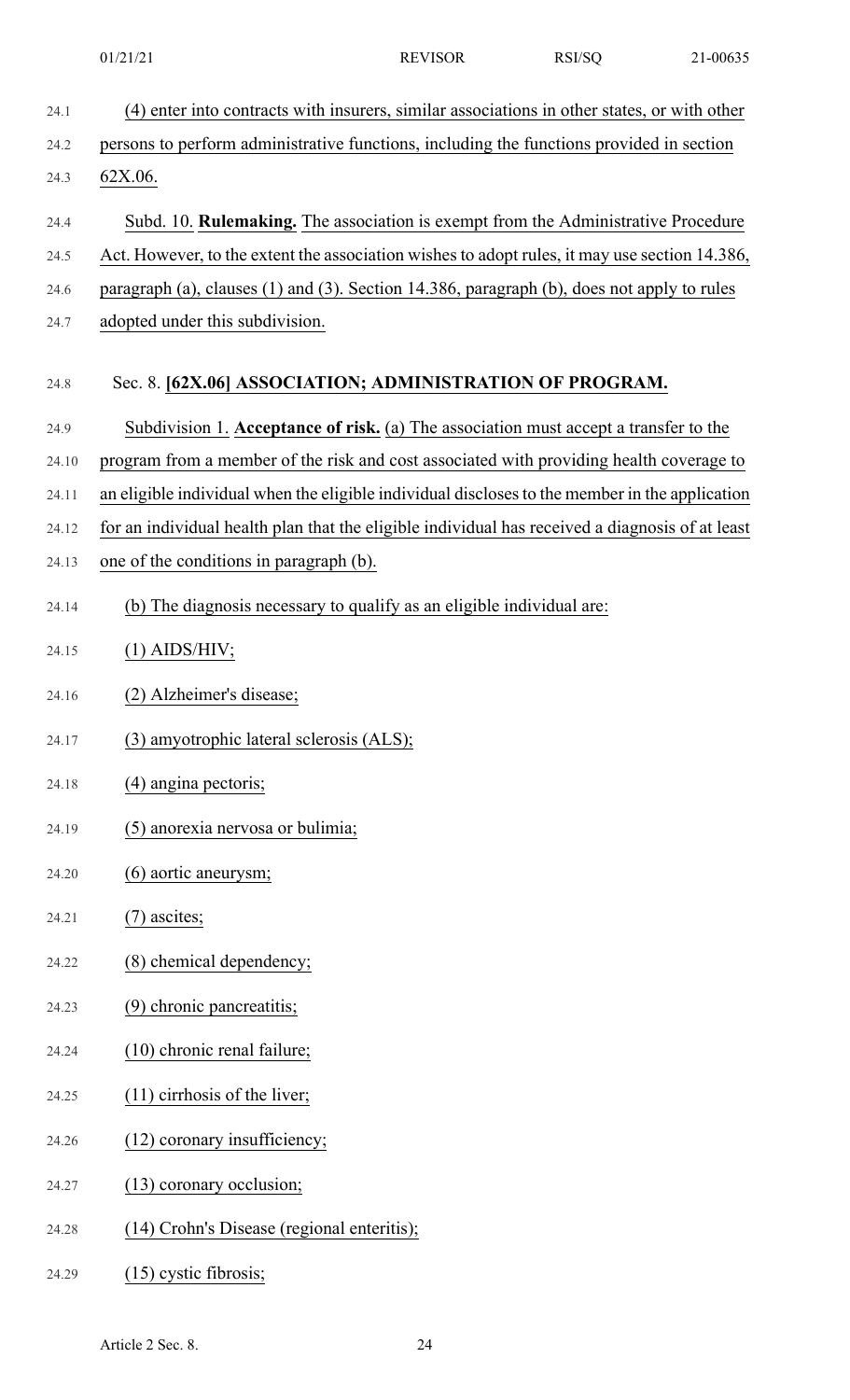| 25.1  | (16) dermatomy ositis;                             |
|-------|----------------------------------------------------|
| 25.2  | (17) Friedreich's ataxia;                          |
| 25.3  | $(18)$ hemophilia;                                 |
| 25.4  | $(19)$ hepatitis C;                                |
| 25.5  | (20) history of major organ transplant;            |
| 25.6  | (21) Huntington Chorea;                            |
| 25.7  | (22) hydrocephalus;                                |
| 25.8  | (23) insulin dependent diabetes;                   |
| 25.9  | (24) leukemia;                                     |
| 25.10 | (25) malignant lymphoma;                           |
| 25.11 | (26) malignant tumors;                             |
| 25.12 | (27) metastatic cancer;                            |
| 25.13 | (28) motor/sensory aphasia;                        |
| 25.14 | (29) multiple sclerosis;                           |
| 25.15 | (30) muscular dystrophy;                           |
| 25.16 | (31) myasthenia gravis;                            |
| 25.17 | (32) myocardial infarction;                        |
| 25.18 | $(33)$ myotonia;                                   |
| 25.19 | (34) open heart surgery;                           |
| 25.20 | (35) paraplegia;                                   |
| 25.21 | (36) Parkinson's Disease;                          |
| 25.22 | (37) polyarteritis nodosa;                         |
| 25.23 | (38) polycystic kidney;                            |
| 25.24 | (39) primary cardiomyopathy;                       |
| 25.25 | (40) progressive systemic sclerosis (Scleroderma); |
| 25.26 | (41) quadriplegia;                                 |
|       |                                                    |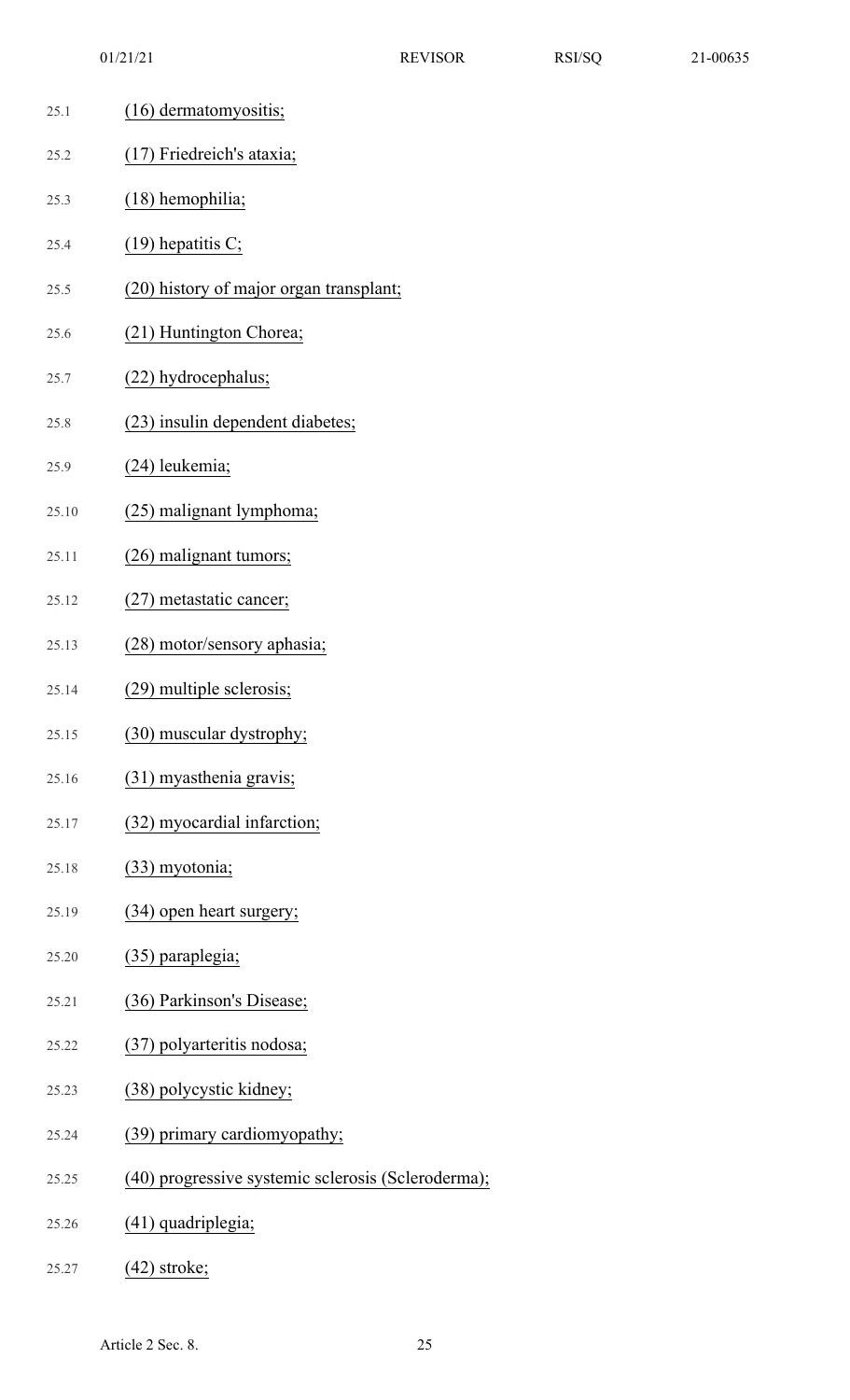| 26.1  | (43) syringomyelia;                                                                            |
|-------|------------------------------------------------------------------------------------------------|
| 26.2  | (44) systemic lupus erythematosus (SLE);                                                       |
| 26.3  | (45) Wilson's disease; and                                                                     |
| 26.4  | (46) any other injury or illness at the member's discretion.                                   |
| 26.5  | Subd. 2. Payment to members. (a) The association must reimburse members on a                   |
| 26.6  | quarterly basis for claims paid on behalf of an eligible individual whose risk and cost has    |
| 26.7  | been transferred to the program.                                                               |
| 26.8  | (b) Risk pool payments related to any one eligible individual is limited to \$5,000,000        |
| 26.9  | over the lifetime of the individual, without consideration of whether the risk pool payments   |
| 26.10 | are made to one or more members.                                                               |
| 26.11 | Subd. 3. Plan of operation. (a) The association, in consultation with the commissioners        |
| 26.12 | of health and commerce, must create a plan of operation to administer the program. The         |
| 26.13 | plan of operation must be updated as necessary by the board, in consultation with the          |
| 26.14 | commissioners.                                                                                 |
| 26.15 | (b) The plan of operation must include:                                                        |
| 26.16 | (1) guidance to members regarding the use of diagnosis codes to identify eligible              |
| 26.17 | individuals;                                                                                   |
| 26.18 | (2) a description of the data a member submitting a risk pool payment request must             |
| 26.19 | provide to the association for the association to implement and administer the program,        |
| 26.20 | including data necessary for the association to determine a member's eligibility for risk pool |
| 26.21 | payments;                                                                                      |
| 26.22 | (3) the manner and time period in which a member must provide the data described in            |
| 26.23 | clause $(2)$ ;                                                                                 |
| 26.24 | (4) requirements for report submissions by an association member;                              |
| 26.25 | (5) requirements for processing reports received by the association under section $62X.07$ ,   |
| 26.26 | subdivision 2, paragraph $(a)$ , clause $(5)$ ;                                                |
| 26.27 | $(6)$ requirements for conducting audits under section 62X.08; and                             |
| 26.28 | (7) requirements for an annual actuarial study of Minnesota's individual market the            |
| 26.29 | association must order, that:                                                                  |
| 26.30 | measures the program's impact;                                                                 |
| 26.31 | (ii) recommends program funding levels; and                                                    |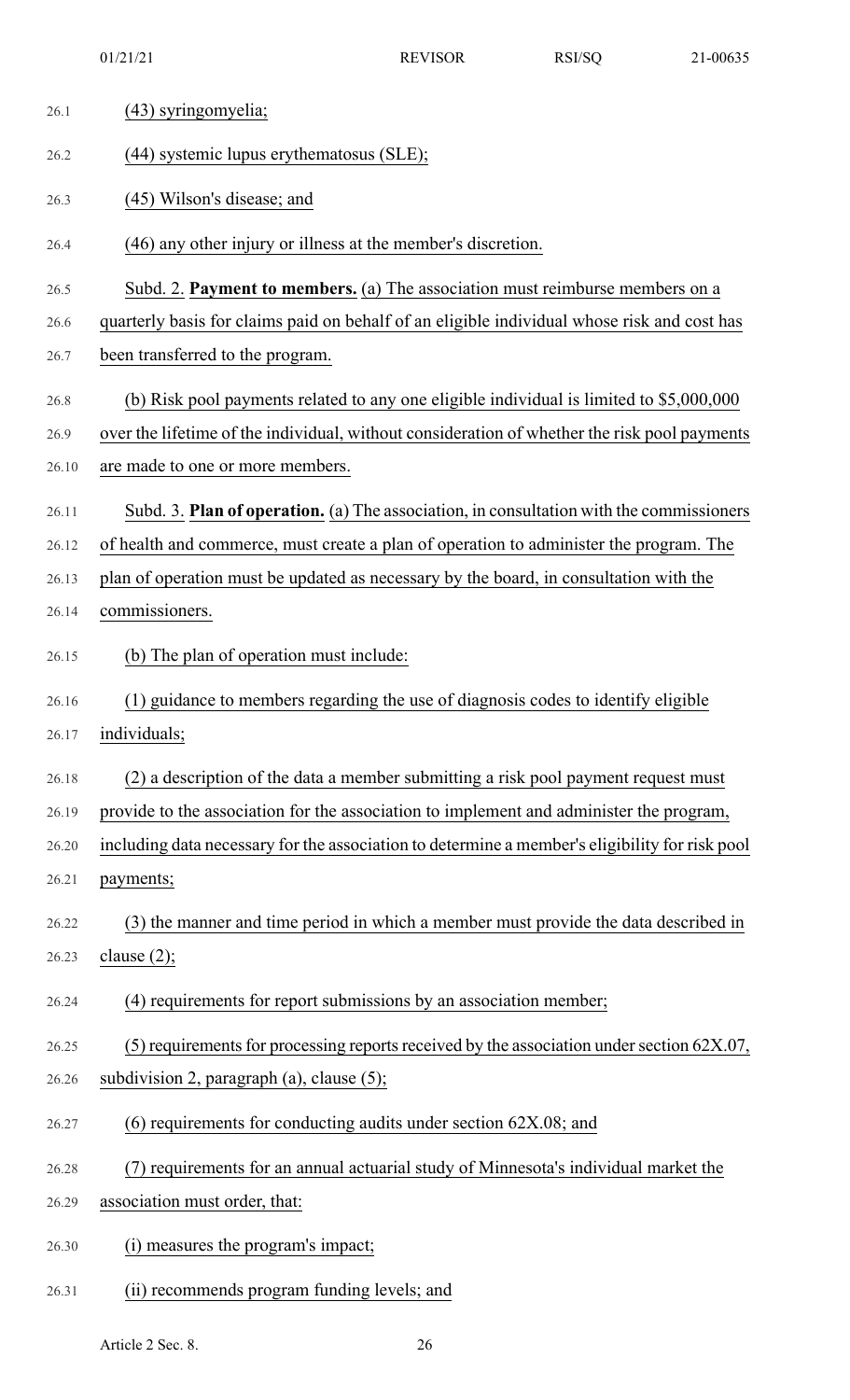| 27.1  | (iii) analyzes possible changes in the individual market, including the impact of the             |
|-------|---------------------------------------------------------------------------------------------------|
| 27.2  | possible changes.                                                                                 |
| 27.3  | Subd. 4. Use of premium payments. The association must apply all premiums received                |
| 27.4  | from members to pay for transferred risks. The association may pay normal administrative          |
| 27.5  | and operational expenses.                                                                         |
| 27.6  | Subd. 5. Prior notification of potential enrollees. (a) A member market must notify               |
| 27.7  | all applicants prior to enrollment of the potential for data transfer to the association.         |
| 27.8  | Notification must include:                                                                        |
| 27.9  | (1) a description of the potential transfer of cost and risk of the enrollee, transfer of         |
| 27.10 | premium payments, and transfer of medical claims to the association;                              |
| 27.11 | (2) the address and telephone number of the association; and                                      |
| 27.12 | (3) the Tennessen warning required under section 13.04, subdivision 2.                            |
| 27.13 | (b) Before a member accepts an application the member must obtain on a separate                   |
| 27.14 | document the potential enrollee's signature acknowledging receipt of the notification, and        |
| 27.15 | a separate signature providing the individual's consent to data sharing if the member transfers   |
| 27.16 | the risk and cost of the individual to the association.                                           |
|       |                                                                                                   |
| 27.17 | Sec. 9. [62X.07] MEMBERS; COMPLIANCE WITH PROGRAM.                                                |
| 27.18 | Subdivision 1. Transfer of risk. A member transferring the risk and cost associated               |
| 27.19 | with providing health coverage to an eligible individual to the program must comply with          |
| 27.20 | this section. A member must transfer the risk and cost of the eligible individual after receiving |
| 27.21 | a completed application for an individual health plan from the individual. The application        |
| 27.22 | must disclose that the individual, or a member of the individual's family if a family policy      |
| 27.23 | is being requested, has been diagnosed with one of the conditions listed in section $62X.06$ ,    |
| 27.24 | subdivision 1, paragraph (b). The program is effective on the effective date of the individual    |
| 27.25 | health plan and continues until the eligible individual ceases coverage with the member.          |
| 27.26 | Subd. 2. Risk pool payments. (a) A member is eligible for risk pool payments to                   |
| 27.27 | reimburse the member for the claims of an eligible individual if the member:                      |
| 27.28 | (1) provides evidence to the association that the individual is an eligible individual;           |
| 27.29 | (2) is currently paying the eligible individual's claims;                                         |
| 27.30 | $(3)$ pays to the association under paragraph $(c)$ the premium the member receives under         |
| 27.31 | an individual health plan for the eligible individual;                                            |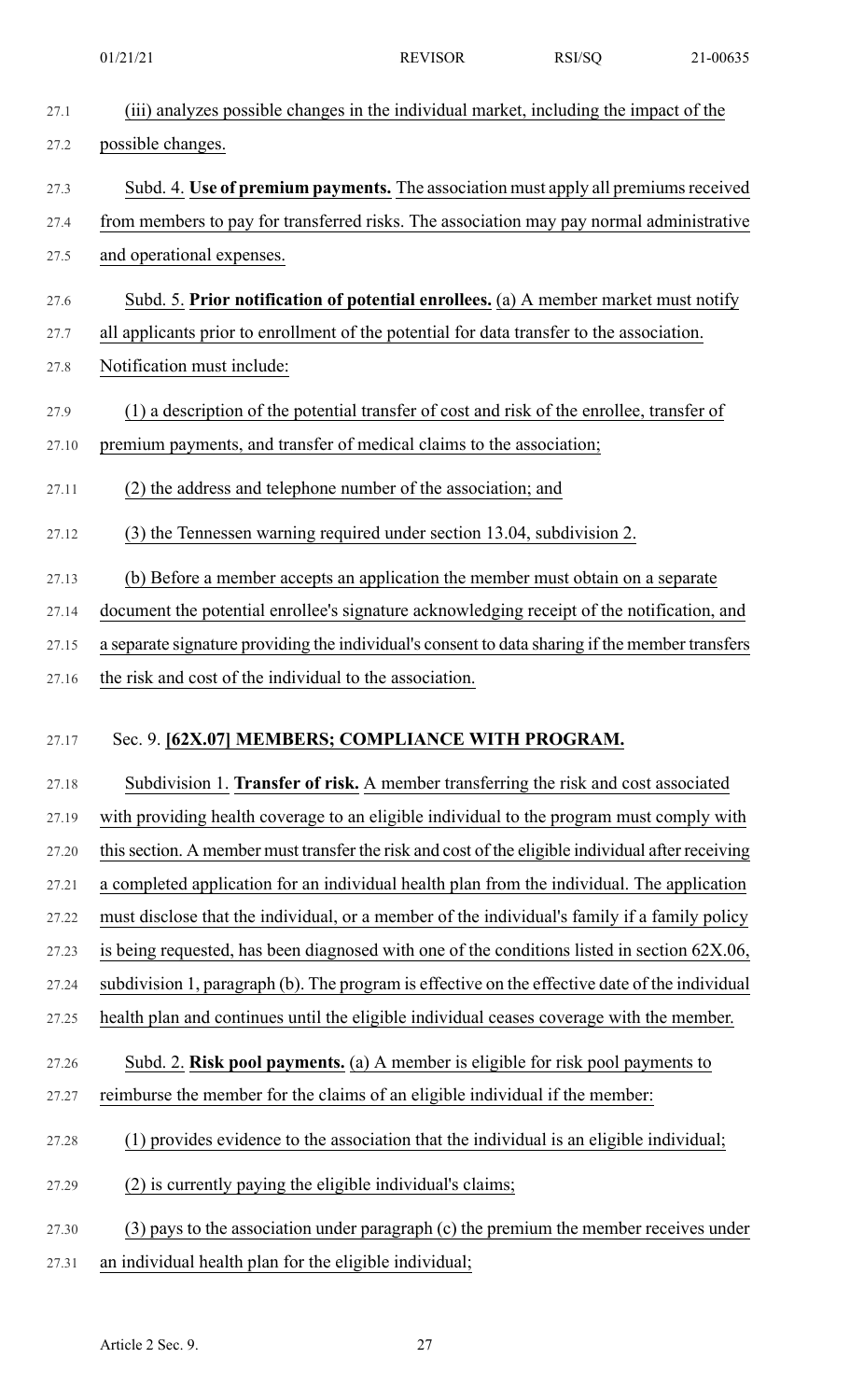| 28.1  | (4) pays to the association under paragraph (d) any pharmacy rebates the member receives       |
|-------|------------------------------------------------------------------------------------------------|
| 28.2  | for health care services provided to the eligible individual; and                              |
| 28.3  | (5) reports and pays to the association any payments applicable to the eligible individual     |
| 28.4  | that the member collects relating to:                                                          |
| 28.5  | (i) third-party liabilities;                                                                   |
| 28.6  | (ii) payments the member recovers for overpayment;                                             |
| 28.7  | (iii) payments for commercial reinsurance recoveries;                                          |
| 28.8  | (iv) estimated federal cost-sharing reduction payments made under United States Code,          |
| 28.9  | title 42, section 18071; and                                                                   |
| 28.10 | (v) estimated advanced premium tax credits paid to the member on behalf of an eligible         |
| 28.11 | individual made under United States Code, title 26, section 36B.                               |
| 28.12 | (b) A member that has transferred the associated risk and cost of an eligible individual       |
| 28.13 | to the program must submit to the program all data and information required by the             |
| 28.14 | association, in a manner determined by the association.                                        |
| 28.15 | (c) A member must provide the program all premiums received for coverage under an              |
| 28.16 | individual health plan from an eligible individual whose risk and associated cost has been     |
| 28.17 | transferred to the program. A member must transfer all premiums, less all normal issuance      |
| 28.18 | administrative and maintenance costs, to the program immediately after receipt. For each       |
| 28.19 | additional eligible individual covered under a family policy who has a separately identifiable |
| 28.20 | premium equal to \$0, the member must pay the association the next highest separately          |
| 28.21 | identifiable premium under the family policy.                                                  |
| 28.22 | (d) A member must pay the association a pharmacy rebate required to be paid under              |
| 28.23 | paragraph (a), clause (4), within 30 days of the date the pharmacy rebate was received.        |
| 28.24 | Subd. 3. Duties; members. (a) A member must comply with the plan of operation created          |
| 28.25 | under section 62X.06, subdivision 3, in order to receive risk pool payments under the          |
| 28.26 | program.                                                                                       |
| 28.27 | (b) A member must continue to administer and manage an eligible individual's individual        |
| 28.28 | health plan under the terms of the individual health plan after the risk and cost associated   |
| 28.29 | with the eligible individual has been transferred to the program.                              |
| 28.30 | (c) A member may not vary premium rates based on whether the risk and cost associated          |
| 28.31 | with an eligible individual has been transferred to the program.                               |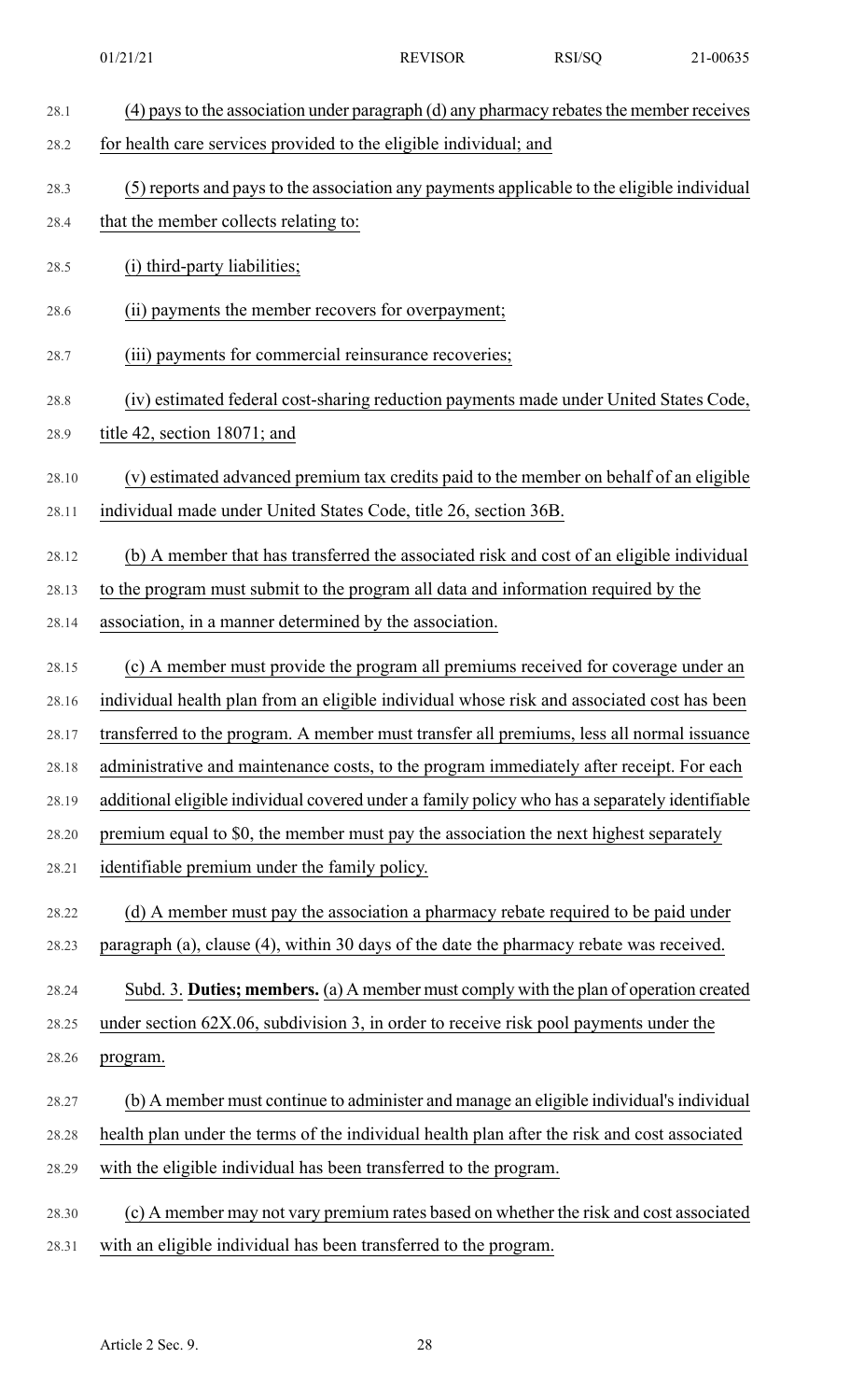| 29.1  | (d) After the risk and cost of an eligible individual has been transferred to the program,    |
|-------|-----------------------------------------------------------------------------------------------|
| 29.2  | the risk and cost remain with the program for the benefit plan year.                          |
| 29.3  | (e) For a claim to qualify for risk pool payments from the program, a member must             |
| 29.4  | submit claims incurred by an eligible individual whose risk and associated cost has been      |
| 29.5  | transferred to the program within 12 months of the claim being incurred.                      |
|       |                                                                                               |
| 29.6  | Sec. 10. [62X.08] ACCOUNTS AND AUDITS.                                                        |
| 29.7  | Subdivision 1. Reports and audits. (a) The association must maintain its books, records,      |
| 29.8  | accounts, and operations on a calendar-year basis.                                            |
| 29.9  | (b) The association must conduct a final accounting with respect to each calendar year        |
| 29.10 | after April 15 the next calendar year.                                                        |
| 29.11 | (c) Claims for eligible individuals whose associated risk and cost have been transferred      |
| 29.12 | to the program that are incurred during a calendar year and are submitted for reimbursement   |
| 29.13 | before April 15 the next calendar year must be allocated to the calendar year in which the    |
| 29.14 | claims were incurred. Claims for eligible individuals whose associated risk and cost have     |
| 29.15 | been transferred to the program that are incurred during a calendar year and are submitted    |
| 29.16 | for reimbursement after April 15 the next calendar year must be allocated to a later calendar |
| 29.17 | year, as provided by the plan of operation.                                                   |
| 29.18 | (d) If the association fund's total receipts with respect to a calendar year are expected to  |
| 29.19 | be insufficient to pay all program expenses, claims for reimbursement, and other              |
| 29.20 | disbursements allocable to that calendar year, all claims for reimbursement allocable to that |
| 29.21 | calendar year must be proportionately reduced to the extent necessary to prevent a deficit    |
| 29.22 | in the fund for that calendar year. Any reduction in claims for reimbursement with respect    |
| 29.23 | to a calendar year must apply to all claims allocable to that calendar year without regard to |
| 29.24 | when those claims are submitted for reimbursement. Any reduction must be applied to each      |
| 29.25 | claim in the same proportion.                                                                 |
| 29.26 | (e) The association must establish a process to audit every member that transfers the         |
| 29.27 | cost and associated risk of an eligible individual to the program. Audits may include both    |
| 29.28 | an audit conducted in connection with commencement of a member's first transfer to the        |
| 29.29 | program and up to four periodic audits each year throughout a member's participation in       |
| 29.30 | the program.                                                                                  |
| 29.31 | (f) Each calendar year, the association must engage an independent third-party auditor        |
| 29.32 | to perform a financial and programmatic audit in accordance with generally accepted auditing  |
|       |                                                                                               |

29.33 standards. The association must provide a copy of the audit to the commissioner when the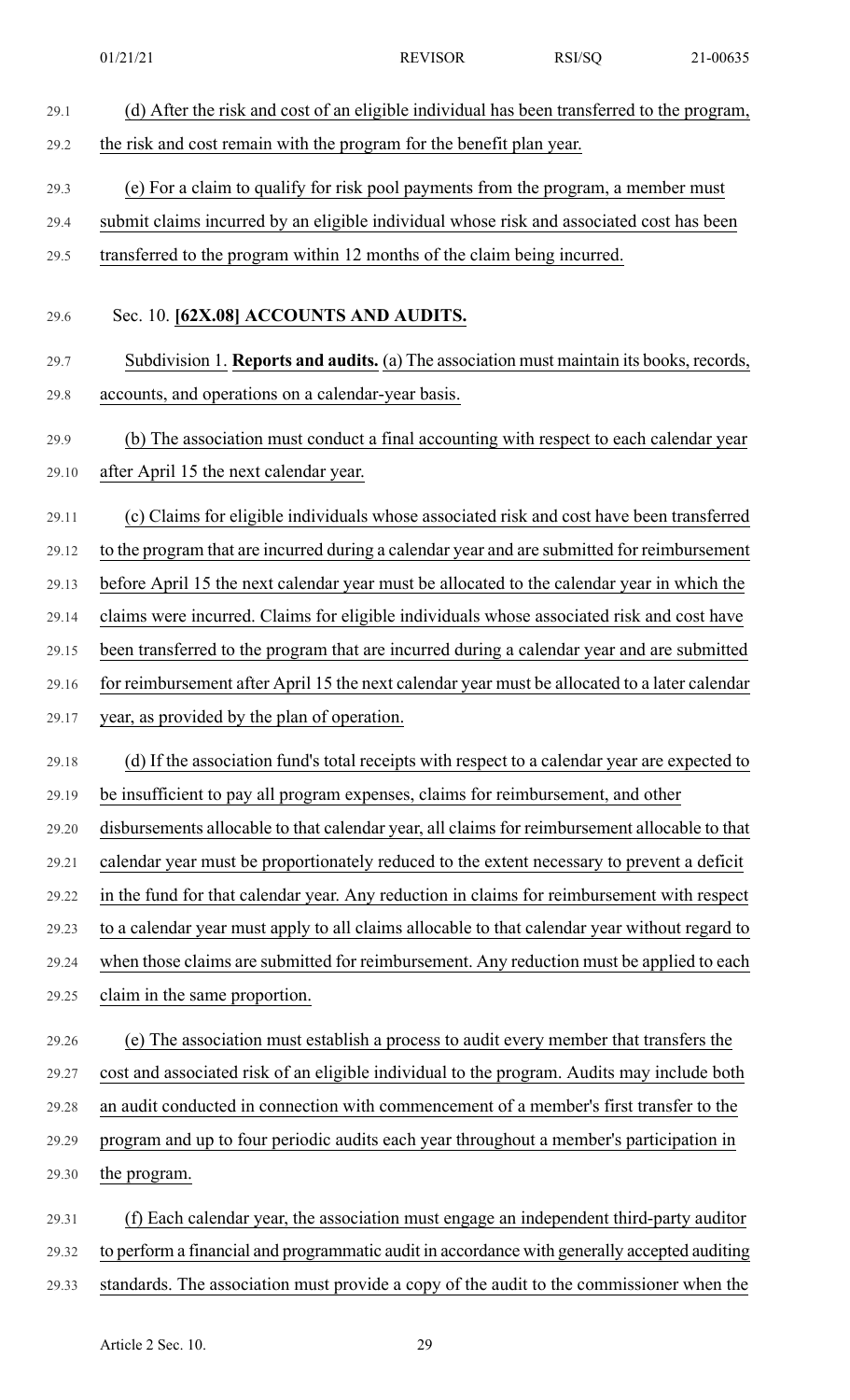| 30.1  | association receives the audit and must publish a copy of the audit on the association's      |
|-------|-----------------------------------------------------------------------------------------------|
| 30.2  | website within 14 days of the date the audit was received.                                    |
| 30.3  | Subd. 2. <b>Annual settle-up.</b> (a) The association must establish a settle-up process with |
| 30.4  | respect to a calendar year to reflect adjustments made in establishing the final accounting   |
| 30.5  | for that calendar year. The adjustments include, but are not limited to:                      |
| 30.6  | (1) the crediting of premiums received with respect to the cost and associated risks of       |
| 30.7  | an eligible person being transferred after the end of the calendar year;                      |
| 30.8  | (2) retroactive reductions or other adjustments in reimbursements necessary to prevent        |
| 30.9  | a deficit in the association fund for that calendar year; and                                 |
| 30.10 | (3) retroactive reductions to prevent a windfall to a member as a result of third party       |
| 30.11 | recoveries, recovery of overpayments, commercial reinsurance recoveries, federal              |
| 30.12 | cost-sharing reductions made under United States Code, title 42, section 18071, advanced      |
| 30.13 | premium tax credits paid under United States Code, title 26, section 36B, or risk adjustments |
| 30.14 | made under United States Code, title 42, section 18063, for that calendar year.               |
| 30.15 | The settle-up must occur after April 15 of the calendar year immediately after the year the   |
| 30.16 | settle-up applies to.                                                                         |
| 30.17 | (b) With respect to the risk adjustment transfers as determined by the United States          |
| 30.18 | Department of Health and Human Services, Centers for Medicare and Medicaid Services,          |
| 30.19 | and Center for Consumer Information and Insurance Oversight:                                  |
| 30.20 | (1) the commissioner must review the risk adjustment transfers to determine the impact        |
| 30.21 | the transfer of risk and associated cost of an eligible individual to the program has had, if |
| 30.22 | any;                                                                                          |
| 30.23 | (2) the review must occur no later than 60 days after the notice of final risk adjustment     |
| 30.24 | transfers by the Center for Consumer Information and Insurance Oversight is published;        |
| 30.25 | (3) if the commissioner notifies a member of the amount of any risk adjustment transfer       |
| 30.26 | it received that does not accurately reflect benefits provided under the program:             |
| 30.27 | (i) the member must pay that amount to the association within 30 days of the date the         |
| 30.28 | member received notice from the commissioner; and                                             |
| 30.29 | (ii) as appropriate, the commissioner must refund to the member the amount that made          |
| 30.30 | the federal risk adjustment payment; and                                                      |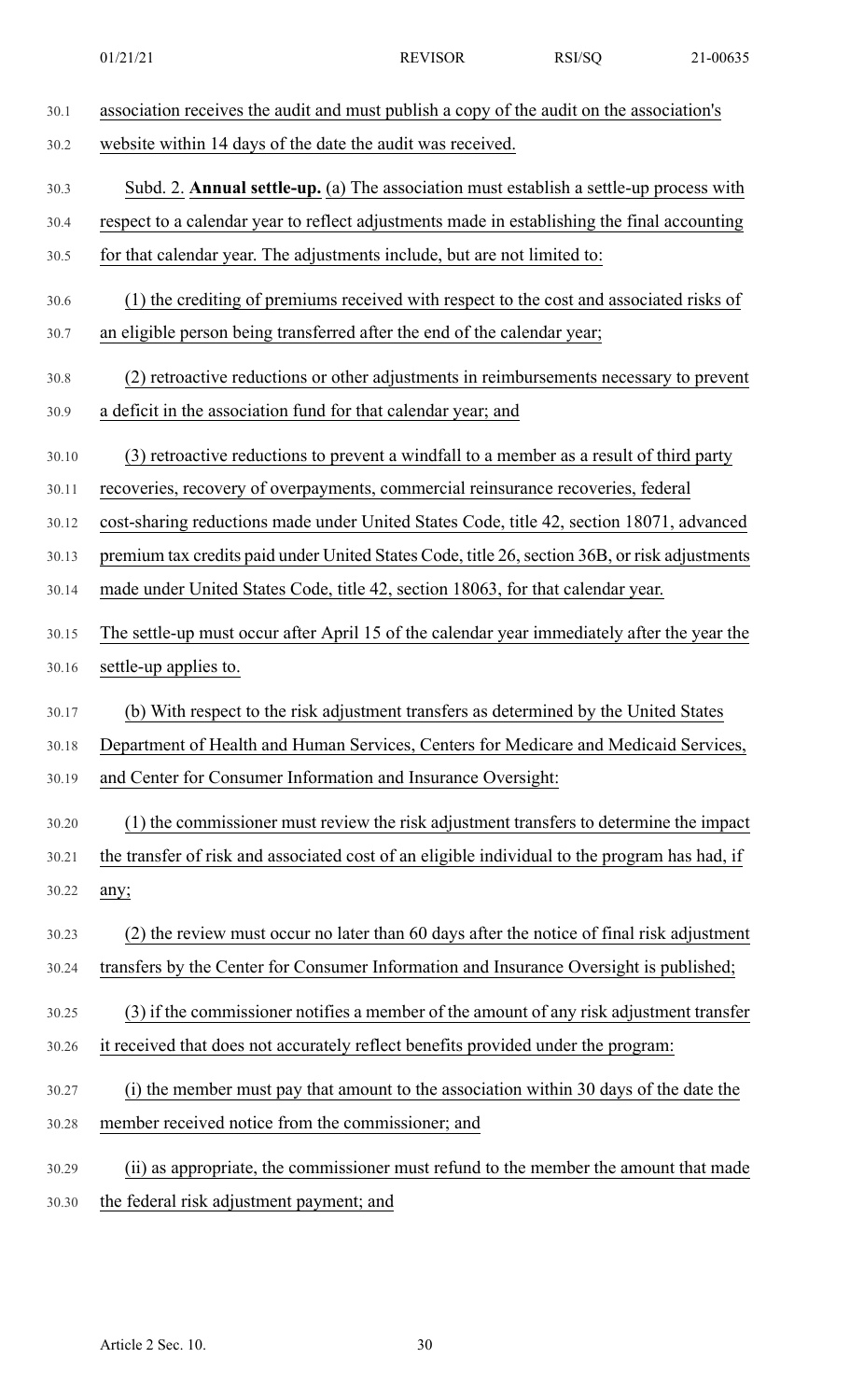|       | 01/21/21                                                                                    | <b>REVISOR</b> | RSI/SQ | 21-00635 |
|-------|---------------------------------------------------------------------------------------------|----------------|--------|----------|
| 31.1  | (4) a member must submit to the commissioner, in a form acceptable to the commissioner,     |                |        |          |
| 31.2  | all data requested by the commissioner by March of the year immediately following the       |                |        |          |
| 31.3  | year the risk adjustment applies to.                                                        |                |        |          |
|       |                                                                                             |                |        |          |
| 31.4  | Sec. 11. [62X.09] ASSESSMENT ON ISSUERS OF ACCIDENT AND HEALTH                              |                |        |          |
| 31.5  | <b>INSURANCE POLICIES.</b>                                                                  |                |        |          |
| 31.6  | Subdivision 1. Definitions. (a) For the purposes of this section, the following terms have  |                |        |          |
| 31.7  | the meanings given them.                                                                    |                |        |          |
| 31.8  | (b) "Accident and health insurance policy" or "policy" means insurance or nonprofit         |                |        |          |
| 31.9  | health service plan contracts providing benefits for hospital, surgical, and medical care.  |                |        |          |
| 31.10 | Policy does not include coverage that is:                                                   |                |        |          |
| 31.11 | (1) limited to disability or income protection coverage;                                    |                |        |          |
| 31.12 | (2) automobile medical payment coverage;                                                    |                |        |          |
| 31.13 | (3) supplemental to liability insurance;                                                    |                |        |          |
| 31.14 | (4) designed solely to provide payments on a per diem, fixed indemnity, or nonexpense       |                |        |          |
| 31.15 | incurred basis;                                                                             |                |        |          |
| 31.16 | (5) credit accident and health insurance issued under chapter 62B;                          |                |        |          |
| 31.17 | (6) designed solely to provide dental or vision care;                                       |                |        |          |
| 31.18 | (7) blanket accident and sickness insurance as defined in section 62A.11; or                |                |        |          |
| 31.19 | (8) accident only coverage, issued by licensed and tested insurance agents or solicitors,   |                |        |          |
| 31.20 | that provides reasonable benefits in relation to the cost of covered services.              |                |        |          |
| 31.21 | Clause (4) does not apply to hospital indemnity coverage sold by an insurer to an applicant |                |        |          |
| 31.22 | who is not currently covered by a qualified plan at the time the coverage is sold.          |                |        |          |
| 31.23 | (c) "Market member" means companies regulated under chapter 62A that offer, sell,           |                |        |          |
| 31.24 | issue, or renew policies or contracts of accident and health insurance; health maintenance  |                |        |          |
| 31.25 | organizations regulated under chapter 62D; nonprofit health service plan corporations       |                |        |          |
| 31.26 | regulated under chapter 62C; community integrated service networks regulated under chapter  |                |        |          |
| 31.27 | 62N; fraternal benefit societies regulated under chapter 64B; the Minnesota employees       |                |        |          |
| 31.28 | insurance program established in section 43A.317; and joint self-insurance plans regulated  |                |        |          |
| 31.29 | under chapter 62H. For the purposes of determining a market member's liability under        |                |        |          |
| 31.30 | subdivision 2, payments received from or on behalf of Minnesota residents for coverage by   |                |        |          |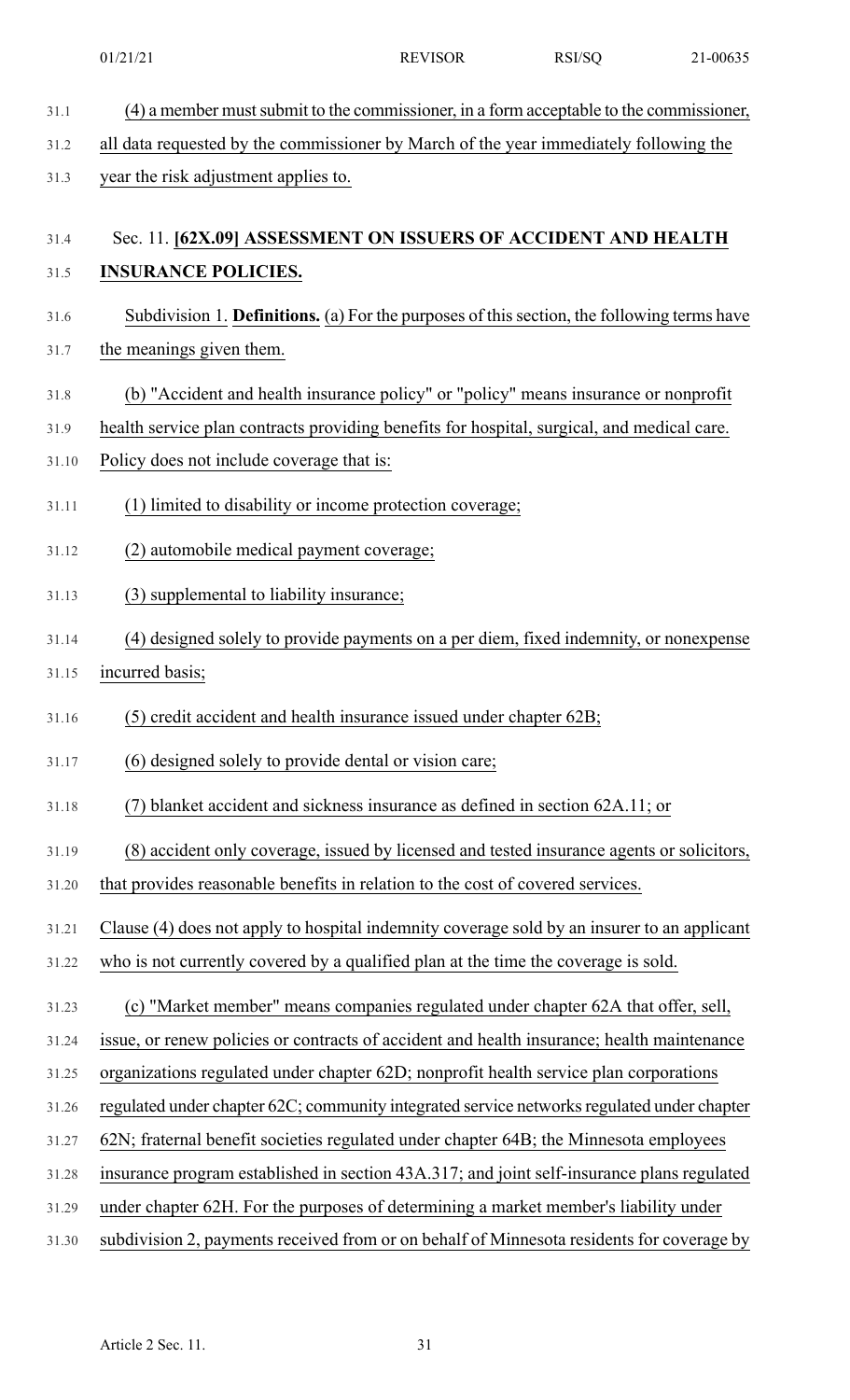32.1 a health maintenance organization or community integrated service network are considered 32.2 accident and health insurance premiums. 32.3 Subd. 2. **Assessment.** The association must make an annual determination of each market 32.4 member's financial liability, if any, to support the program, as provided under section 62X.10. 32.5 The association may make an annual fiscal year-end assessment if necessary. The association 32.6 may also, subject to the approval of the commissioner, provide for interim assessments 32.7 against the market members whose aggregate assessments comprised a minimum of 90 32.8 percent of the most recent prior annual assessment if the association deemsthat methodology 32.9 to be the most administratively efficient and cost-effective means of assessment, and as 32.10 may be necessary to ensure the association's financial capability to meet the incurred or 32.11 estimated claims expenses, program administrative costs, and program operational costs 32.12 until the association's next annual fiscal year-end assessment. An assessment payment is 32.13 due within 30 days of the date a market member receives a written notice of a fiscal year-end 32.14 or interim assessment. Failure by a market member to pay the assessment to the association 32.15 within 30 days is grounds for termination of the market member's ability to issue accident 32.16 and health insurance policies in Minnesota. A market member that ceases to do accident 32.17 and health insurance business in Minnesota remains liable for assessments through the 32.18 calendar year the market member's accident and health insurance business ceased. The 32.19 association may decline to levy an assessment against a market member if the assessment 32.20 determined under this subdivision does not exceed \$10. 32.21 Sec. 12. **[62X.10] FUNDING OF PROGRAM.** 32.22 (a) The association account is created in the special revenue fund of the state treasury. 32.23 Funds in the account are appropriated to the association to operate the program. 32.24 Notwithstanding section 11A.20, all investment income and all investment losses attributable 32.25 to the investment of the association account must be credited to the association account. 32.26 (b) The association must fund the program using the following sources, in the following 32.27 priority order: 32.28 (1) any federal funds available, whether through grants or otherwise; 32.29 (2) the funds in section 15; 32.30 (3) the tax imposed on health maintenance organizations, community integrated service 32.31 networks, and nonprofit health care service plan corporations under section 297I.05, 32.32 subdivision 5; and 32.33 (4) the assessment, if any, under section 62X.09.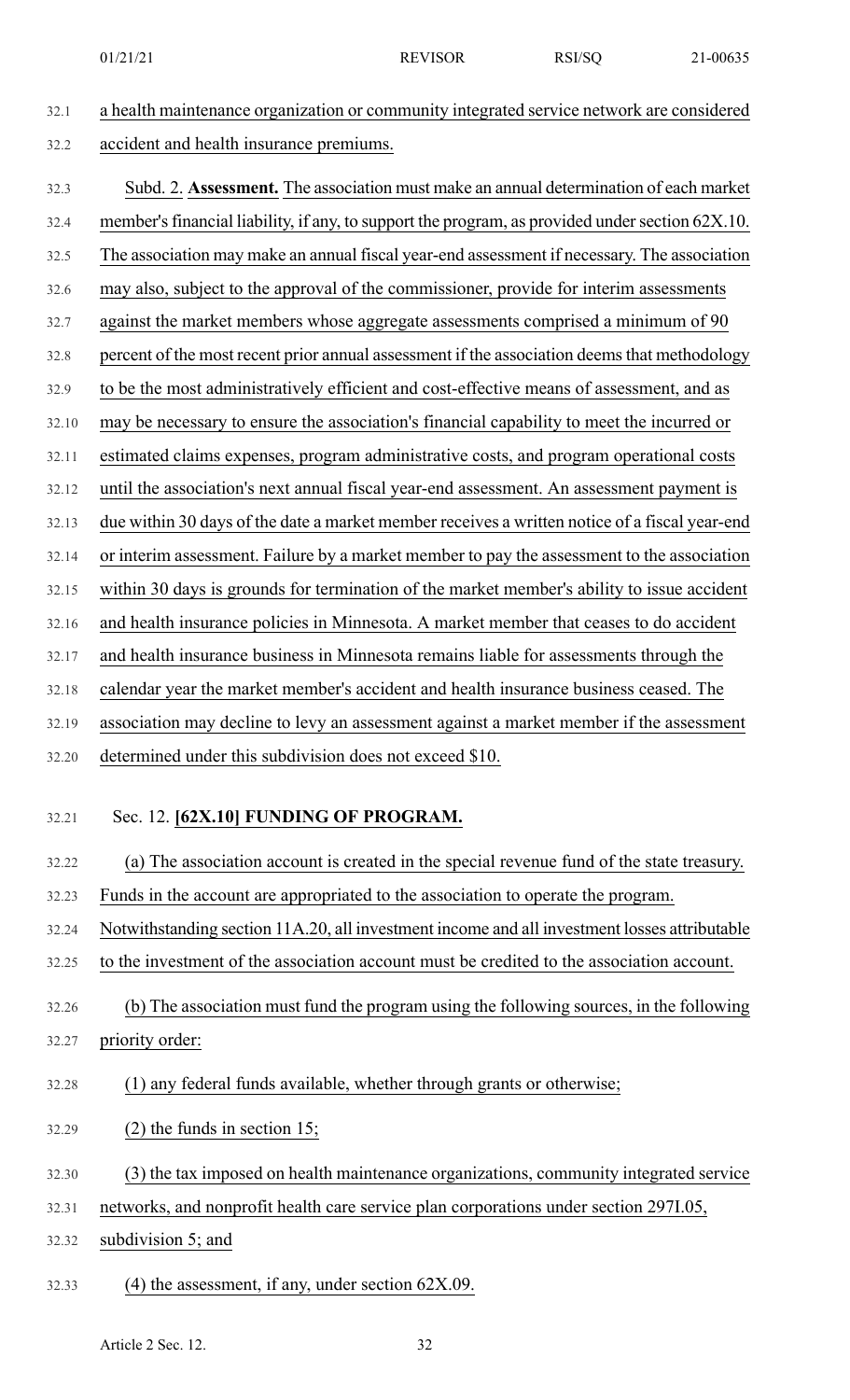# 33.1 (c) The program must not exceed \$....... in claims, administrative, and operational costs 33.2 per calendar year.

33.3 Sec. 13. Minnesota Statutes 2020, section 297I.05, subdivision 1, is amended to read:

33.4 Subdivision 1. **Domestic and foreign companies.** Except as otherwise provided in this 33.5 section, a tax is imposed on every domestic and foreign insurance company. The rate of tax 33.6 is equal to two percent of all gross premiums less return premiums on all direct business 33.7 received by the insurer or agents of the insurer in Minnesota, in cash or otherwise, during 33.8 the year. This tax must be paid into the association account.

33.9 Sec. 14. Minnesota Statutes 2020, section 297I.05, subdivision 5, is amended to read:

33.10 Subd. 5. **Health maintenance organizations, nonprofit health service plan** 33.11 **corporations, and community integrated service networks.** (a) A tax isimposed on health 33.12 maintenance organizations, community integrated service networks, and nonprofit health 33.13 care service plan corporations. The rate of tax is equal to one percent of gross premiums 33.14 less return premiums on all direct business received by the organization, network, or 33.15 corporation or its agents in Minnesota, in cash or otherwise, in the calendar year.

33.16 (b) The commissionershall deposit all revenues, including penalties and interest, collected 33.17 under this chapter from health maintenance organizations, community integrated service 33.18 networks, and nonprofit health service plan corporations in the health care access fund 33.19 association account. Refunds of overpayments of tax imposed by this subdivision must be 33.20 paid from the health care access fund association account. There is annually appropriated 33.21 from the health care access fund association account to the commissioner the amount 33.22 necessary to make any refunds of the tax imposed under this subdivision.

# 33.23 Sec. 15. **TRANSFER.**

33.24 \$....... in fiscal year 2022 is transferred from the health care access fund to the 33.25 commissioner of commerce for transfer to the association account in the special revenue 33.26 fund for the purposes described in Minnesota Statutes, section 62X.10.

# 33.27 Sec. 16. **EFFECTIVE DATE.**

33.28 Sections 1 to 11 are effective January 1, 2023, and apply to individual health plans 33.29 providing coverage on or after that date. Sections 12 to 15 are effective the day following 33.30 final enactment and apply to individual health plans providing coverage on or after January 33.31 1, 2022, until December 31, 2022.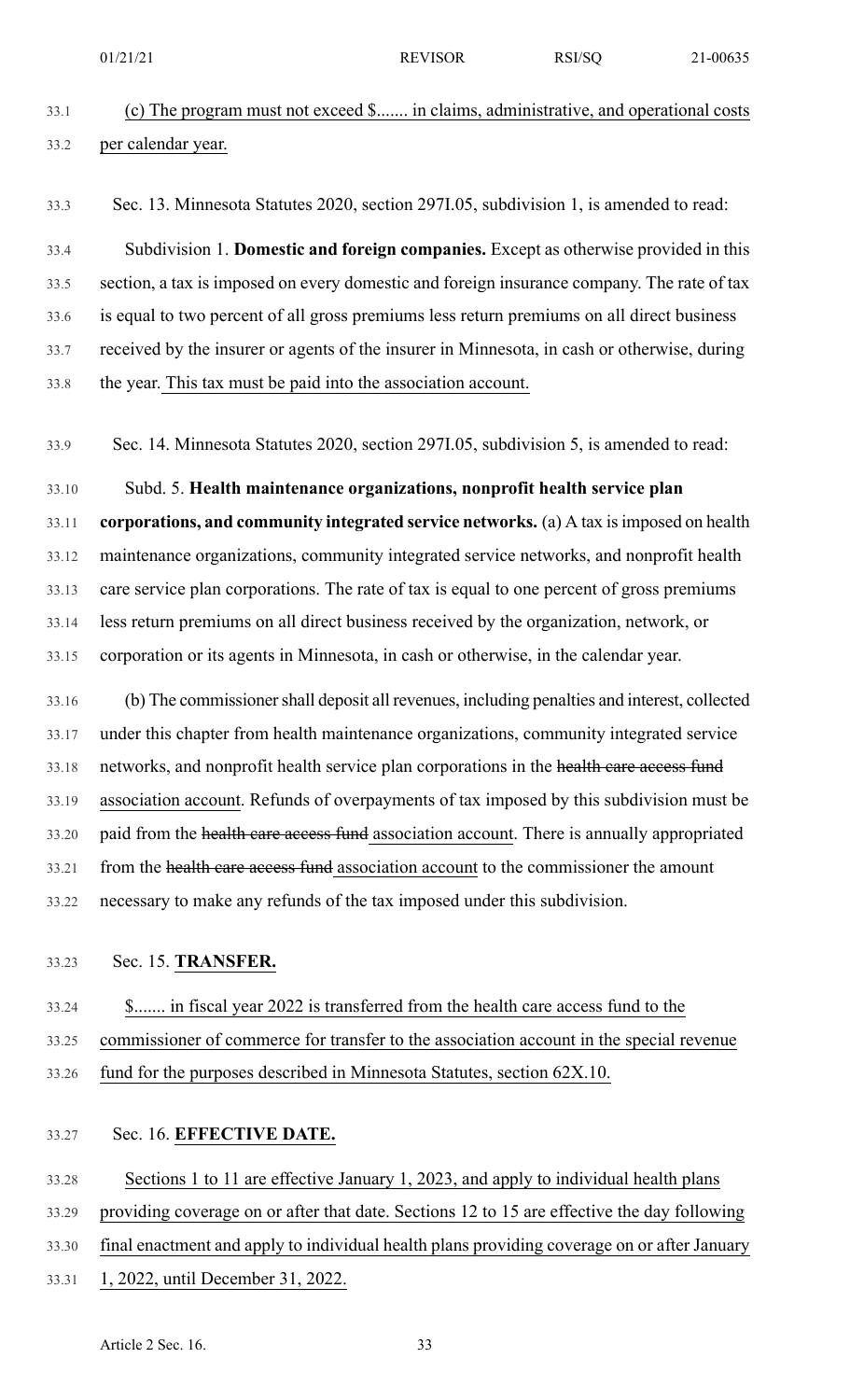| 34.1              | <b>ARTICLE 3</b>                                                                              |
|-------------------|-----------------------------------------------------------------------------------------------|
| 34.2              | UNIFIED PERSONAL HEALTH PREMIUM ACCOUNT                                                       |
| 34.3              | Section 1. [62Y.01] DEFINITIONS.                                                              |
| 34.4              | Subdivision 1. Scope of definitions. For purposes of this chapter, the terms defined in       |
| 34.5              | this section have the meanings given.                                                         |
| 34.6              | Subd. 2. Commissioner. "Commissioner" means the commissioner of commerce.                     |
| 34.7              | Subd. 3. Dependent. "Dependent" means an individual's spouse or tax dependent.                |
| 34.8              | Subd. 4. Health insurance. "Health insurance" means:                                          |
| 34.9              | (1) individual health insurance and individual policies that cover cancer, accidents,         |
| 34.10             | critical illness, hospital confinement/medical bridge, short-term disability, long-term care, |
| 34.11             | and high deductible health plans including those that are compatible with health savings      |
| 34.12             | accounts; and                                                                                 |
| 34.13             | (2) any other coverages identified under sections 60A.06, subdivision 1, clause (5),          |
| 34.14             | paragraph (a); 62Q.01, subdivisions 4a and 6; and 62Q.188.                                    |
| 34.15             | Subd. 5. Trustee. "Trustee" means an entity that has trust powers under state or federal      |
| 34.16 <b>law.</b> |                                                                                               |
| 34.17             | Subd. 6. Unified personal health premium account or account. "Unified personal                |
| 34.18             | health premium account" or "account" means a trust account created to receive funds from      |
| 34.19             | multiple sources to pay or reimburse for health insurance premiums.                           |
| 34.20             | Subd. 7. Unified personal health premium account administrator or                             |
| 34.21             | administrator. "Unified personal health premium account administrator" or "administrator"     |
| 34.22             | means an entity that has the authority to administer a unified personal health premium        |
| 34.23             | account.                                                                                      |
| 34.24             | Sec. 2. [62Y.02] REGISTRATION REQUIRED.                                                       |
| 34.25             | (a) Only a private-sector entity or individual registered with the commissioner as a          |
| 34.26             | unified personal health premium account administrator may administer an account on behalf     |
| 34.27             | of a Minnesota resident.                                                                      |
| 34.28             | (b) To register under this section, a private sector entity or individual must be:            |
| 34.29             | $(1)$ a licensed insurance producer, as defined in section 60K.31, subdivision 6, under       |
| 34.30             | the insurance authority described in section 60K.38, subdivision 1, paragraph (b), clause     |
| 34.31             | $(1), (2),$ or $(5)$ ;                                                                        |

Article 3 Sec. 2. 34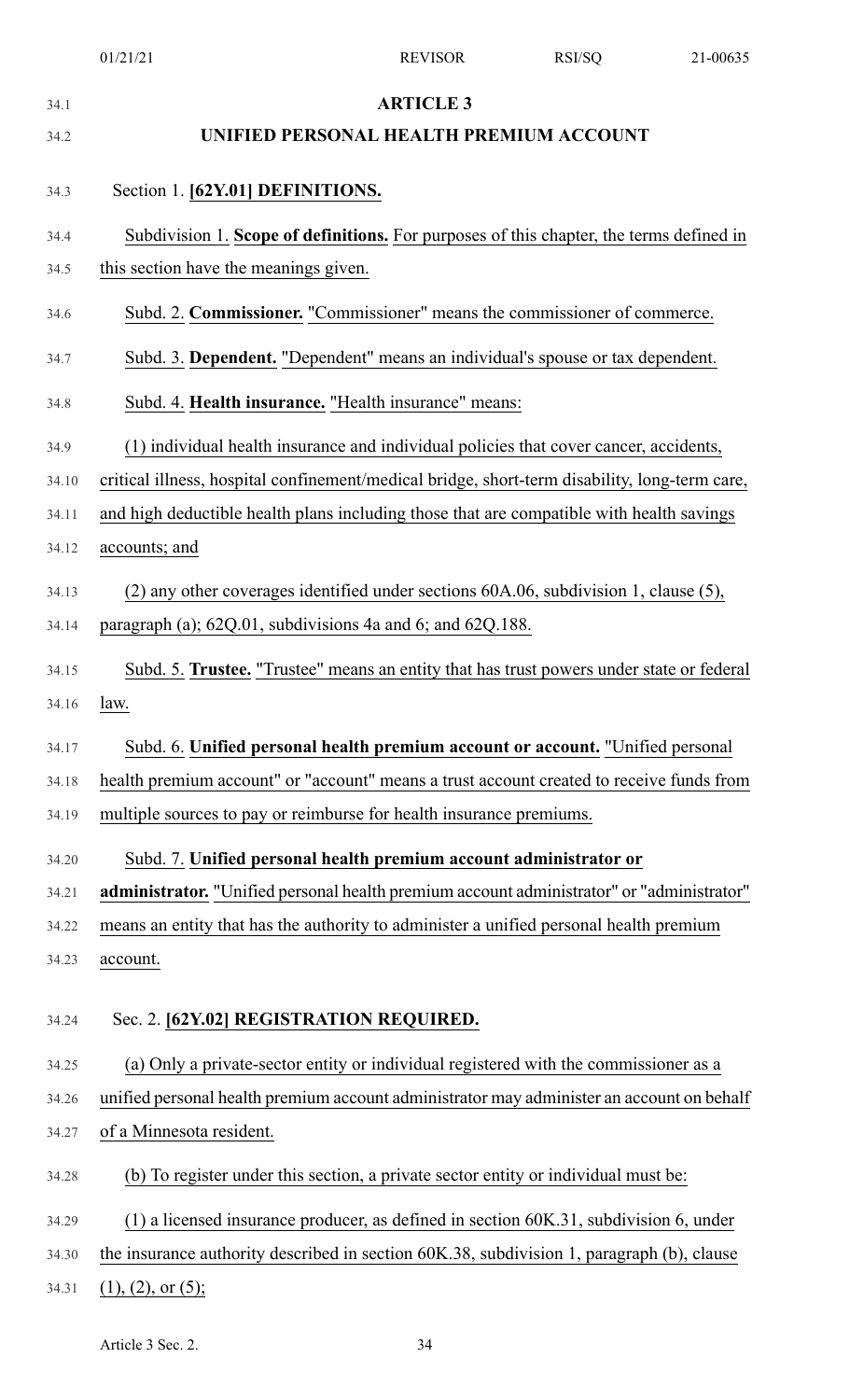- 35.1 (2) a licensed vendor of risk management services or entity administering a self-insurance
- 35.2 or insurance plan under section 60A.23, subdivision 8; or
- 35.3 (3) a federally or state-chartered bank or credit union.
- 35.4 (c) An applicant for registration under this section must pay a \$250 fee for initial
- 35.5 registration and a \$50 fee for each three-year renewal.

# 35.6 Sec. 3. **[62Y.03] UNIFIED PERSONAL HEALTH PREMIUM ACCOUNT** 35.7 **ADMINISTRATION; REQUIREMENTS.**

- 35.8 Subdivision 1. **Nature of arrangements.** (a) A unified personal health premium account
- 35.9 administrator under contract with an employer must conduct business in accordance with 35.10 a written contract.
- 35.11 (b) Administrators may conduct business directly with individuals in accordance with
- 35.12 a written agreement.
- 35.13 (c) The written agreement between a unified personal health premium account
- 35.14 administrator and its customer must specify (i) the services to be provided to the customer,
- 35.15 (ii) the payment for each service, including administrative costs, and (iii) the timing and
- 35.16 method of each payment or type of payment.
- 35.17 (d) An administrator may administer unified personal health premium accounts separately 35.18 or in conjunction with other employee benefit services, including services that facilitate and 35.19 coordinate tax-preferred payments for health care and coverage under Internal Revenue 35.20 Code, sections 105, 106, and 9831(d).
- 35.21 (e) An administrator must create and maintain records of receipts, payments, and other 35.22 transactions, sufficient to enable the individual to benefit from tax advantages available to 35.23 the individual for health insurance paid by or on behalf of the individual under Internal 35.24 Revenue Code, sections 105, 106, 125, and other relevant sections, and under Minnesota 35.25 income tax law. The records and procedures must be capable of segregating funds to maintain 35.26 restrictions on the funds received from contributors.
- 35.27 (f) Individual insurance market products paid for through the account under this section 35.28 are not an employer-sponsored plan subject to state or federal group insurance market
- 35.29 requirements.
- 35.30 Subd. 2. **Trust account requirements.** (a) Contributionsto an individual's account may 35.31 be made by the individual, the individual's employer or former employer, the individual's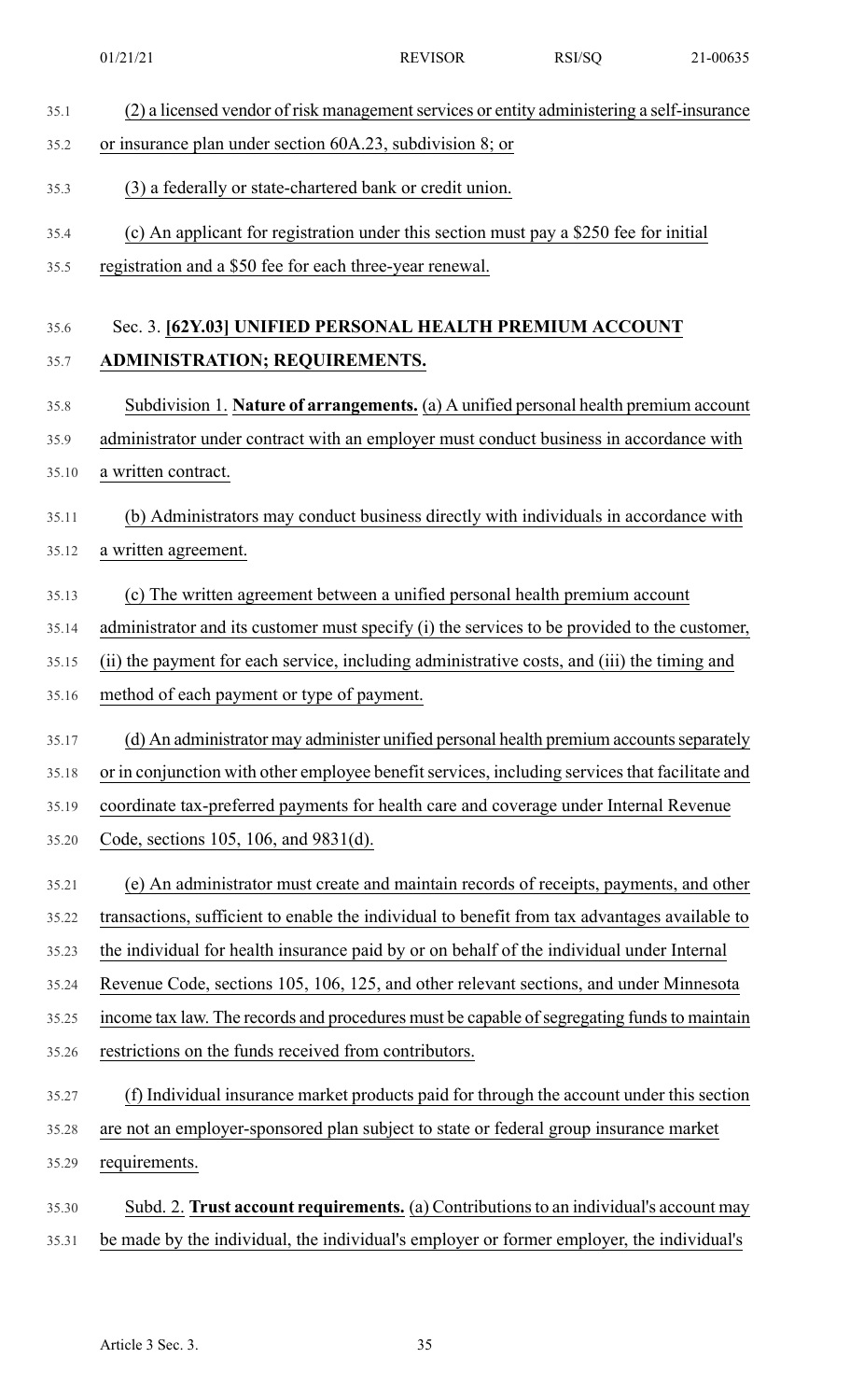| 36.1  | family members or dependents, charitable organizations, a government entity, or any other  |
|-------|--------------------------------------------------------------------------------------------|
| 36.2  | source.                                                                                    |
| 36.3  | (b) A contributor to the account may restrict the use of funds the contributor contributes |
| 36.4  | to the payment of premiums for one or more of the types of health insurance included in    |
| 36.5  | section 62Y.01, subdivision 4.                                                             |
| 36.6  | (c) A trust created and trustees appointed under this chapter must:                        |
| 36.7  | (1) have the powers granted under, and must comply with, the provisions under chapter      |
| 36.8  | 501B that are relevant to a trust created for purposes of this chapter;                    |
| 36.9  | (2) permit financial contributions from multiple sources, including tax-preferred          |
| 36.10 | contributions from individuals and employers and nontax-preferred contributions from       |
| 36.11 | individuals and other sources;                                                             |
| 36.12 | (3) use funds exclusively for the benefit of the individual account holder or the          |
| 36.13 | individual's tax dependents;                                                               |
| 36.14 | (4) make funds available for the payment of premiums on any type of health insurance       |
| 36.15 | included in section 62Y.01, subdivision 4, from any insurance company, subject to any      |
| 36.16 | restriction under paragraph (b);                                                           |
| 36.17 | (5) grant the unified personal health premium account administrator authority to direct    |
| 36.18 | payments to insurance companies or to reimburse account owners for qualified health        |
| 36.19 | insurance premium expenses;                                                                |
| 36.20 | (6) segregate funds to maintain restrictions on the funds received from contributors; and  |
| 36.21 | (7) guarantee that funds contributed by an employer will remain available to the account   |
| 36.22 | holder after the account holder's term of employment with the employer ends.               |
| 36.23 | Sec. 4. [62Y.04] COORDINATION WITH HEALTHY MINNESOTA PROGRAM.                              |
| 36.24 | The commissioner of human services must enter into agreements under which unified          |
| 36.25 | personal health premium account administrators may receive public funds to subsidize       |
| 36.26 | payment of premiums for health coverage provided to eligible individuals who have a trust  |
| 36.27 | account for that purpose.                                                                  |
| 36.28 | Sec. 5. [256L.032] HEALTHY MINNESOTA CONTRIBUTION PROGRAM.                                 |
| 36.29 | Subdivision 1. Defined contributions to enrollees. (a) The commissioner must provide       |
| 36.30 | a monthly defined contribution to purchase health coverage under a health plan as defined  |
| 36.31 | in section 62A.011, subdivision 3, to each MinnesotaCare enrollee who (1) does not reside  |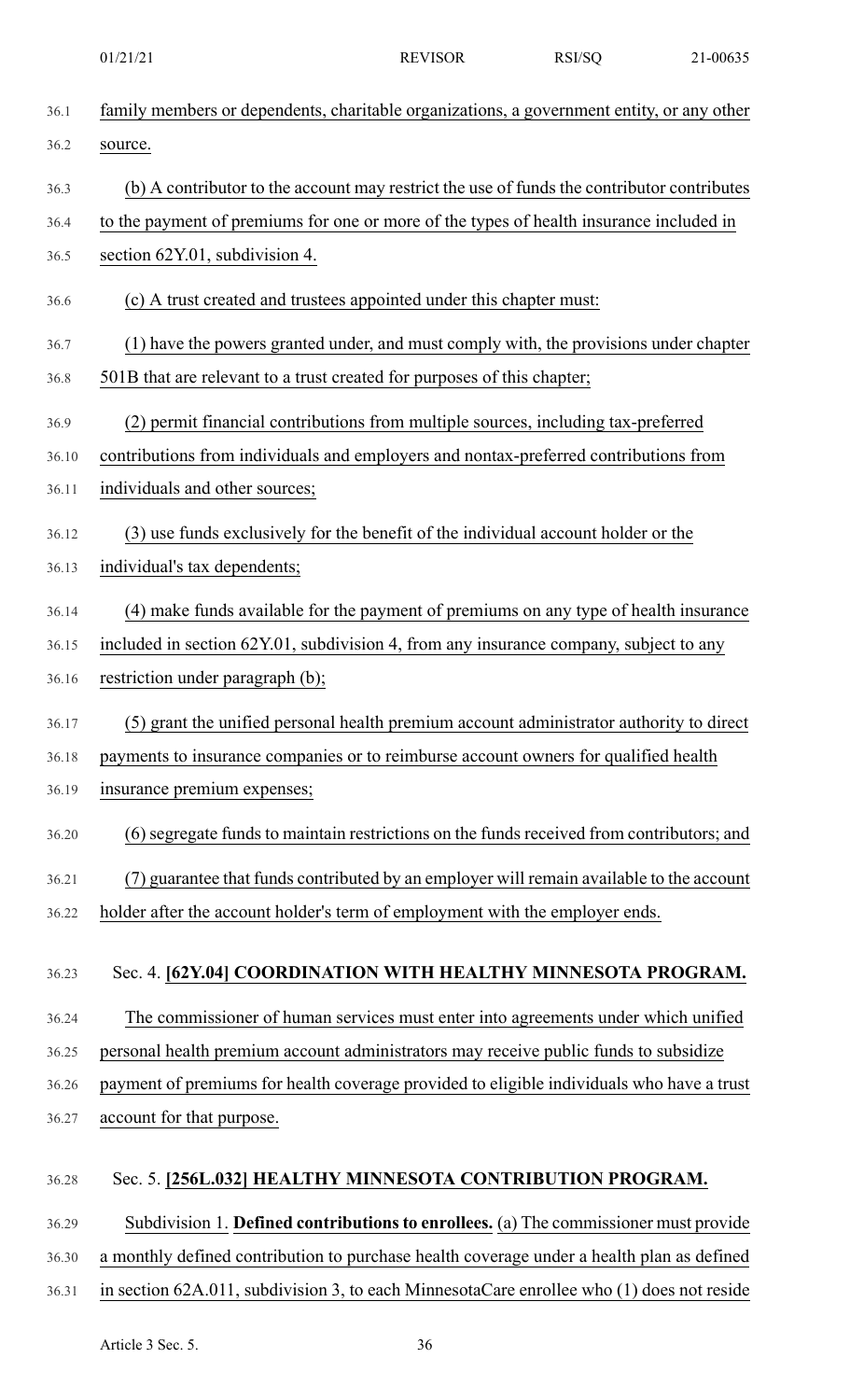37.1 in a county that offers county-based purchasing, (2) is eligible under section 256L.04, 37.2 subdivision 7, and (3) has a family income equal to or greater than 200 percent of the federal 37.3 poverty guidelines. 37.4 (b) Enrollees eligible under this section must not be charged premiums under section 37.5 256L.15 and are exempt from the managed care enrollment requirement of section 256L.12. 37.6 (c) Sections 256L.03; 256L.05, subdivision 3; and 256L.11 do not apply to enrollees 37.7 eligible under this section unless otherwise provided in this section. Covered services, cost 37.8 sharing, disenrollment for nonpayment of premium, enrollee appeal rights and complaint 37.9 procedures, and the effective date of coverage for enrollees eligible under this section are 37.10 governed by the terms of the health plan purchased by the enrollee. 37.11 (d) Unless otherwise provided in this section, all MinnesotaCare requirements related 37.12 to eligibility, income and asset methodology, income reporting, and program administration 37.13 continue to apply to enrollees obtaining coverage under this section. 37.14 Subd. 2. **Use of defined contribution; health plan requirements.** (a) An enrollee may 37.15 use up to the monthly defined contribution to pay premiums for coverage under a health 37.16 plan as defined in section 62A.011, subdivision 3. 37.17 (b) An enrollee must select a health plan within four calendar months of the date the 37.18 enrollee is approved for MinnesotaCare eligibility. If a health plan is not selected and 37.19 purchased within this time period, the enrollee must reapply and must meet all eligibility 37.20 criteria. The commissioner may determine criteria under which an enrollee has more than 37.21 four calendar months to select a health plan. 37.22 (c) Coverage purchased under this section may be in the form of a flexible benefits plan 37.23 under section 62Q.188. 37.24 (d) Coverage purchased under this section must comply with the coverage limitations 37.25 specified under section 256L.03, subdivision 1, paragraph (b). 37.26 Subd. 3. **Determination of defined contribution amount.** The commissioner must 37.27 determine the defined contribution sliding scale using the base contribution for specific age 37.28 ranges. The commissioner must use a sliding scale for defined contributions based on the 37.29 federal poverty guidelines for household income. 37.30 Subd. 4. **Administration by commissioner.** (a) The commissioner must administer the 37.31 defined contributions. The commissioner must: 37.32 (1) calculate and process defined contributions for enrollees; and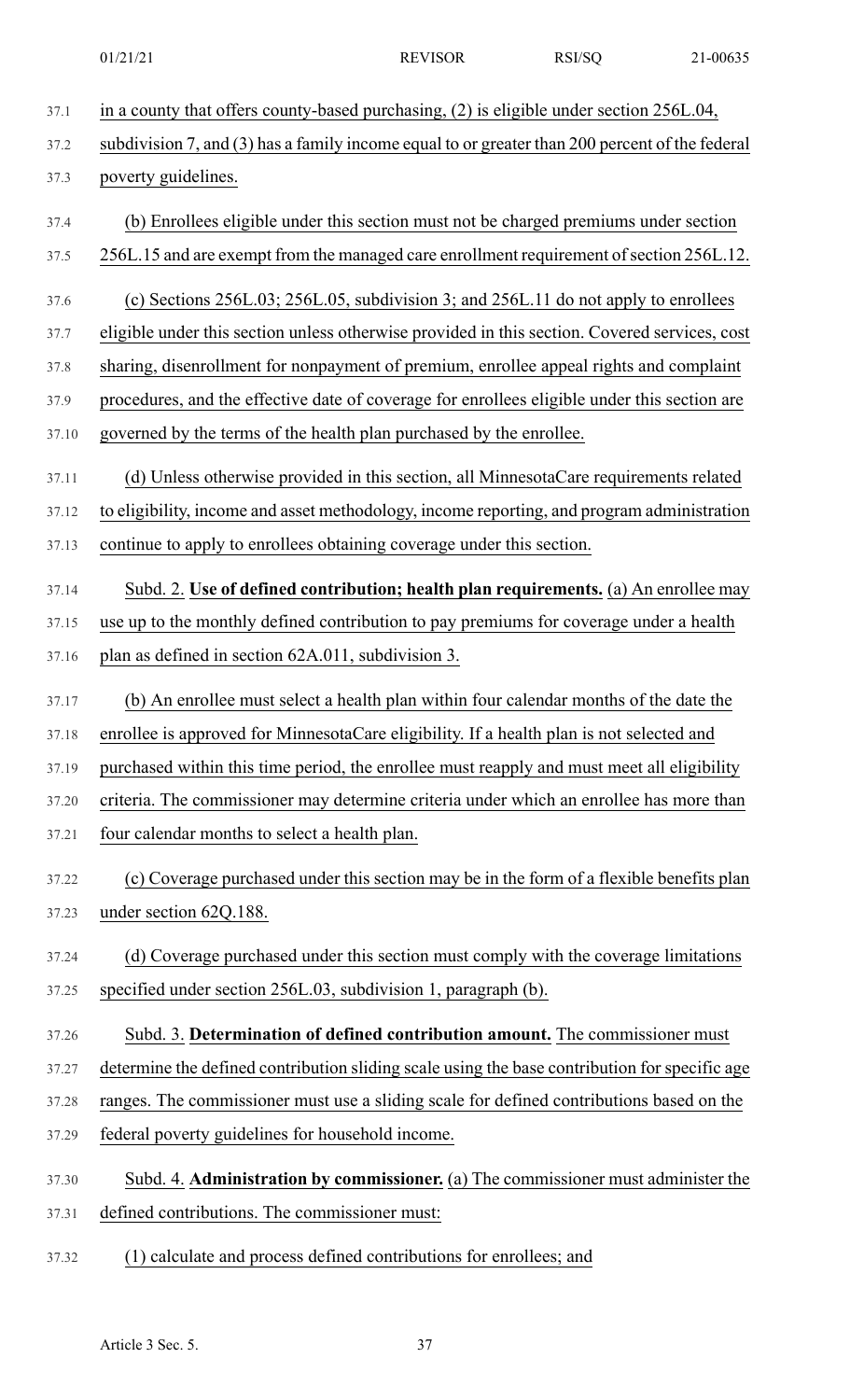|       | 01/21/21                                                                                    | <b>REVISOR</b>        | RSI/SQ | 21-00635 |
|-------|---------------------------------------------------------------------------------------------|-----------------------|--------|----------|
| 38.1  | (2) pay the defined contribution amount to health plan companies for enrollee health        |                       |        |          |
| 38.2  | plan coverage.                                                                              |                       |        |          |
| 38.3  | (b) Health plan premium nonpayment results in disenrollment from MinnesotaCare,             |                       |        |          |
| 38.4  | effective the first day of the calendar month immediately following the calendar month      |                       |        |          |
| 38.5  | when the premium was due. Persons disenrolled for nonpayment or who voluntarily terminate   |                       |        |          |
| 38.6  | coverage are prohibited from reenrolling until four calendar months have elapsed.           |                       |        |          |
| 38.7  | Subd. 5. Assistance to enrollees. The commissioner of human services, in consultation       |                       |        |          |
| 38.8  | with the commissioner of commerce, must develop an efficient and cost-effective method      |                       |        |          |
| 38.9  | to refer eligible applicants to professional insurance agent associations.                  |                       |        |          |
| 38.10 | Sec. 6. EFFECTIVE DATE.                                                                     |                       |        |          |
|       |                                                                                             |                       |        |          |
| 38.11 | Sections 1 to 5 are effective the day following final enactment.                            |                       |        |          |
| 38.12 |                                                                                             | <b>ARTICLE 4</b>      |        |          |
| 38.13 |                                                                                             | <b>FEDERAL WAIVER</b> |        |          |
| 38.14 | Section 1. STATE INNOVATION WAIVER.                                                         |                       |        |          |
| 38.15 | Subdivision 1. Submission of waiver application. The commissioner of commerce               |                       |        |          |
| 38.16 | must apply to the secretary of the Department of Health and Human Services under United     |                       |        |          |
| 38.17 | States Code, title 42, sections 18051 and 18052, and for a state innovation waiver to       |                       |        |          |
| 38.18 | implement any sections of this act that necessitate a waiver for plan years beginning on or |                       |        |          |
| 38.19 | after January 1, 2022.                                                                      |                       |        |          |
| 38.20 | Subd. 2. Consultation. When developing the waiver application, the commissioner must        |                       |        |          |
| 38.21 | consult with the commissioner of human services and the commissioner of health.             |                       |        |          |
| 38.22 | Subd. 3. Application timelines; notification. The commissioner must submit the waiver       |                       |        |          |
| 38.23 | application to the Secretary of Health and Human Services on or before July 5, 2021. The    |                       |        |          |
| 38.24 | commissioner must make a draft application available for public review and comment on       |                       |        |          |
| 38.25 | or before June 1, 2021. The commissioner must notify the chairs and ranking minority        |                       |        |          |
| 38.26 | members of the legislative committees with jurisdiction over health insurance and health    |                       |        |          |
| 38.27 | care of any federal actions regarding the waiver request.                                   |                       |        |          |
| 38.28 | <b>EFFECTIVE DATE.</b> This section is effective the day following final enactment.         |                       |        |          |
|       |                                                                                             |                       |        |          |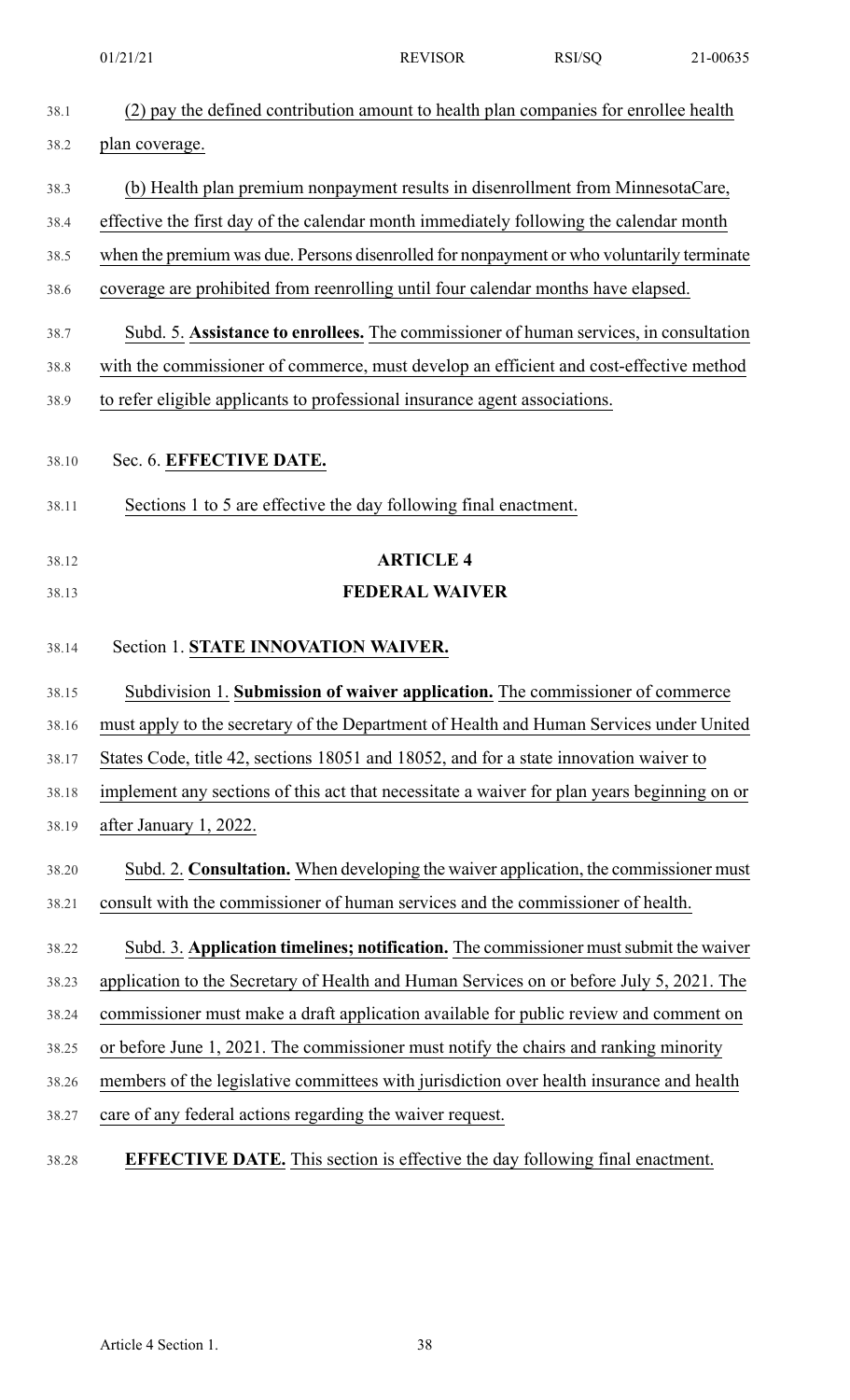| 39.1 | <b>ARTICLE 5</b>                                                                      |
|------|---------------------------------------------------------------------------------------|
| 39.2 | <b>REPEALER</b>                                                                       |
| 39.3 | Section 1. REPEALER.                                                                  |
|      |                                                                                       |
| 39.4 | Minnesota Statutes 2020, sections 62K.01; 62K.02; 62K.03; 62K.04; 62K.05; 62K.06;     |
| 39.5 | 62K.07; 62K.075; 62K.08; 62K.09; 62K.10, subdivisions 1, 1a, 2, 3, 4, 5, 6, 7, and 8; |
| 39.6 | 62K.11; 62K.12; 62K.13; 62K.14; and 62K.15, are repealed.                             |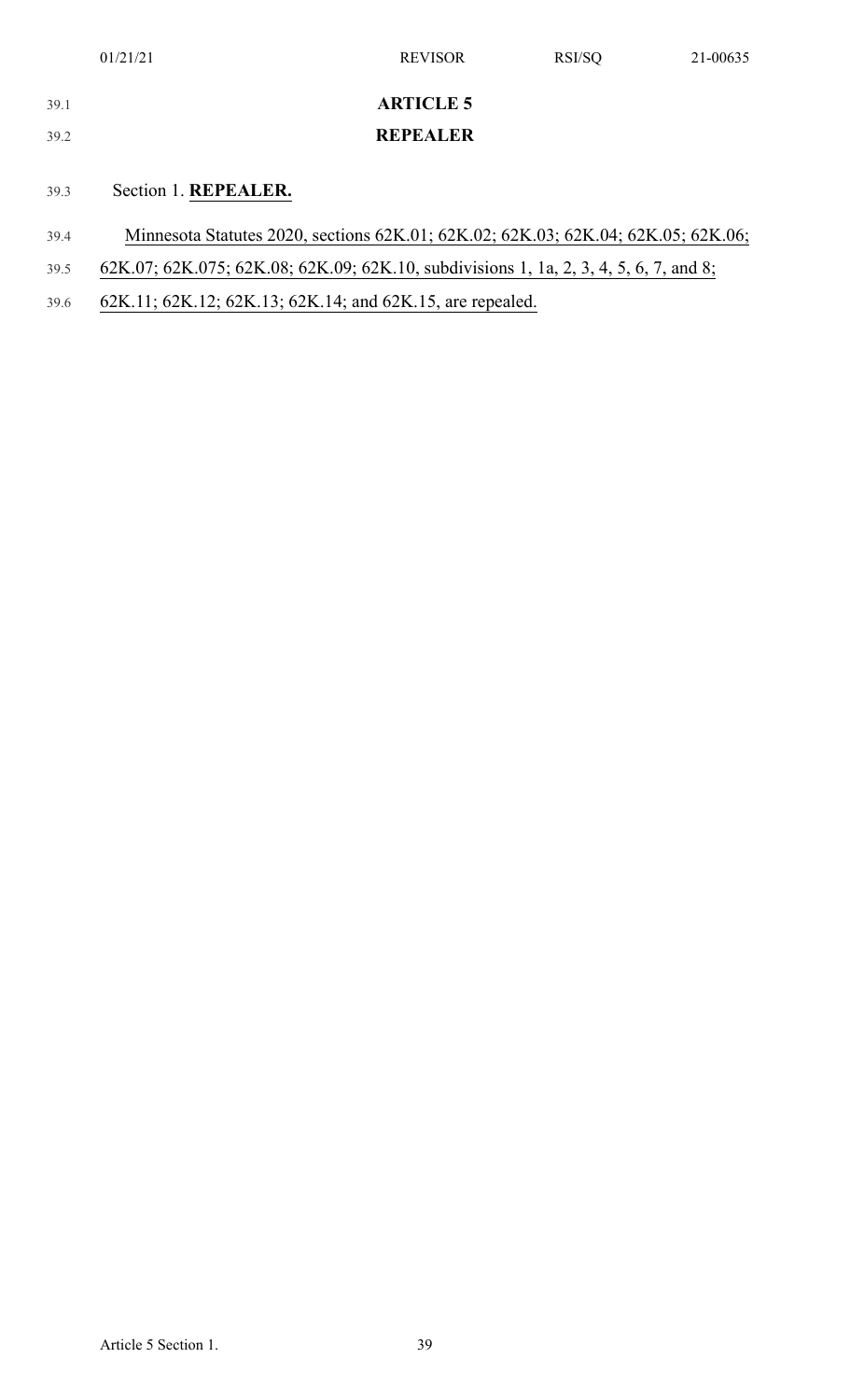## **62A.303 PROHIBITION; SEVERING OF GROUPS.**

Section 62L.12, subdivisions 3 and 4, apply to all employer group health plans, as defined in section 62A.011, regardless of the size of the group.

# **62A.65 INDIVIDUAL MARKET REGULATION.**

Subd. 2. **Guaranteed renewal.** No individual health plan may be offered, sold, issued, or renewed to a Minnesota resident unless the health plan provides that the plan is guaranteed renewable at a premium rate that does not take into account the claims experience or any change in the health status of any covered person that occurred after the initial issuance of the health plan to the person. The premium rate upon renewal must also otherwise comply with this section. A health carrier must not refuse to renew an individual health plan, except for nonpayment of premiums, fraud, or misrepresentation.

# **62K.01 TITLE.**

This chapter may be cited as the "Minnesota Health Plan Market Rules."

# **62K.02 PURPOSE AND SCOPE.**

Subdivision 1. **Purpose.** The market rules set forth in this chapter serve to clarify and provide guidance on the application of state law and certain requirements of the Affordable Care Act on all health carriers offering health plans in Minnesota, whether or not through MNsure, to ensure fair competition for all health carriers in Minnesota, to minimize adverse selection, and to ensure that health plans are offered in a manner that protects consumers and promotes the provision of high-quality affordable health care, and improved health outcomes. This chapter contains the regulatory requirements as specified in section 62V.05, subdivision 5, paragraph (b), and shall fully satisfy the requirements of section 62V.05, subdivision 5, paragraph (b).

Subd. 2. **Scope.** (a) This chapter applies only to health plans offered in the individual market or the small group market.

(b) This chapter applies to health carriers with respect to individual health plans and small group health plans, unless otherwise specified.

(c) If a health carrier issues or renews individual or small group health plans in other states, this chapter applies only to health plans issued or renewed in this state to a Minnesota resident, or to cover a resident of the state, or issued or renewed to a small employer that is actively engaged in business in this state, unless otherwise specified.

(d) This chapter does not apply to short-term coverage as defined in section 62A.65, subdivision 7, or grandfathered plan coverage as defined in section 62A.011, subdivision 1b.

# **62K.03 DEFINITIONS.**

Subdivision 1. **Applicability.** For purposes of this chapter, the terms defined in this section have the meanings given.

Subd. 2. **Affordable Care Act.** "Affordable Care Act" meansthe federal Patient Protection and Affordable Care Act, Public Law 111-148, as amended, including the federal Health Care and Education Reconciliation Act of 2010, Public Law 111-152, and any amendments, and any federal guidance or regulations issued under these acts.

Subd. 3. **Dental plan.** "Dental plan" means a dental plan as defined in section 62Q.76, subdivision 3.

Subd. 4. **Enrollee.** "Enrollee" means a natural person covered by a health plan and includes an insured policyholder, subscriber, contract holder, member, covered person, or certificate holder.

Subd. 5. **Health carrier.** "Health carrier" means a health carrier as defined in section 62A.011, subdivision 2.

Subd. 6. **Health plan.** "Health plan" means a health plan as defined in section 62A.011, subdivision 3.

Subd. 7. **Individual health plan.** "Individual health plan" means an individual health plan as defined in section 62A.011, subdivision 4.

Subd. 8. **Limited-scope pediatric dental plan.** "Limited-scope pediatric dental plan" means a dental plan meeting the requirements of section 9832(c)(2)(A) of the Internal Revenue Code of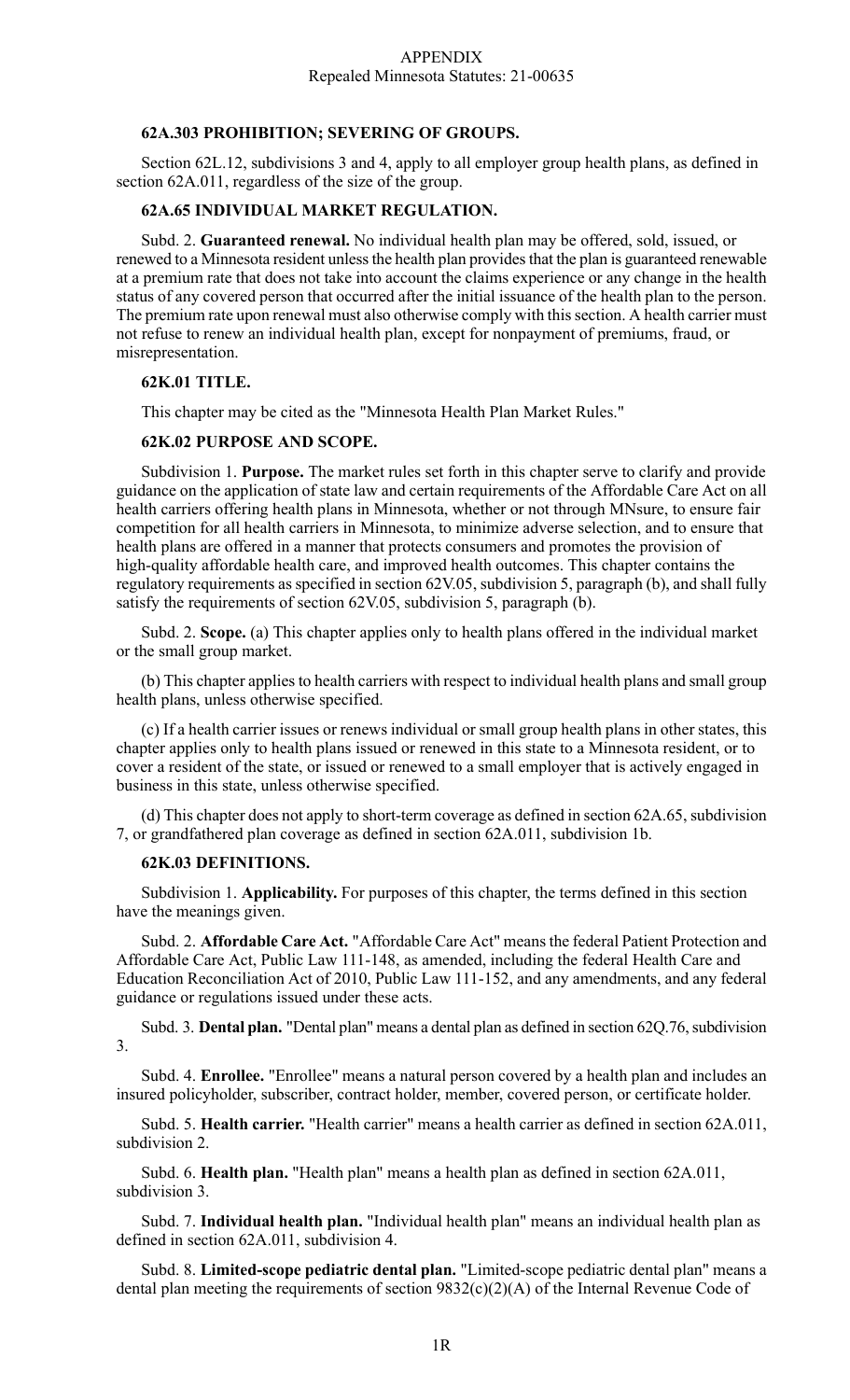1986, as amended, that provides only pediatric dental benefits meeting the requirements of the Affordable Care Act and is offered by a health carrier. A limited-scope pediatric dental plan includes a dental plan that is offered separately or in conjunction with an individual or small group health plan to individuals who have not attained the age of 19 years as of the beginning of the policy year or to a family.

Subd. 9. **MNsure.** "MNsure" means MNsure as defined in section 62V.02.

Subd. 10. **Preferred provider organization.** "Preferred provider organization" means a health plan that provides discounts to enrollees or subscribers for services they receive from certain health care providers.

Subd. 11. **Qualified health plan.** "Qualified health plan" means a health plan that meets the definition in the Affordable Care Act and has been certified by the board of MNsure in accordance with chapter 62V to be offered through MNsure.

Subd. 12. **Small group health plan.** "Small group health plan" means a health plan issued by a health carrier to a small employer as defined in section 62L.02, subdivision 26.

## **62K.04 MARKET RULES; VIOLATION.**

Subdivision 1. **Compliance.** (a) A health carrier issuing an individual health plan to a Minnesota resident or a small group health plan to provide coverage to a small employer that is actively engaged in business in Minnesota shall meet all of the requirements set forth in this chapter. The failure to meet any of the requirements under this chapter constitutes a violation of section 72A.20.

(b) The requirements of this chapter do not apply to short-term coverage as defined in section 62A.65, subdivision 7, or grandfathered plan coverage as defined in section 62A.011, subdivision 1c.

Subd. 2. **Penalties.** In addition to any other penalties provided by the laws of this state or by federal law, a health carrier or any other person found to have violated any requirement of this chapter may be subject to the administrative procedures, enforcement actions, and penalties provided under section 45.027 and chapters 62D and 72A.

#### **62K.05 FEDERAL ACT; COMPLIANCE REQUIRED.**

A health carrier shall comply with all provisions of the Affordable Care Act to the extent that it imposes a requirement that applies in this state. Compliance with any provision of the Affordable Care Act is required as of the effective date established for that provision in the federal act, except as otherwise specifically stated earlier in state law.

# **62K.06 METAL LEVEL MANDATORY OFFERINGS.**

Subdivision 1. **Identification.** A health carrier that offers individual or small group health plans in Minnesota must provide documentation to the commissioner of commerce to justify actuarial value levels as specified in section 1302(d) of the Affordable Care Act for all individual and small group health plans offered inside and outside of MNsure.

Subd. 2. **Minimum levels.** (a) A health carrier that offers a catastrophic plan or a bronze level health plan within a service area in either the individual or small group market must also offer a silver level and a gold level health plan in that market and within that service area.

(b) A health carrier with less than five percent market share in the respective individual or small group market in Minnesota is exempt from paragraph (a), until January 1, 2017, unless the health carrier offers a qualified health plan through MNsure. If the health carrier offers a qualified health plan through MNsure, the health carrier must comply with paragraph (a).

Subd. 3. **MNsure restriction.** MNsure may not, by contract or otherwise, mandate the types of health plans to be offered by a health carrier to individuals or small employers purchasing health plans outside of MNsure. Solely for purposes of this subdivision, "health plan" includes coverage that is excluded under section 62A.011, subdivision 3, clause (6).

Subd. 4. **Metal level defined.** For purposes of this section, the metal levels and catastrophic plans are defined in section 1302(d) and (e) of the Affordable Care Act.

Subd. 5. **Enforcement.** The commissioner of commerce shall enforce this section.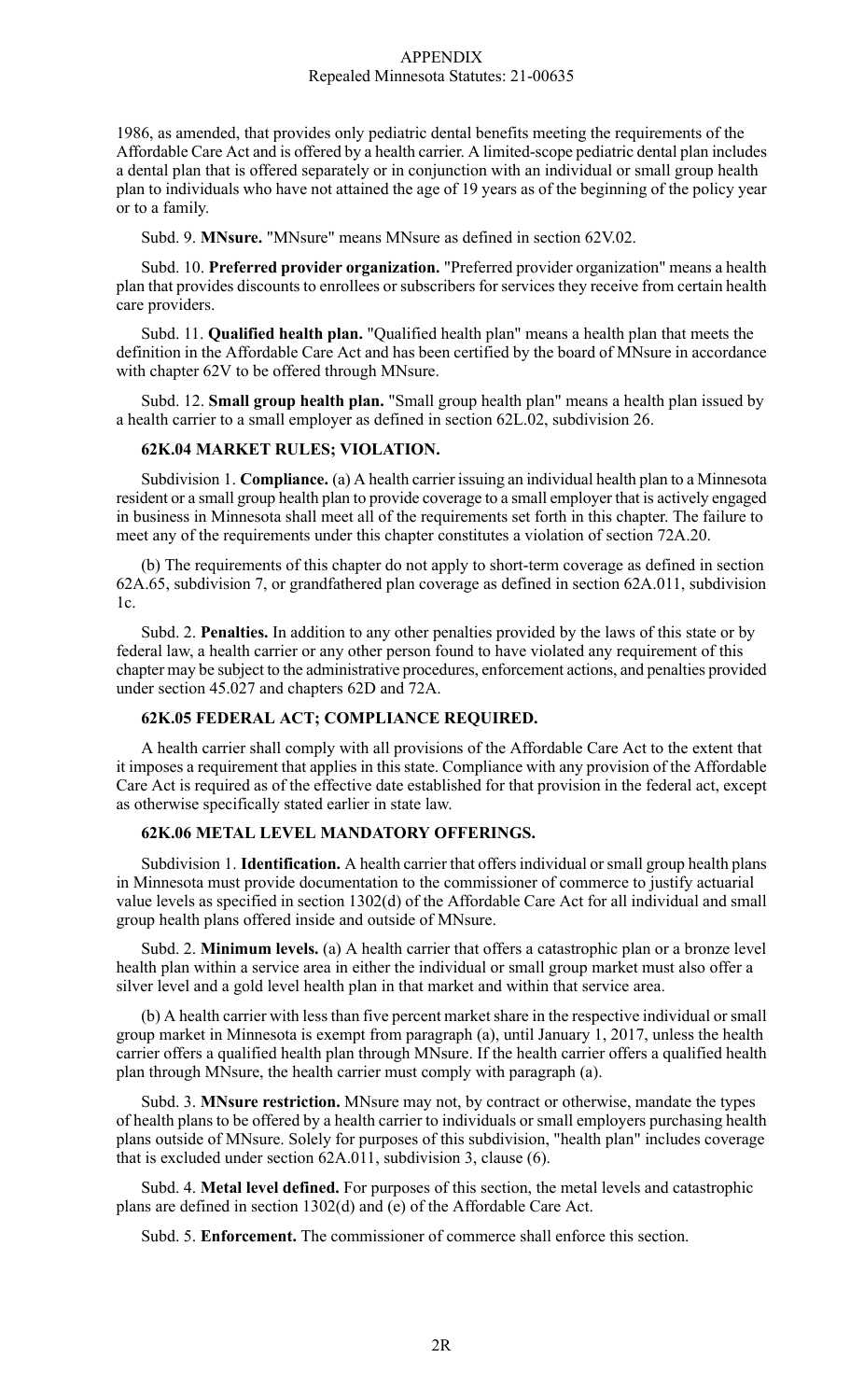## **62K.07 INFORMATION DISCLOSURES.**

Subdivision 1. **Generally.** (a) A health carrier offering individual or small group health plans must submit the following information in a format determined by the commissioner of commerce:

(1) claims payment policies and practices;

- (2) periodic financial disclosures;
- (3) data on enrollment;
- (4) data on disenrollment;
- (5) data on the number of claims that are denied;
- (6) data on rating practices;
- (7) information on cost-sharing and payments with respect to out-of-network coverage; and

(8) other information required by the secretary of the United States Department of Health and Human Services under the Affordable Care Act.

(b) A health carrier offering an individual or small group health plan must comply with all information disclosure requirements of all applicable state and federal law, including the Affordable Care Act.

(c) Except for qualified health plans sold on MNsure, information reported under paragraph (a), clauses  $(3)$  and  $(4)$ , is nonpublic data as defined under section 13.02, subdivision 9. Information reported under paragraph (a), clauses (1) through (8), must be reported by MNsure for qualified health plans sold through MNsure.

Subd. 2. **Prescription drug costs.** (a) Each health carrier that offers a prescription drug benefit in its individual health plans or small group health plans shall include in the applicable rate filing required under section 62A.02 the following information about covered prescription drugs:

(1) the 25 most frequently prescribed drugs in the previous plan year;

(2) the 25 most costly prescription drugs as a portion of the individual health plan's or small group health plan's total annual expenditures in the previous plan year;

(3) the 25 prescription drugs that have caused the greatest increase in total individual health plan or small group health plan spending in the previous plan year;

(4) the projected impact of the cost of prescription drugs on premium rates;

(5) if any health plan offered by the health carrier requires enrollees to pay cost-sharing on any covered prescription drugs including deductibles, co-payments, or coinsurance in an amount that is greater than the amount the enrollee's health plan would pay for the drug absent the applicable enrollee cost-sharing and after accounting for any rebate amount; and

(6) if the health carrier prohibits third-party payments including manufacturer drug discounts or coupons that cover all or a portion of an enrollee's cost-sharing requirements including deductibles, co-payments, or coinsurance from applying toward the enrollee's cost-sharing obligations under the enrollee's health plan.

(b) The commissioner of commerce, in consultation with the commissioner of health, shall release a summary of the information reported in paragraph (a) at the same time as the information required under section 62A.02, subdivision 2, paragraph (c).

Subd. 3. **Enforcement.** The commissioner of commerce shall enforce this section.

## **62K.075 PROVIDER NETWORK NOTIFICATIONS.**

(a) A health carrier must provide on the carrier's website the provider network for each product offered by the carrier, and must update the carrier's website at least once a month with any changes to the carrier's provider network, including provider changes from in-network status to out-of-network status. A health carrier must also provide on the carrier's website, for each product offered by the carrier, a list of the current waivers of the requirements in section 62K.10, subdivision 2 or 3, in a format that is easily accessed and searchable by enrollees and prospective enrollees.

(b) Upon notification from an enrollee, a health carrier must reprocess any claim for services provided by a provider whose status has changed from in-network to out-of-network as an in-network claim if the service was provided after the network change went into effect but before the change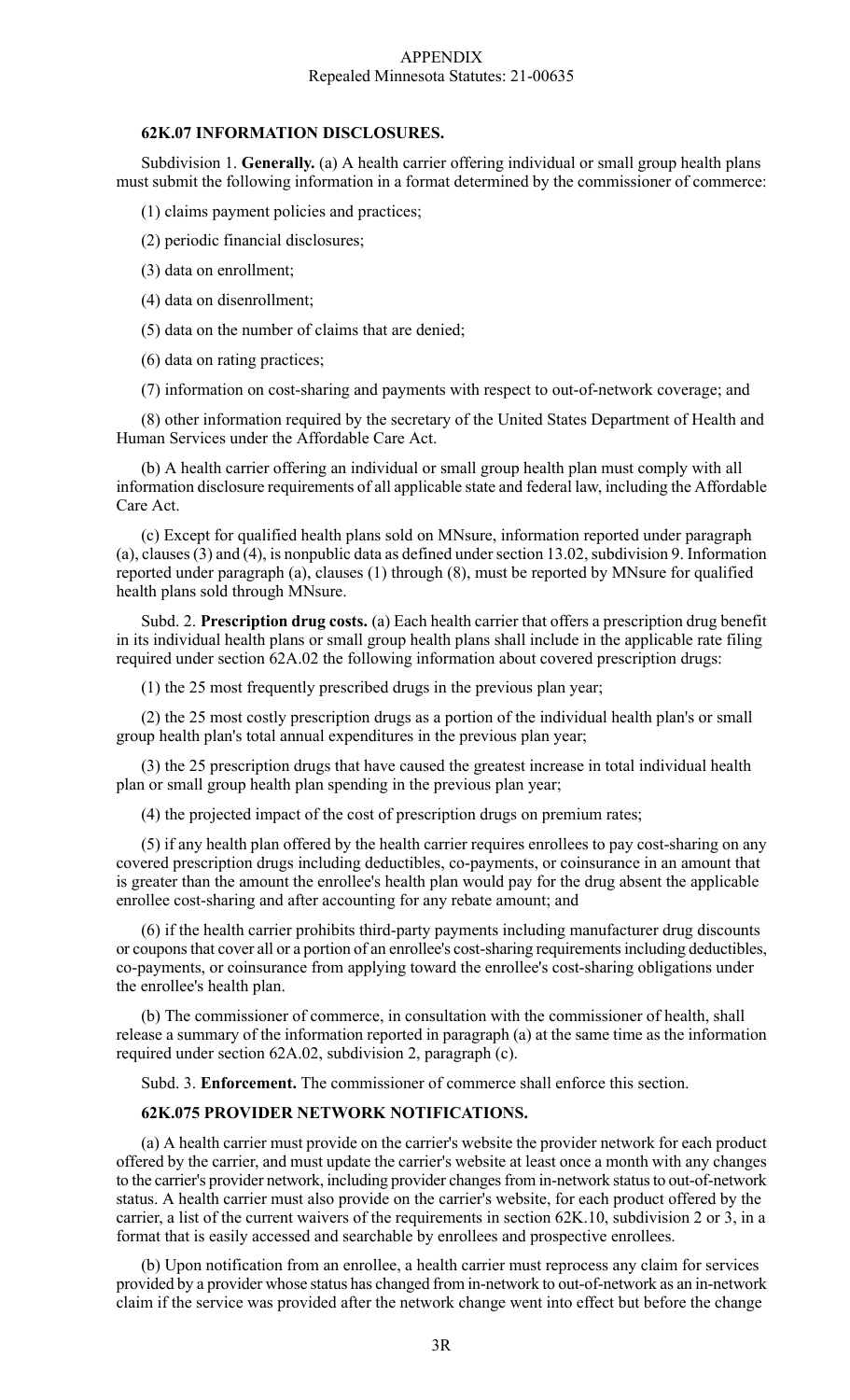was posted as required under paragraph (a) unless the health carrier notified the enrollee of the network change prior to the service being provided. This paragraph does not apply if the health carrier is able to verify that the health carrier's website displayed the correct provider network status on the health carrier's website at the time the service was provided.

(c) The limitations of section 62Q.56, subdivision 2a, shall apply to payments required by paragraph (b).

# **62K.08 MARKETING STANDARDS.**

Subdivision 1. **Marketing.** (a) A health carrier offering individual or small group health plans must comply with all applicable provisions of the Affordable Care Act, including, but not limited to, the following:

(1) compliance with all state laws pertaining to the marketing of individual or small group health plans; and

(2) establishing marketing practices and benefit designs that will not have the effect of discouraging the enrollment of individuals with significant health needs in the health plan.

(b) No marketing materials may lead consumers to believe that all health care needs will be covered.

Subd. 2. **Enforcement.** The commissioner of commerce shall enforce this section.

# **62K.09 ACCREDITATION STANDARDS.**

Subdivision 1. **Accreditation; general.** (a) A health carrier that offers any individual or small group health plans in Minnesota outside of MNsure must be accredited in accordance with this subdivision. A health carrier must obtain accreditation through URAC, the National Committee for Quality Assurance (NCQA), or any entity recognized by the United States Department of Health and Human Services for accreditation of health insurance issuers or health plans by January 1, 2018. Proof of accreditation must be submitted to the commissioner of health in a form prescribed by the commissioner of health.

(b) A health carrier that rents a provider network is exempt from this subdivision, unless it is part of a holding company as defined in section 60D.15 that in aggregate exceeds ten percent market share in either the individual or small group market in Minnesota.

Subd. 2. **Accreditation; MNsure.** (a) MNsure shall require all health carriers offering a qualified health plan through MNsure to obtain the appropriate level of accreditation no later than the third year after the first year the health carrier offers a qualified health plan through MNsure. A health carrier must take the first step of the accreditation process during the first year in which it offers a qualified health plan. A health carrier that offers a qualified health plan on January 1, 2014, must obtain accreditation by the end of the 2016 plan year.

(b) To the extent a health carrier cannot obtain accreditation due to low volume of enrollees, an exception to this accreditation criterion may be granted by MNsure until such time as the health carrier has a sufficient volume of enrollees.

Subd. 3. **Oversight.** A health carrier shall comply with a request from the commissioner of health to confirm accreditation or progress toward accreditation.

Subd. 4. **Enforcement.** The commissioner of health shall enforce this section.

#### **62K.10 GEOGRAPHIC ACCESSIBILITY; PROVIDER NETWORK ADEQUACY.**

Subdivision 1. **Applicability.** (a) This section applies to all health carriers that either require an enrollee to use or that create incentives, including financial incentives, for an enrollee to use, health care providers that are managed, owned, under contract with, or employed by the health carrier. A health carrier that does not manage, own, or contract directly with providers in Minnesota is exempt from this section, unless it is part of a holding company as defined in section 60D.15 that in aggregate exceeds ten percent in either the individual or small group market in Minnesota.

(b) Health carriers renting provider networks from other entities must submit the rental agreement or contract to the commissioner of health for approval. In reviewing the agreements or contracts, the commissioner shall review the agreement or contract to ensure that the entity contracting with health care providers accepts responsibility to meet the requirements in this section.

Subd. 1a. **Health care provider system access.** For those counties in which a health carrier actively markets an individual health plan, the health carrier must offer, in those same counties, at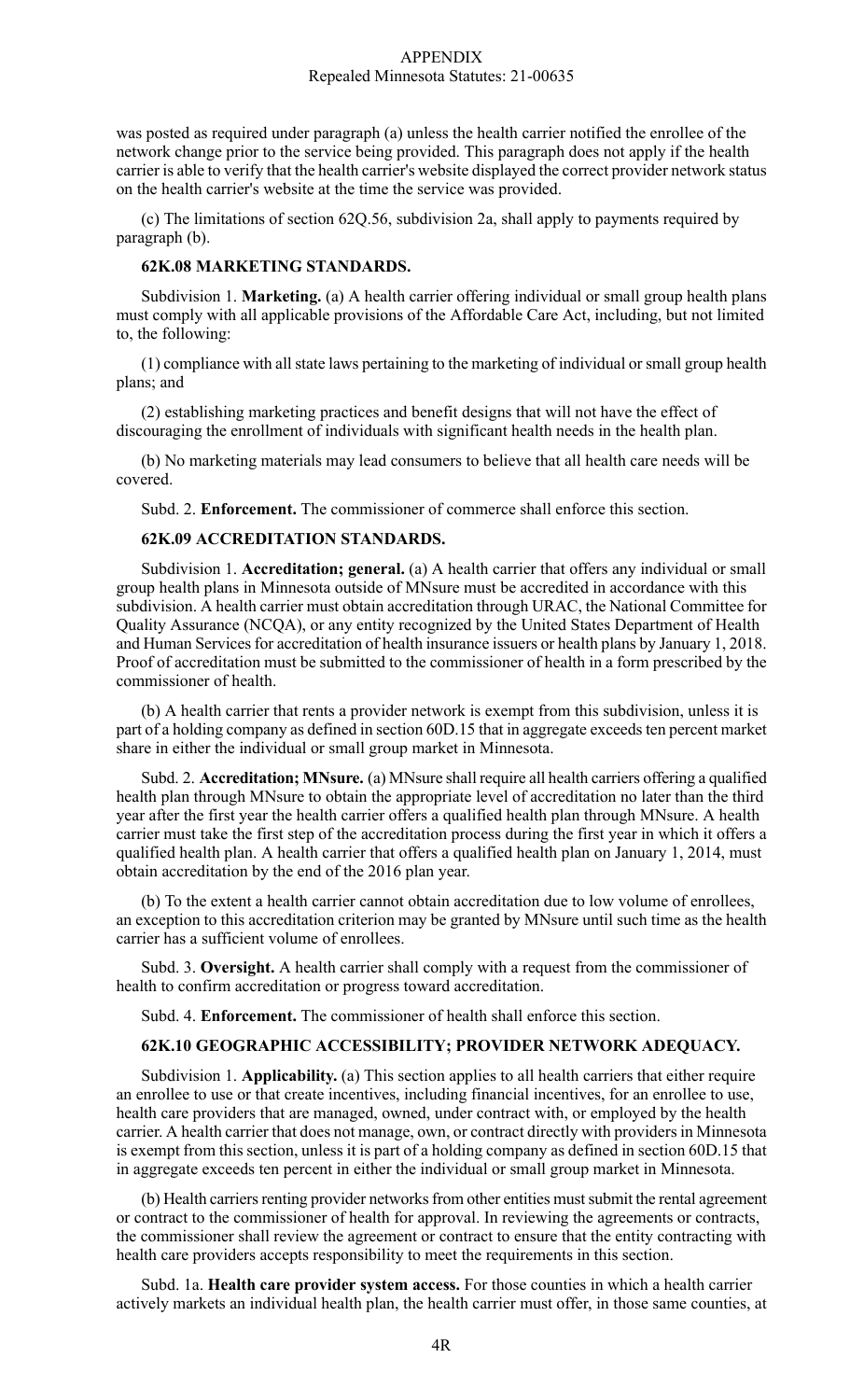least one individual health plan with a provider network that includes in-network access to more than a single health care provider system. This subdivision is applicable only for the year in which the health carrier actively markets an individual health plan.

Subd. 2. **Primary care; mental health services; general hospital services.** The maximum travel distance or time shall be the lesser of 30 miles or 30 minutes to the nearest provider of each of the following services: primary care services, mental health services, and general hospital services.

Subd. 3. **Other health services.** The maximum travel distance or time shall be the lesser of 60 miles or 60 minutes to the nearest provider of specialty physician services, ancillary services, specialized hospital services, and all other health services not listed in subdivision 2.

Subd. 4. **Network adequacy.** Each designated provider network must include a sufficient number and type of providers, including providers that specialize in mental health and substance use disorder services, to ensure that covered services are available to all enrollees without unreasonable delay. In determining network adequacy, the commissioner of health shall consider availability of services, including the following:

(1) primary care physician services are available and accessible 24 hours per day, seven days per week, within the network area;

(2) a sufficient number of primary care physicians have hospital admitting privileges at one or more participating hospitals within the network area so that necessary admissions are made on a timely basis consistent with generally accepted practice parameters;

(3) specialty physician service is available through the network or contract arrangement;

(4) mental health and substance use disorder treatment providers are available and accessible through the network or contract arrangement;

(5) to the extent that primary care services are provided through primary care providers other than physicians, and to the extent permitted under applicable scope of practice in state law for a given provider, these services shall be available and accessible; and

(6) the network has available, either directly or through arrangements, appropriate and sufficient personnel, physical resources, and equipment to meet the projected needs of enrollees for covered health care services.

Subd. 5. **Waiver.** (a) A health carrier may apply to the commissioner of health for a waiver of the requirements in subdivision 2 or 3 if it is unable to meet the statutory requirements. A waiver application must be submitted on a form provided by the commissioner, must be accompanied by an application fee of \$500 for each application to waive the requirements in subdivision 2 or 3 for one or more provider types per county, and must:

(1) demonstrate with specific data that the requirement of subdivision 2 or 3 is not feasible in a particular service area or part of a service area; and

 $(2)$  include specific information as to the steps that were and will be taken to address the network inadequacy, and, for steps that will be taken prospectively to address network inadequacy, the time frame within which those steps will be taken.

(b) The commissioner shall establish guidelines for evaluating waiver applications, standards governing approval or denial of a waiver application, and standards for steps that health carriers must take to address the network inadequacy and allow the health carrier to meet network adequacy requirements within a reasonable time period. The commissioner shall review each waiver application using these guidelines and standards and shall approve a waiver application only if:

(1) the standards for approval established by the commissioner are satisfied; and

(2) the steps that were and will be taken to address the network inadequacy and the time frame for taking these steps satisfy the standards established by the commissioner.

(c) If, in its waiver application, a health carrier demonstrates to the commissioner that there are no providers of a specific type or specialty in a county, the commissioner may approve a waiver in which the health carrier is allowed to address network inadequacy in that county by providing for patient access to providers of that type or specialty via telemedicine, as defined in section 62A.671, subdivision 9.

(d) The waiver shall automatically expire after one year. Upon or prior to expiration of a waiver, a health carrier unable to meet the requirements in subdivision 2 or 3 must submit a new waiver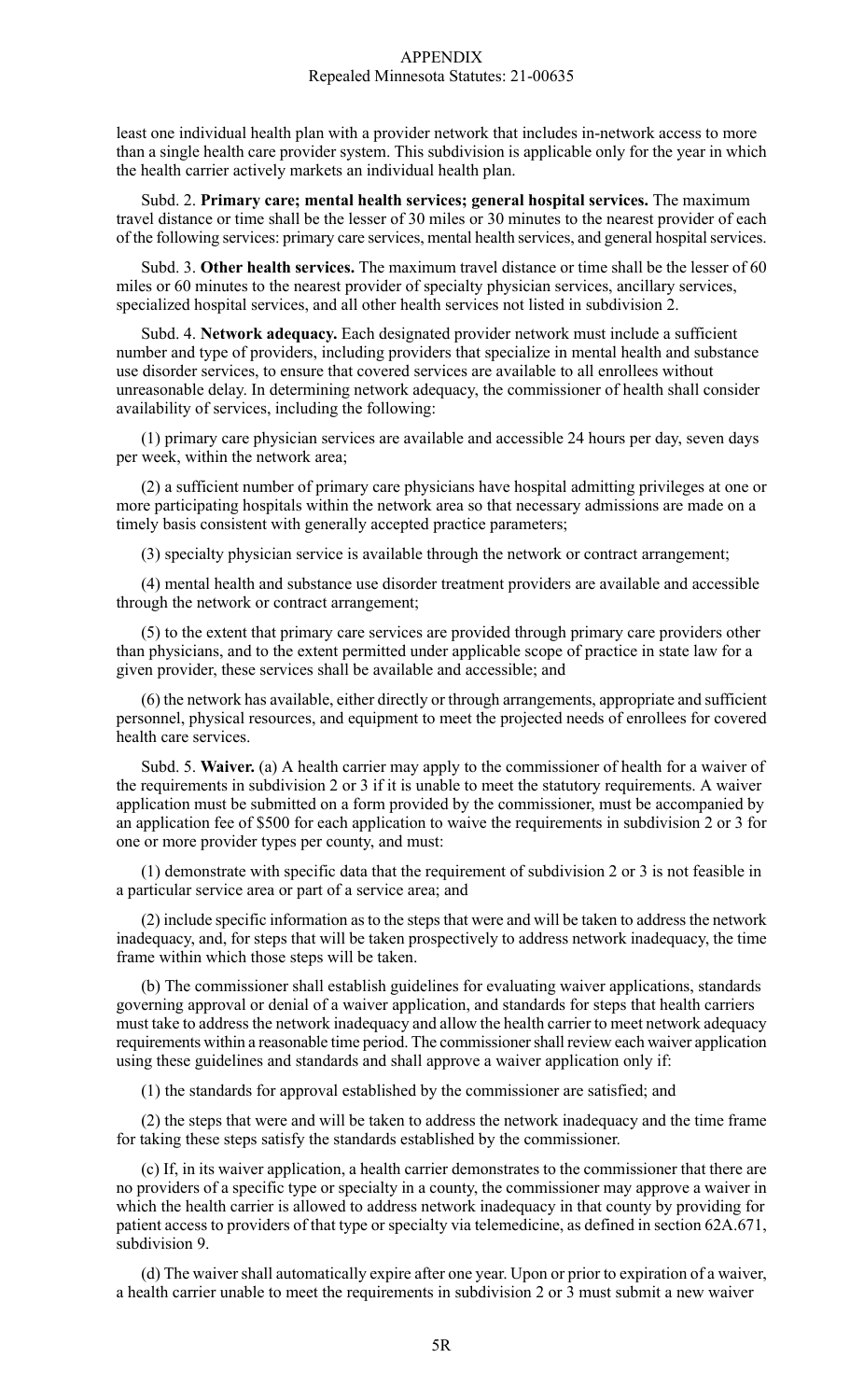application under paragraph (a) and must also submit evidence of steps the carrier took to address the network inadequacy. When the commissioner reviews a waiver application for a network adequacy requirement which has been waived for the carrier for the most recent one-year period, the commissioner shall also examine the steps the carrier took during that one-year period to address network inadequacy, and shall only approve a subsequent waiver application that satisfies the requirements in paragraph (b), demonstrates that the carrier took the steps it proposed to address network inadequacy, and explains why the carrier continuesto be unable to satisfy the requirements in subdivision 2 or 3.

(e) Application fees collected under this subdivision shall be deposited in the state government special revenue fund in the state treasury.

Subd. 6. **Referral centers.** Subdivisions 2 and 3 shall not apply if an enrollee is referred to a referral center for health care services. A referral center is a medical facility that provides highly specialized medical care, including but not limited to organ transplants. A health carrier or preferred provider organization may consider the volume of services provided annually, case mix, and severity adjusted mortality and morbidity rates in designating a referral center.

Subd. 7. **Essential community providers.** Each health carrier must comply with section 62Q.19.

Subd. 8. **Enforcement.** The commissioner of health shall enforce this section.

#### **62K.11 BALANCE BILLING PROHIBITED.**

(a) A network provider is prohibited from billing an enrollee for any amount in excess of the allowable amount the health carrier has contracted for with the provider as total payment for the health care service. A network provider is permitted to bill an enrollee the approved co-payment, deductible, or coinsurance.

(b) A network provider is permitted to bill an enrollee for services not covered by the enrollee's health plan as long as the enrollee agrees in writing in advance before the service is performed to pay for the noncovered service.

# **62K.12 QUALITY ASSURANCE AND IMPROVEMENT.**

Subdivision 1. **General.** (a) All health carriers offering an individual health plan or small group health plan must have a written internal quality assurance and improvement program that, at a minimum:

(1) provides for ongoing evaluation of the quality of health care provided to its enrollees;

(2) periodically reportsthe evaluation of the quality of health care to the health carrier's governing body;

(3) follows policies and procedures for the selection and credentialing of network providers that is consistent with community standards;

(4) conducts focused studies directed at problems, potential problems, or areas with potential for improvements in care;

(5) conducts enrollee satisfaction surveys and monitors oral and written complaints submitted by enrollees or members; and

(6) collects and reports Health Effectiveness Data and Information Set (HEDIS) measures and conducts other quality assessment and improvement activities as directed by the commissioner of health.

(b) The commissioner of health shall submit a report to the chairs and ranking minority members of senate and house of representatives committees with primary jurisdiction over commerce and health policy by February 15, 2015, with recommendations for specific quality assurance and improvement standards for all Minnesota health carriers. The recommended standards must not require duplicative data gathering, analysis, or reporting by health carriers.

Subd. 2. **Exemption.** A health carrier that rents a provider network is exempt from this section, unless it is part of a holding company as defined in section 60D.15 that in aggregate exceeds ten percent market share in either the individual or small group market in Minnesota.

Subd. 3. **Waiver.** A health carrier that has obtained accreditation through the URAC for network management; quality improvement; credentialing; member protection; and utilization management, or has achieved an excellent or commendable level ranking from the National Committee for Quality Assurance (NCQA), shall be deemed to meet the requirements of subdivision 1. Proof of accreditation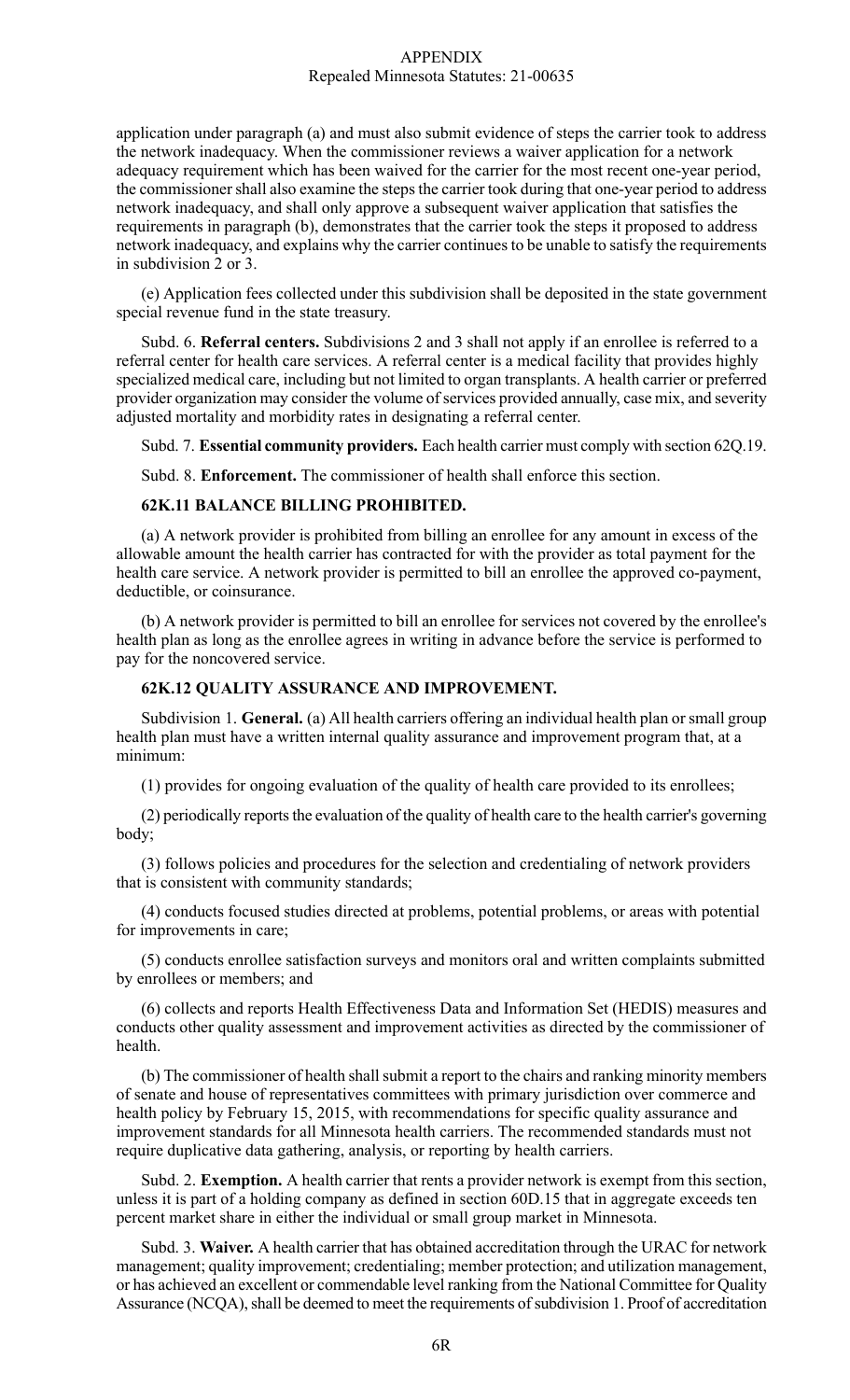must be submitted to the commissioner of health in a form prescribed by the commissioner. The commissioner may adopt rules to recognize similar accreditation standards from any entity recognized by the United States Department of Health and Human Services for accreditation of health insurance issuers or health plans.

Subd. 4. **Enforcement.** The commissioner of health shall enforce this section.

### **62K.13 SERVICE AREA REQUIREMENTS.**

(a) Any health carrier that offers an individual or small group health plan, must offer the health plan in a service area that is at least the entire geographic area of a county unless serving a smaller geographic area is necessary, nondiscriminatory, and in the best interest of enrollees. The service area for any individual or small group health plan must be established without regard to racial, ethnic, language, concentrated poverty, or health status-related factors, or other factors that exclude specific high-utilizing, high-cost, or medically underserved populations.

(b) If a health carrier that offers an individual or small group health plan requests to serve less than the entire county, the request must be made to the commissioner of health on a form and manner determined by the commissioner and must provide specific data demonstrating that the service area is not discriminatory, is necessary, and is in the best interest of enrollees.

(c) The commissioner of health shall enforce this section.

## **62K.14 LIMITED-SCOPE PEDIATRIC DENTAL PLANS.**

(a) Limited-scope pediatric dental plans must be offered to the extent permitted under the Affordable Care Act: (1) on a guaranteed issue and guaranteed renewable basis; (2) with premiums rated on allowable rating factors used for health plans; and (3) without any exclusions or limitations based on preexisting conditions.

(b) Notwithstanding paragraph (a), a health carrier may discontinue a limited scope pediatric dental plan at the end of a plan year if the health carrier provides written notice to enrollees before coverage is to be discontinued that the particular plan is being discontinued and the health carrier offers enrollees other dental plan options that are the same or substantially similar to the dental plan being discontinued in terms of premiums, benefits, cost-sharing requirements, and network adequacy. The written notice to enrollees must be provided at least 105 days before the end of the plan year.

(c) Limited-scope pediatric dental plans must ensure primary care dental services are available within 60 miles or 60 minutes' travel time.

(d) If a stand-alone dental plan as defined under the Affordable Care Act or a limited-scope pediatric dental plan is offered, either separately or in conjunction with a health plan offered to individuals or small employers, the health plan shall not be considered in noncompliance with the requirements of the essential benefit package in the Affordable Care Act because the health plan does not offer coverage of pediatric dental benefits if these benefits are covered through the stand-alone or limited-scope pediatric dental plan, to the extent permitted under the Affordable Care Act.

(e) Health carriers offering limited-scope pediatric dental plans must comply with this section and sections 62K.07, 62K.08, 62K.13, and 62K.15.

(f) The commissioner of commerce shall enforce paragraphs (a) and (b). Any limited-scope pediatric dental plan that is to be offered to replace a discontinued dental plan under paragraph (b) must be approved by the commissioner of commerce in terms of cost and benefit similarity, and the commissioner of health in terms of network adequacy similarity. The commissioner of health shall enforce paragraph (c).

# **62K.15 ANNUAL OPEN ENROLLMENT PERIODS; SPECIAL ENROLLMENT PERIODS.**

(a) Health carriers offering individual health plans must limit annual enrollment in the individual market to the annual open enrollment periods for MNsure. Nothing in this section limits the application of special or limited open enrollment periods as defined under the Affordable Care Act.

(b) Health carriers offering individual health plans must inform all applicants at the time of application and enrollees at least annually of the open and special enrollment periods as defined under the Affordable Care Act.

(c) Health carriers offering individual health plans must provide a special enrollment period for enrollment in the individual market by employees of a small employer that offers a qualified small